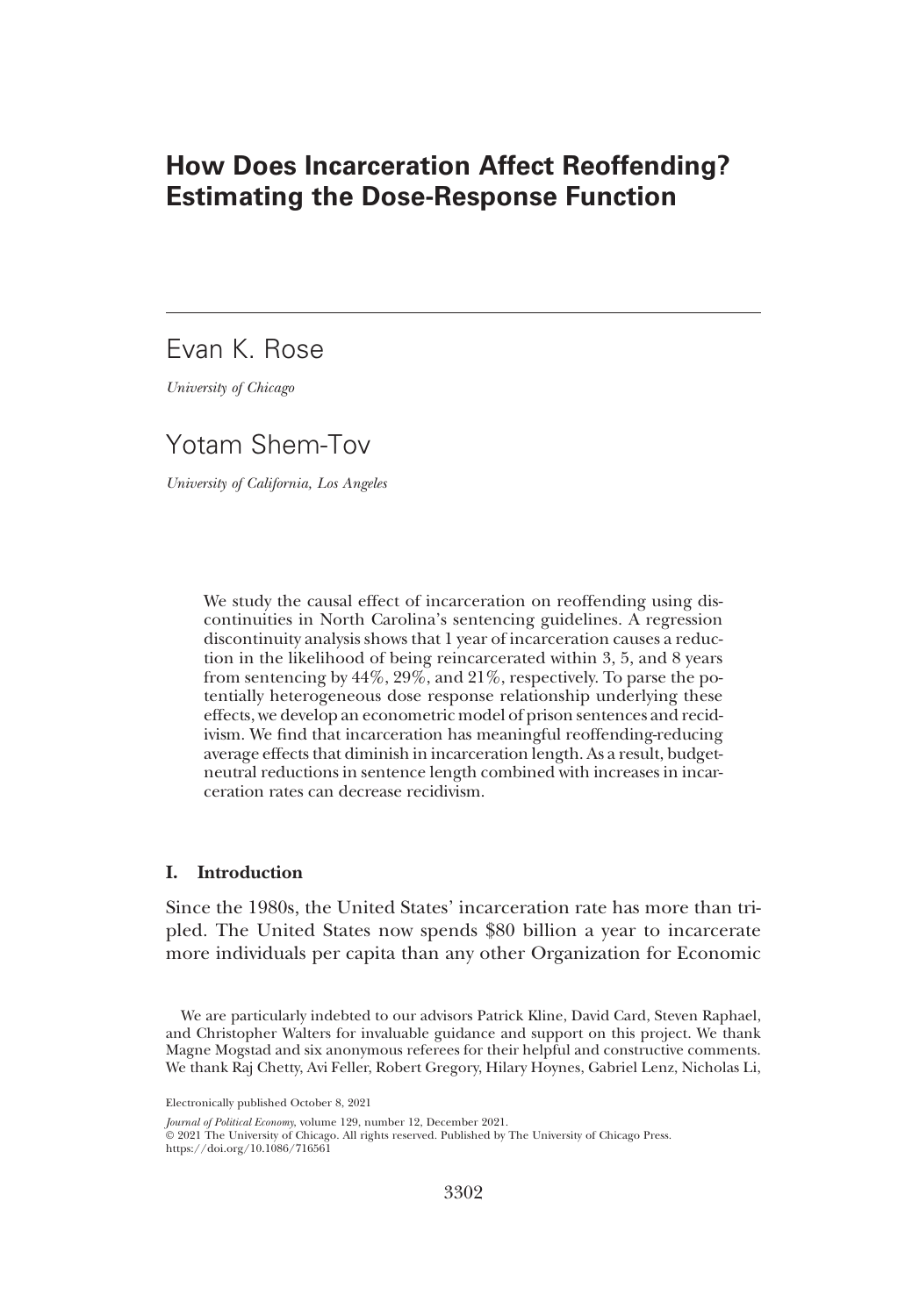#### how does incarceration affect reoffending? 3303

Cooperation and Development country. Although crime has steadily declined since the early 1990s, it is unclear to what extent incarceration has contributed to this decrease, since it can impact reoffending through several channels (Kyckelhahn 2011; Lofstrom and Raphael 2016). Prison temporarily incapacitates individuals, removing them from society and making it more difficult to commit crime. In addition, time behind bars can rehabilitate (Kuziemko 2013; Bhuller et al. 2020) and deter (Becker 1968; Drago, Galbiati, and Vertova 2009) offenders or, alternatively, serve as a "school for crime" (Bayer, Hjalmarsson, and Pozen 2009; Stevenson 2017) and break ties to legal labor markets (Grogger 1995; Kling 2006; Raphael 2014; Mueller-Smith 2015; Agan and Starr 2018; Looney and Turner 2018). The balance of effects may depend on the duration of the sentence as well as the individual offender.

This paper studies the causal effect of incarceration on reoffending. We first use a regression discontinuity (RD) design and two decades of administrative data to study the overall effects of harsher sentences. This analysis presents two-stage least squares (2SLS) estimates of the effects of exposure to prison on reoffending and reincarceration in the years after sentencing. We then use a Roy (1951)–style selection model to parse the potentially heterogeneous dose-response function underlying these effects. Using minimal assumptions, we estimate informative bounds on the impact of exposure to different periods of incarceration (e.g., 1 year vs. 3 years) for important populations, such as the average offender. We also bound the impacts of policy-relevant counterfactuals, such as budget-neutral changes in the distribution of sentence lengths.

Our research design isolates exogenous variation in incarceration using discontinuities in North Carolina's sentencing guidelines. These guidelines define permissible punishments according to the convicted offense's severity and a numerical criminal history score. Guideline sentences change discretely at critical score thresholds, shifting sentences

Juliana Londoño-Vélez, Justin McCrary, Conrad Miller, Allison Nichols, Jonathan Roth, Emmanuel Saez, Andres Santos, Jasjeet S. Sekhon, and Danny Yagan for helpful comments and discussions. We thank Bocar Ba and Sam Norris for helpful and constructive comments as conference discussants. We also thank conference and seminar participants at Harvard University; Opportunity Insights; the University of California, San Diego; the University of California, Los Angeles; the University of Michigan at Ann Arbor; the Chicago Crime Lab; the Society of Labor Economics Annual Meeting 2019; the Conference on the Economics of Crime and Justice 2019; the University of California, Irvine; the University of Chicago Economics; the University of Chicago Harris School of Public Policy; the 28th Annual Meeting of the American Law and Economic Association; the University of California, Berkeley Labor Seminar; the University of California, Berkeley Public Finance Lunch Seminar; the All California Labor Conference 2018; and the 13th Annual Conference on Empirical Legal Studies for helpful comments. This paper supersedes a previous draft titled "Does Incarceration Increase Crime?" We gratefully acknowledge financial support from the Center for Equitable Growth. Shem-Tov also acknowledges funding from the US Bureau of Justice Statistics. This paper was edited by Magne Mogstad.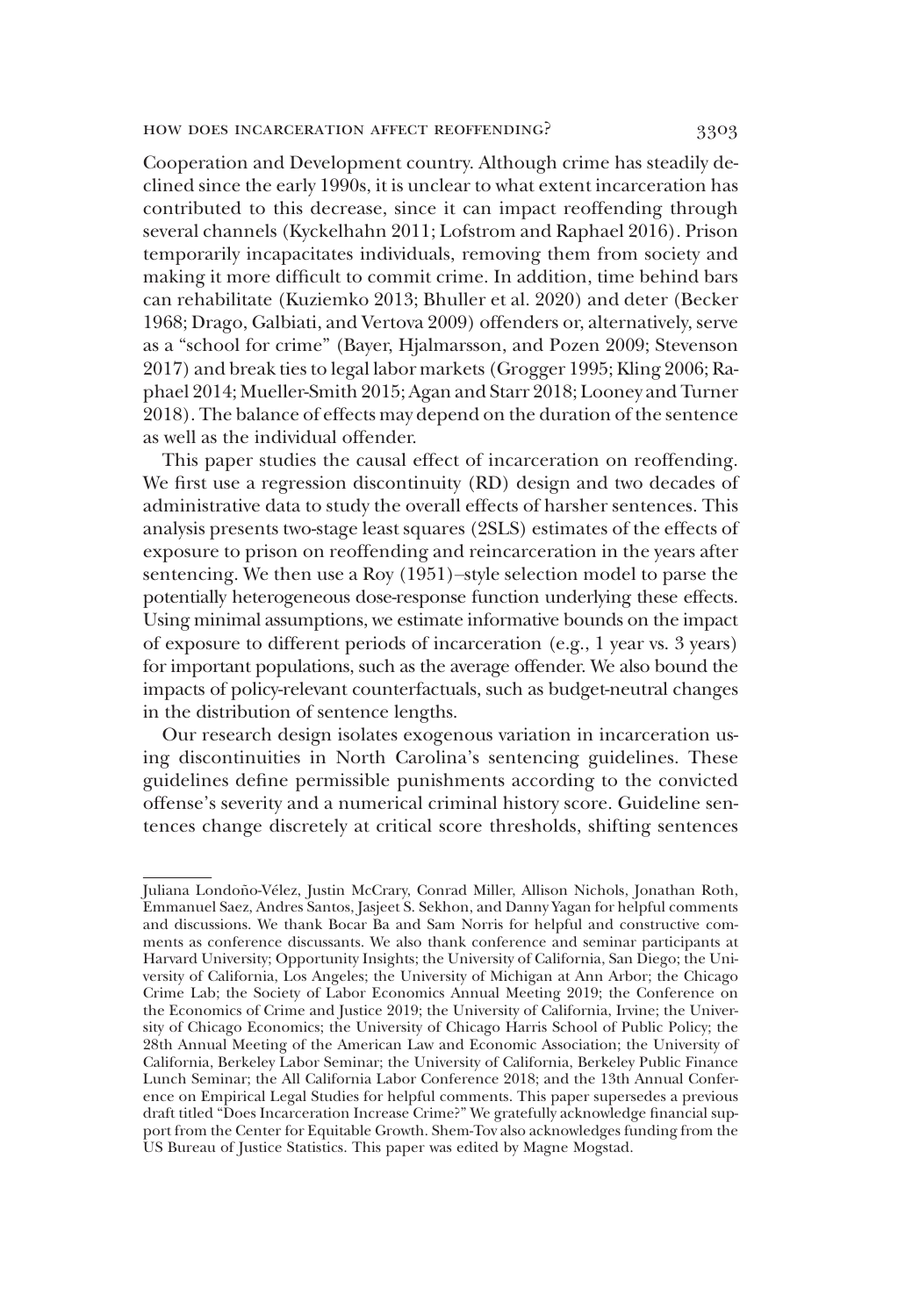for otherwise comparable individuals. For example, offenders convicted of first-degree burglary face a 30 percentage point jump in the likelihood of incarceration between four and five criminal history points a difference that can arise because of idiosyncratic factors, such as whether two prior misdemeanors were disposed in the same or consecutive calendar weeks. Although convicted charges are potentially manipulable through plea bargaining, our results are robust to using either the arraigned, the charged, or the convicted offense to define the instruments.

Our RD analysis utilizes multiple important thresholds in North Carolina's guidelines. These discontinuities generate large shifts in prison exposure along both the extensive margin (any prison vs. a probation sentence) and the intensive margin. Combining all our variation using 2SLS, we find that 1 year of incarceration reduces the likelihood of arrests for any new offense by 6.65 percentage points  $(13\%)$ , a new violent crime by 2.82 percentage points  $(122\%)$ , a new property offense by 2.22 percentage points  $(111\%)$ , and a new drug offense by 1.33 percentage points  $(16%)$  and of being reincarcerated by 14.76 percentage points  $(129%)$ over the 5 years after sentencing. This reduction in reoffending is still evident even 8 years after sentencing. At this point, offenders sentenced to 1 year of prison are 8.5% and 17% less likely to have ever been arrested for a felony offense or a violent crime, respectively, and are 21% less likely to have ever returned to prison.

To explore the dynamics of these effects and the role of incapacitation, we estimate the impacts of being sentenced to incarceration on offending and incarceration status separately for each month after sentencing. Incarceration sentences naturally generate an immediate spike in the likelihood of being incarcerated that steadily declines over the following months as some individuals are released and others who were not initially incarcerated either reoffend or are imprisoned for violating the conditions of their probation sentence. When effects on incarceration status are more positive, effects on monthly offending rates are correspondingly more negative. Three to eight years after sentencing, those initially incarcerated are no more likely to be incapacitated than those who were not. Monthly offending rates for the two groups are indistinguishable (i.e., there are no effects on "flow" measures of offending). However, incarceration still causes a reduction in cumulative measures of crime, such as ever reoffending in the 8 years after sentencing (i.e., in the "stock" of reoffending).

While informative, the 2SLS estimates do not address several important issues. First, treatment effects are likely to be nonlinear in the duration of exposure, or the "dose." For example, the first 3 months of incarceration may have a very different impact than the last 3 months of a 5-year sentence. Second, treatment effects are likely to be heterogeneous across individuals. Our 2SLS estimates capture weighted average impacts across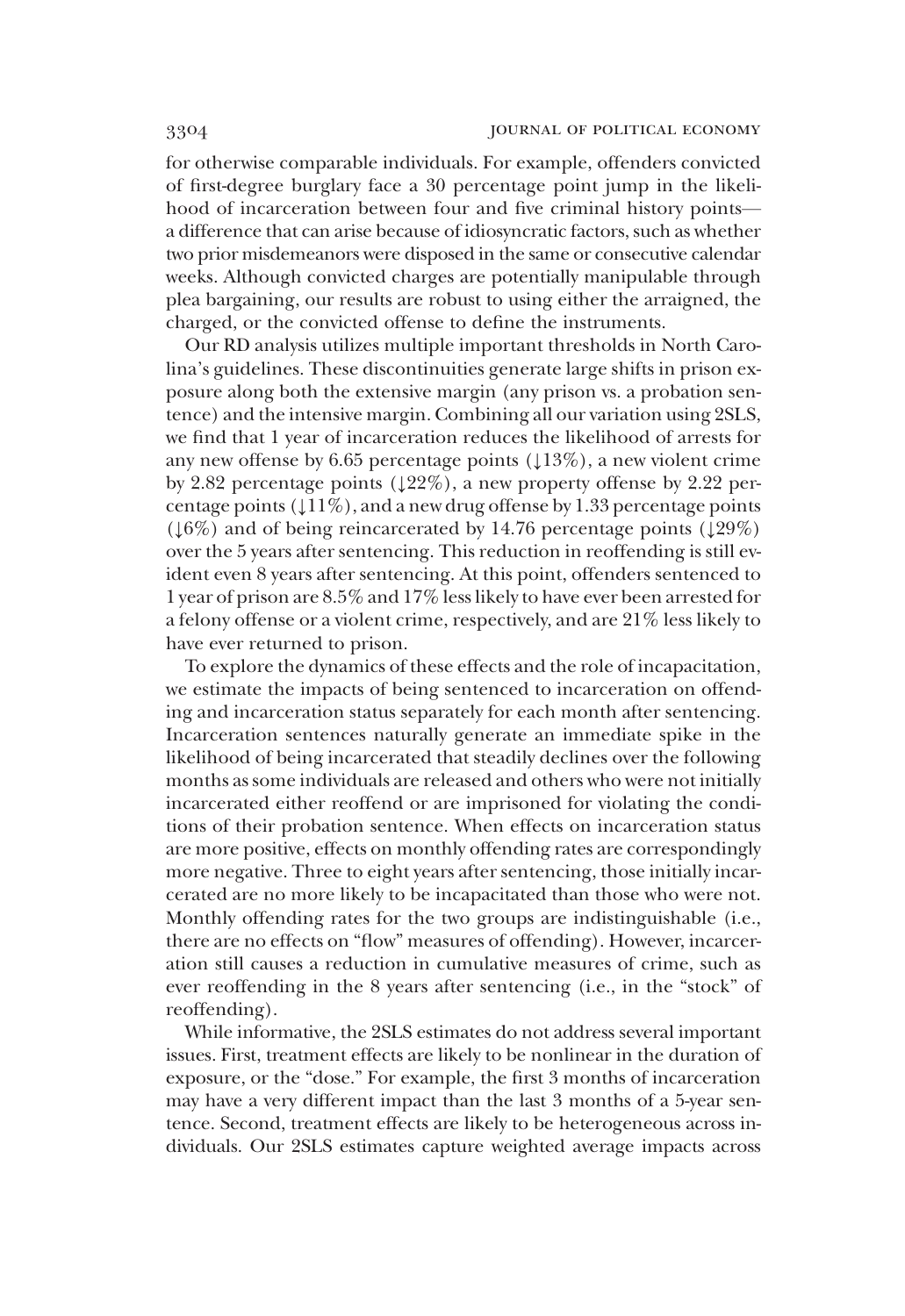### how does incarceration affect reoffending? 3305

different doses and different sets of compliers (Angrist and Imbens 1995), essentially aggregating the effects of different treatments on different people. Interpreting just- and overidentified 2SLS estimates is therefore difficult unless treatment effects are in fact linear and homogeneous. Overidentification tests in our basic 2SLS models clearly reject this null. Moreover, using only discontinuities that shift intensive margin exposure to lengthy prison spells produces meaningfully larger reductions in crime per month of prison exposure than using those that shift both the extensive and the intensive margin. Simple fixes that allow for a nonlinear dose response but rule out treatment effect heterogeneity, such as adding polynomial terms for sentence length to the 2SLS model, show the opposite pattern: short sentences generate larger reductions per month.

In the second part of our study, we develop an econometric model that allows us to account for these issues and unpack the nonlinearities and heterogeneity underlying the 2SLS evidence. We model treatment assignment to discrete doses of incarceration as an ordered choice problem that depends on a single unobserved factor (Heckman, Urzua, and Vytlacil 2006). We then extend Mogstad, Santos, and Torgovitsky's (2018) method to the ordered treatment setting and estimate bounds on key parameters (e.g., the average treatment effect [ATE] of a 1-year prison sentence) that are consistent with our reduced-form evidence and plausible restrictions on how unobservables and outcomes are related. These bounds allow for rich dependence of mean outcomes on unobservables and treatment but avoid any distributional assumptions on unobservables or the common assumption of additive separability between observables and unobservables.

The results show that the ATEs of incarceration consist of large reductions in reoffending. The average ATE for offenders with observables that place them at the five most important sentencing guideline discontinuities indicate that 3 years of prison reduce the likelihood of reincarceration within 5 years of sentencing by 38–56 percentage points. Reductions from the first year of exposure are roughly twice as large as from the second or third year. Bounds that examine effects on the populations at each discontinuity separately show similar results. We also find evidence of selection into treatment and heterogeneous treatment effects. Offenders most likely to be given a harsh prison sentence are also the most likely to reoffend. However, treatment effects for the most hardened criminals are also the largest, indicating that judges most harshly punish offenders for whom incarceration causes the largest reductions in reoffending.

Motivated by our findings, we conclude by using the selection model to examine the impact of budget-neutral counterfactual changes in sentencing policy. These counterfactuals reduce average sentences and use the savings to give more offenders short (<1-year) prison spells. Since we find that incarceration's impacts on ever reoffending are largest for the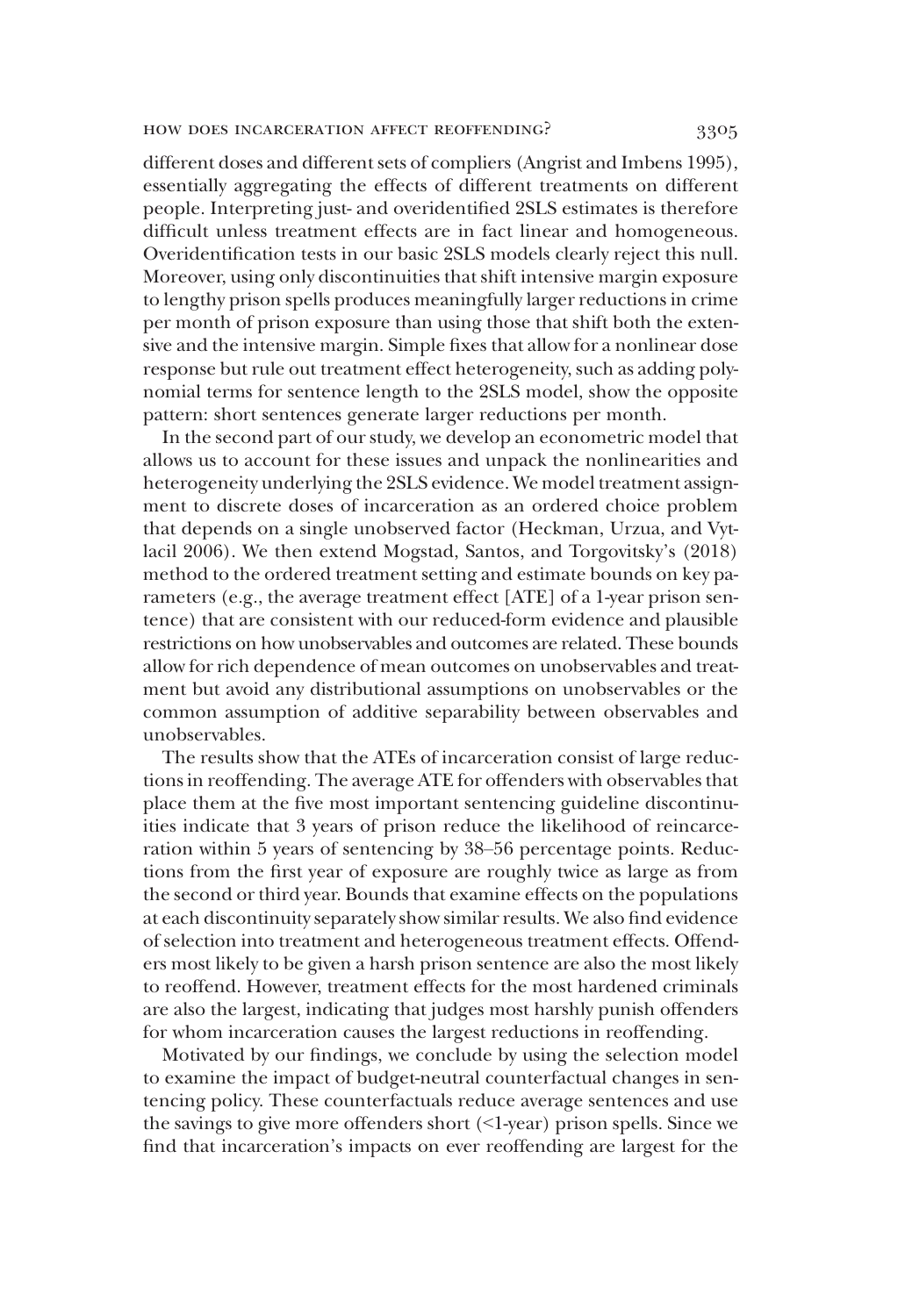initial exposure, such reallocations might reduce average reoffending rates. However, since we also find that treatment effects reduce reoffending the most for those currently sentenced to the longest spells, the full impact is ambiguous. The results indicate that such reallocations are beneficial in the best case and not damaging in the worst case. For offenders convicted of moderately severe crimes (e.g., robbery or theft), for example, we find that reducing average sentence lengths by roughly 50% and incarcerating nearly all offenders for at least 3 months could reduce reincarceration rates by nearly 3.5 percentage points and the cumulative number of days reincarcerated by more than 30 days per offender.

We contribute to a broad literature across the social sciences on the relationship between incarceration and reoffending.<sup>1</sup> In recent years, a common empirical strategy has been to take advantage of random or rotational assignment of defendants to judges.<sup>2</sup> A few recent papers utilizing this design have found results broadly consistent with this analysis. Bhuller et al. (2020), for example, find that prison sentences have substantial rehabilitative effects among Norwegian criminal defendants. In the United States, Norris, Pecenco, and Weaver (2020) find that incarceration sentences cause a long-run reduction in reoffending using data from three large counties in Ohio. Our estimates are similar in sign but smaller in magnitude than Bhuller et al. (2020) and are broadly comparable in both sign and magnitude to Norris, Pecenco, and Weave (2020). They differ, however, from Mueller-Smith (2015), who finds that exposure to prison increases reoffending using data from Harris County, Texas. In addition to providing new evidence, we build on and extend Mueller-Smith (2015), Bhuller et al. (2020), and Norris, Pecenco, and Weave (2020) in several ways. The multiple discontinuities we exploit provide variation in both the extensive and the intensive margin effects of incarceration, allowing us to estimate nonlinearity in the effects of incarceration on reoffending. In addition, our selection model allows us to bound effects for the average offender and for other policy-relevant populations, rather than just the compliers for our instruments, while correctly accounting for nonlinearity and unobserved

<sup>&</sup>lt;sup>1</sup> The majority of the previous literature focused on the incapacitation channel. Notable examples include Levitt (1996), Owens (2009), Buonanno and Raphael (2013), Barbarino and Mastrobuoni (2014), and Raphael and Lofstrom (2016). Miles and Ludwig (2007) provide a review of the evidence from the criminology literature.

<sup>2</sup> Examples of papers using a judges design to obtain exogenous variation in sentences and intermediate case outcomes (e.g., bail) include Kling (2006), Green and Winik (2010), Loeffer (2013), Nagin and Snodgrass (2013), Aizer and Doyle (2015), Mueller-Smith (2015), Stevenson (2016), Harding et al. (2017), Arnold, Dobbie, and Yang (2018), Bhuller et al. (2018, 2020), Dobbie, Goldin, and Yang (2018), Dobbie et al. (2018), Norris (2018), Huttunen et al. (2019), Aneja and Avenancio-Leon (2020), Arteaga (2020), Norris, Pecenco, and Weave (2020), and Zapryanova (2020).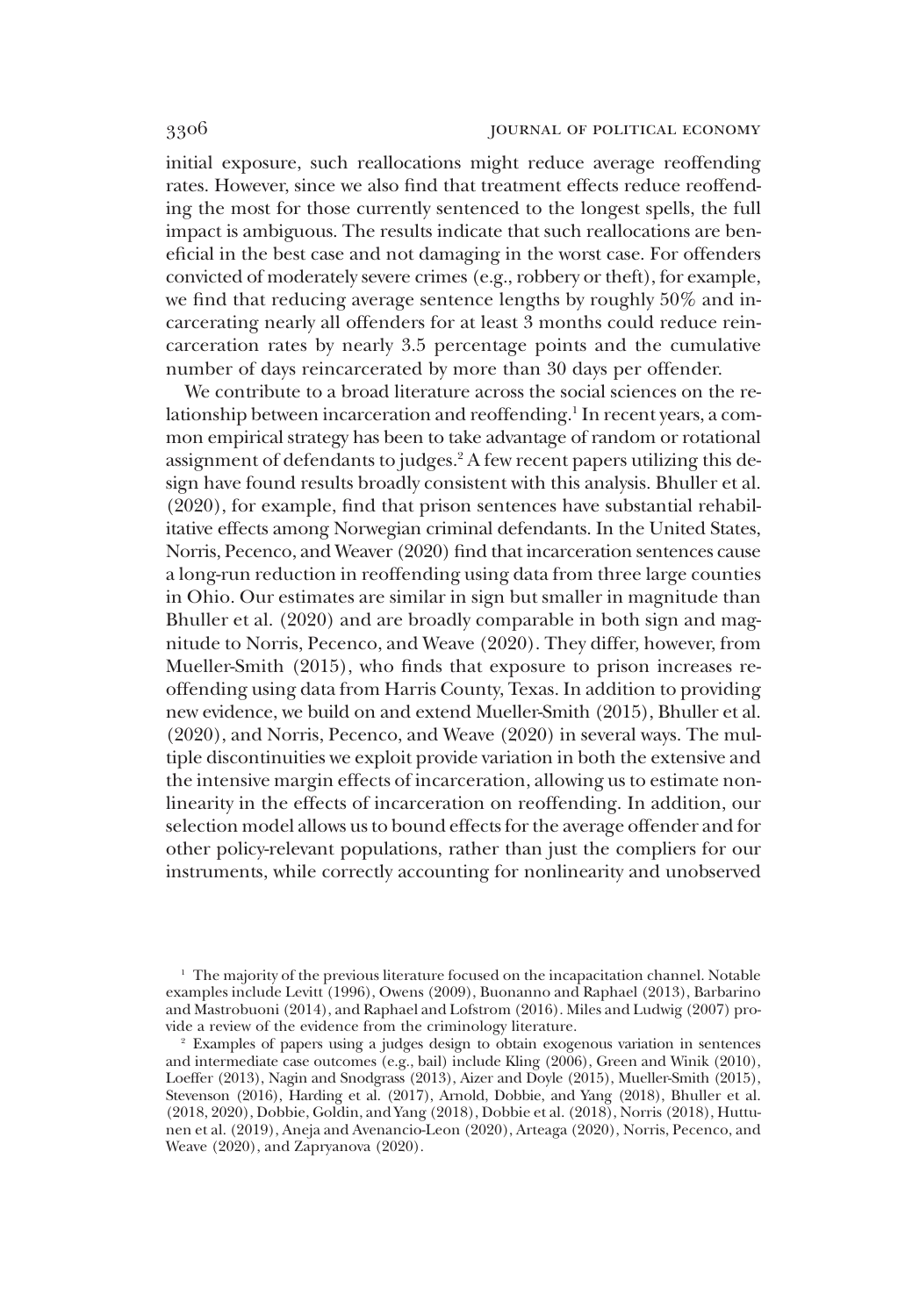heterogeneity. These factors may be important drivers of differences across studies in the literature.<sup>3</sup>

Several papers exploiting non–judge variation also find results similar to those in this paper. Kuziemko (2013), for example, compares a parole system with a fixed-sentence regime and argues that each additional month in prison reduces 3-year reincarceration rates by 1.3 percentage points for a sample of parolees in Georgia. On the other hand, Franco et al. (2020) find that reincarceration rates are higher for initially incarcerated offenders.4 Differences in the institutional setting and the impact of accounting for violations of technical rules imposed on probation and parole can potentially explain some of these differences. We discuss this issue in section II.D and propose possible solutions. A final strand of related literature uses exogenous shocks to prison populations to identify the relationship between incarceration rates and crime.<sup>5</sup> This type of variation captures effects that go beyond the partial equilibrium analysis we study in this paper. Estimates from this literature vary but generally find that decreases in incarceration rates generate increases in at least some categories of crime (Levitt 1996; Raphael and Lofstrom 2016).

The remainder of this paper is organized as follows. Section II describes the institutional setting and the data used. Section III describes the empirical strategy for identifying causal effects and reports results from the 2SLS analysis. Section IV lays out the selection model and our strategy for estimating bounds on relevant parameters of interest and reports the results of this approach. Section V discusses some of the policy implications of our results by estimating the impacts on reoffending of budget-neutral counterfactual sentencing policies. Section VI concludes.

### II. Setting and Data

In this section, we describe the sentencing guidelines that determine felony punishments in North Carolina and are the source of our instrumental variation. We also describe the sources of our data, detail how we construct our primary analysis sample, and provide summary statistics.

<sup>3</sup> For example, Estelle and Phillips (2018) find that harsher sentences reduce drunk drivers' reoffending when using variation from sentencing guidelines but not when using variation from judge assignment.

<sup>4</sup> Studies on juvenile offenders also find mixed results (Levitt 1998; Hjalmarsson 2009; Aizer and Doyle 2015). However, the effects of incarceration may be different for juvenile vs. adult felony offenders, who are our focus.

<sup>5</sup> Notable examples include Marvell and Moody (1994), Levitt (1996), Kessler and Levitt (1999), Drago, Galbiati, and Vertova (2009), Maurin and Ouss (2009), McCrary and Sanga (2012), Buonanno and Raphael (2013), Barbarino and Mastrobuoni (2014), and Raphael and Lofstrom (2016).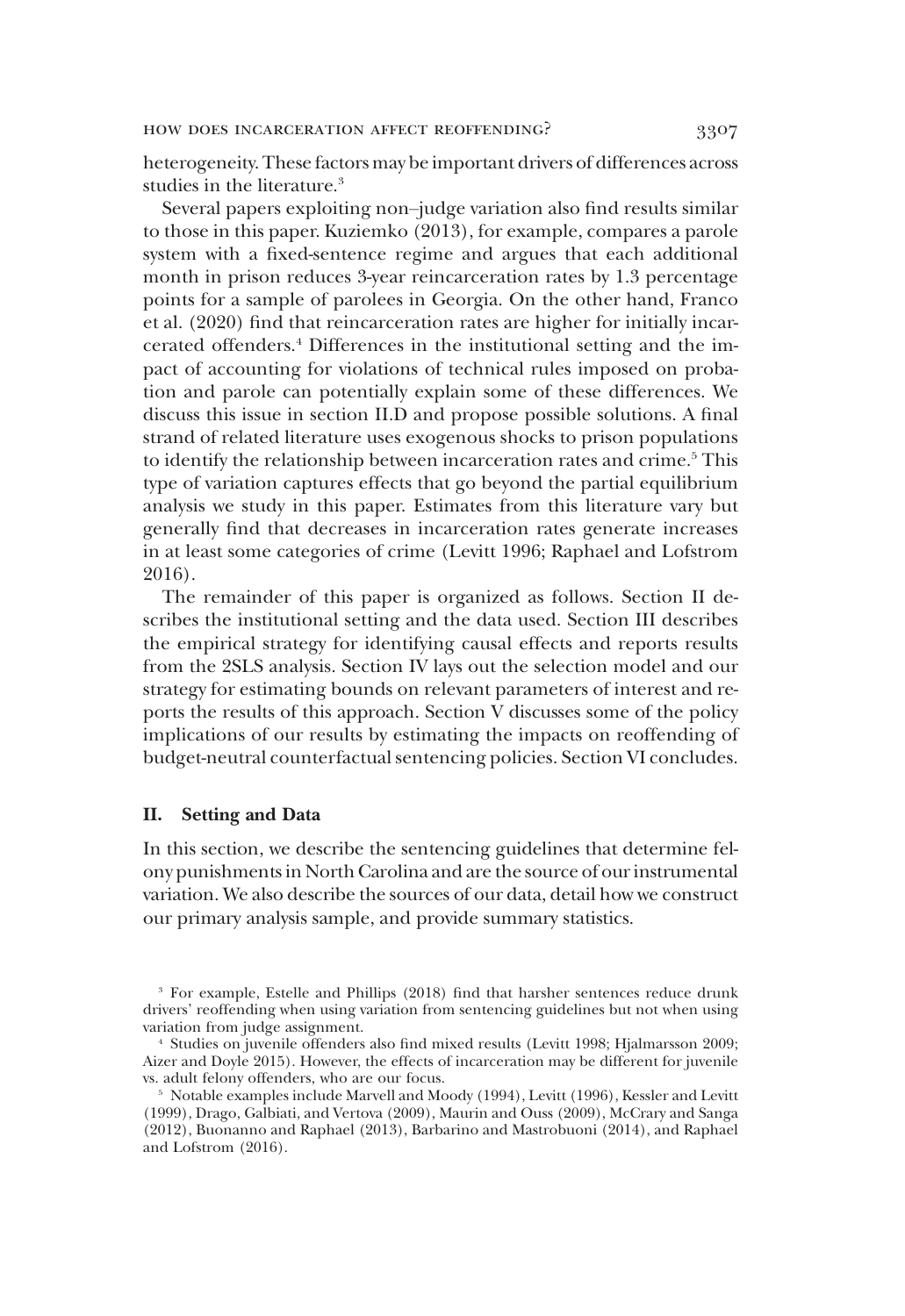### A. Structured Sentencing in North Carolina

Our research design relies on the structure of North Carolina's mandatory sentencing guidelines, which were first introduced on October 1, 1994, by North Carolina's Structured Sentencing Act (hereafter, SSA). These guidelines were crafted as part of a nationwide shift toward rule-based criminal sentencing motivated by a desire to reduce sentencing disparities across judges and defendants and to limit discretion in the sentencing and parole process. In 1996, 16 states had sentencing guidelines and 20 had some form of deterministic sentencing (US Department of Justice 1996). By 2008, the number of states with sentencing guidelines had increased to 28 (National Center for State Courts 2008).<sup>6</sup>

The SSA eliminated parole by requiring that defendants serve the entirety of a minimum sentence.<sup>7</sup> The law established separate misdemeanor and felony "grids" that determine these minimum sentences as a function of offense severity and the offender's criminal history.8 Felony offenses are grouped into 10 different classes based on the severity of the offense. Offenders are assigned a criminal history score (referred to as "prior record points") that assigns one point for misdemeanor offenses and two to 10 points for felony offenses, depending on the seriousness of the crime. When an individual was previously convicted of multiple offenses in the same calendar week, only the most serious offense is used.<sup>9</sup> Additional points are added if offenses are committed while the offender is on probation or if the current offense is sufficiently similar to any prior offenses. As a result of these details, two individuals with highly similar criminal histories can have different prior record scores depending on the timing and precise nature of their previous offenses.10

The SSA groups individuals into prior record "levels" according to their total prior points and sets minimum sentences for each offense class and

<sup>6</sup> Sentencing guidelines have been used elsewhere to estimate effects of features of the criminal justice system. Ganong (2012) and Kuziemko (2013) study the case of parole, Hjalmarsson (2009) studies juvenile offenders, and Chen and Shapiro (2007) study prison conditions. In Michigan, Estelle and Phillips (2018) and Harding et al. (2018) use similar designs to examine the effects of different criminal sanctions (e.g., prison vs. probation) on recidivism.

<sup>7</sup> After doing so, defendants become eligible for early release but can serve no more than 120% of their minimum sentence. Figure A.1 (figs. A.1–A.10, C.1–C.7, D.1, D.2, and E.1–E.5 are available online) shows the relationship between the minimum sentenced incarceration length and the actual number of months served incarcerated.

<sup>8</sup> Driving while impaired (DWI) and drug trafficking offenses have separate sentencing guidelines.

<sup>&</sup>lt;sup>9</sup> Of the offenders in our analysis data set, 10.8% were convicted of multiple different offenses within 5–10 days.

 $10$  For these reasons, individuals may not know their exact number of prior points, which are officially calculated only at sentencing. We do not find any evidence of discontinuities in the density of offenders above or below critical prior point thresholds that determine sentencing severity (fig. C.6).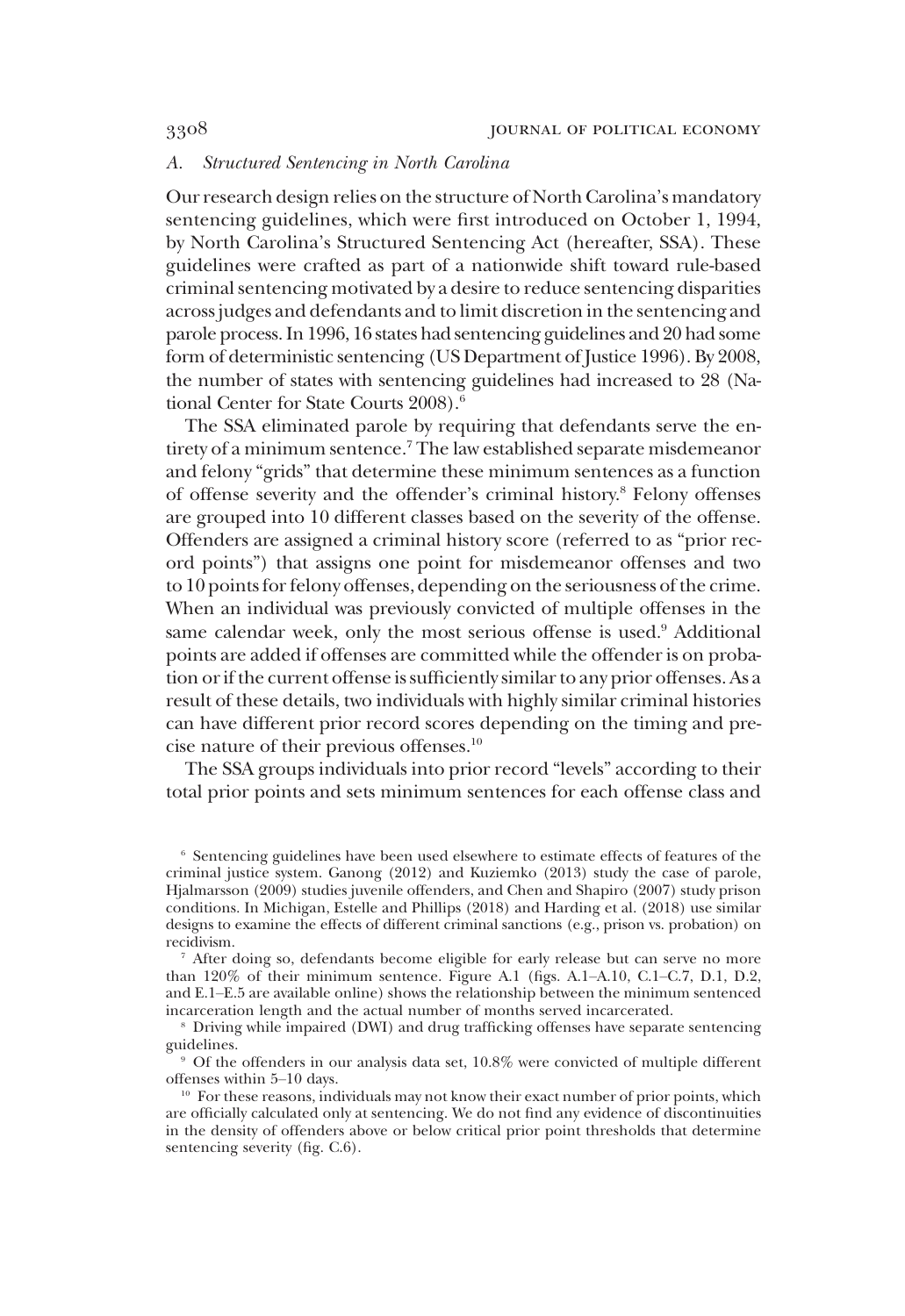|              | $\mathbf I$<br>0 Pts | $\mathbf{u}$<br>$1-4$ Pts | Ш<br><b>5-8 Pts</b> | $I\mathbf{V}$<br>9-14 Pts | V<br>15-18 Pts | VI<br>$19 + Pts$ |                          |
|--------------|----------------------|---------------------------|---------------------|---------------------------|----------------|------------------|--------------------------|
|              | I/A                  | I/A                       | $\mathbf{A}$        | $\mathbf{A}$              | $\mathbf A$    | $\mathbf{A}$     | <b>DISPOSITION</b>       |
|              | $25 - 31$            | $29 - 36$                 | $34 - 42$           | $46 - 58$                 | $53 - 66$      | $59 - 74$        | <b>Aggravated Range</b>  |
| E            | $20 - 25$            | $23 - 29$                 | $27 - 34$           | $37 - 46$                 | $42 - 53$      | $47 - 59$        | <b>PRESUMPTIVE RANGE</b> |
|              | $15 - 20$            | $17 - 23$                 | $20 - 27$           | $28 - 37$                 | $32 - 42$      | $35 - 47$        | <b>Mitigated Range</b>   |
|              | I/A                  | I/A                       | I/A                 | A                         | $\mathbf A$    | $\mathbf{A}$     |                          |
| $\mathbf{F}$ | $16 - 20$            | $19 - 24$                 | $21 - 26$           | $25 - 31$                 | $34 - 42$      | $39 - 49$        |                          |
|              | $13 - 16$            | $15 - 19$                 | $17 - 21$           | $20 - 25$                 | $27 - 34$      | $31 - 39$        |                          |
|              | $10 - 13$            | $11 - 15$                 | $13 - 17$           | $15 - 20$                 | $20 - 27$      | $23 - 31$        |                          |
|              | I/A                  | I/A                       | I/A                 | I/A                       | $\mathbf A$    | $\mathbf{A}$     |                          |
| G            | $13 - 16$            | $15 - 19$                 | $16 - 20$           | $20 - 25$                 | $21 - 26$      | $29 - 36$        |                          |
|              | $10 - 13$            | $12 - 15$                 | $13 - 16$           | $16 - 20$                 | $17 - 21$      | $23 - 29$        |                          |
|              | $8 - 10$             | $9 - 12$                  | $10 - 13$           | $12 - 16$                 | $13 - 17$      | $17 - 23$        |                          |
|              | C/IA                 | I/A                       | I/A                 | I/A                       | I/A            | $\mathbf{A}$     |                          |
| H            | $6 - 8$              | $8 - 10$                  | $10 - 12$           | $11 - 14$                 | $15 - 19$      | $20 - 25$        |                          |
|              | $5 - 6$              | $6 - 8$                   | $8 - 10$            | $9 - 11$                  | $12 - 15$      | $16 - 20$        |                          |
|              | $4 - 5$              | $4 - 6$                   | $6 - 8$             | $7 - 9$                   | $9 - 12$       | $12 - 16$        |                          |
|              | C                    | C/I                       | 1                   | I/A                       | I/A            | I/A              |                          |
| I            | $6 - 8$              | $6 - 8$                   | $6 - 8$             | $8 - 10$                  | $9 - 11$       | $10 - 12$        |                          |
|              | $4 - 6$              | $4 - 6$                   | $5 - 6$             | $6 - 8$                   | $7 - 9$        | $8 - 10$         |                          |
|              | $3 - 4$              | $3 - 4$                   | $4 - 5$             | $4 - 6$                   | $5 - 7$        | $6 - 8$          |                          |

FIG. 1.—This figure shows the sentencing guidelines, or "grid," applicable to offenses committed after December 1, 1995, but before December 1, 2009. Appendix B includes the full set of guidelines from 1995 to the present. Each offense is classified to a severity class that determines the applicable row of the grid. Offenders receive a numerical criminal history score, or "prior points," which is a weighted sum of prior convictions based on severity and timing, that determines the applicable column. The columns group multiple prior point values into a prior record level. The numbers in each offense class and prior record level "cell" define minimum incarceration sentences. Maximum sentences are always 120% of the minimum. Sentences are specified for three different ranges: aggravated, presumptive, and mitigated. Each cell is assigned a set of recommended sentence types:"A" denotes active incarceration, and "C" and "I" denote the type of probation. When a nonincarceration sentence is imposed, the incarceration sentence recommended by the grid is suspended. Probation sentences are typically between 18 and 36 months. The thick black lines indicate places in the grid where recommended sentence types change. Indicators for having offense class and prior point combinations that fall to the right of each thick black line comprise our primary instruments. A color version of this figure is available online.

prior record level combination, which we refer to as a grid "cell."<sup>11</sup> This is illustrated in figure 1, which shows the portion of North Carolina's sentencing grid that we study. Each grid cell has a set of allowable sentence types: (i) active punishment (state prison or jail); (ii) intermediate punishment, which is probation with at least one of several possible special conditions;<sup>12</sup> and (iii) community punishment, or regular probation. These

 $12$  Intermediate can also include "shock" probation, which includes a short incarceration spell before probation begins.

<sup>&</sup>lt;sup>11</sup> The maximum and minimum sentences are specified for three different ranges: aggravated, presumptive, and mitigated. The majority of crimes are sentenced in the presumptive range. The determination of sentencing range is independent of criminal history. For example, if a defendant convicted of a class E offense is in the aggregated range when his prior record level is III, then she would also be sentenced in the aggravated range if she had a prior record level of II or IV.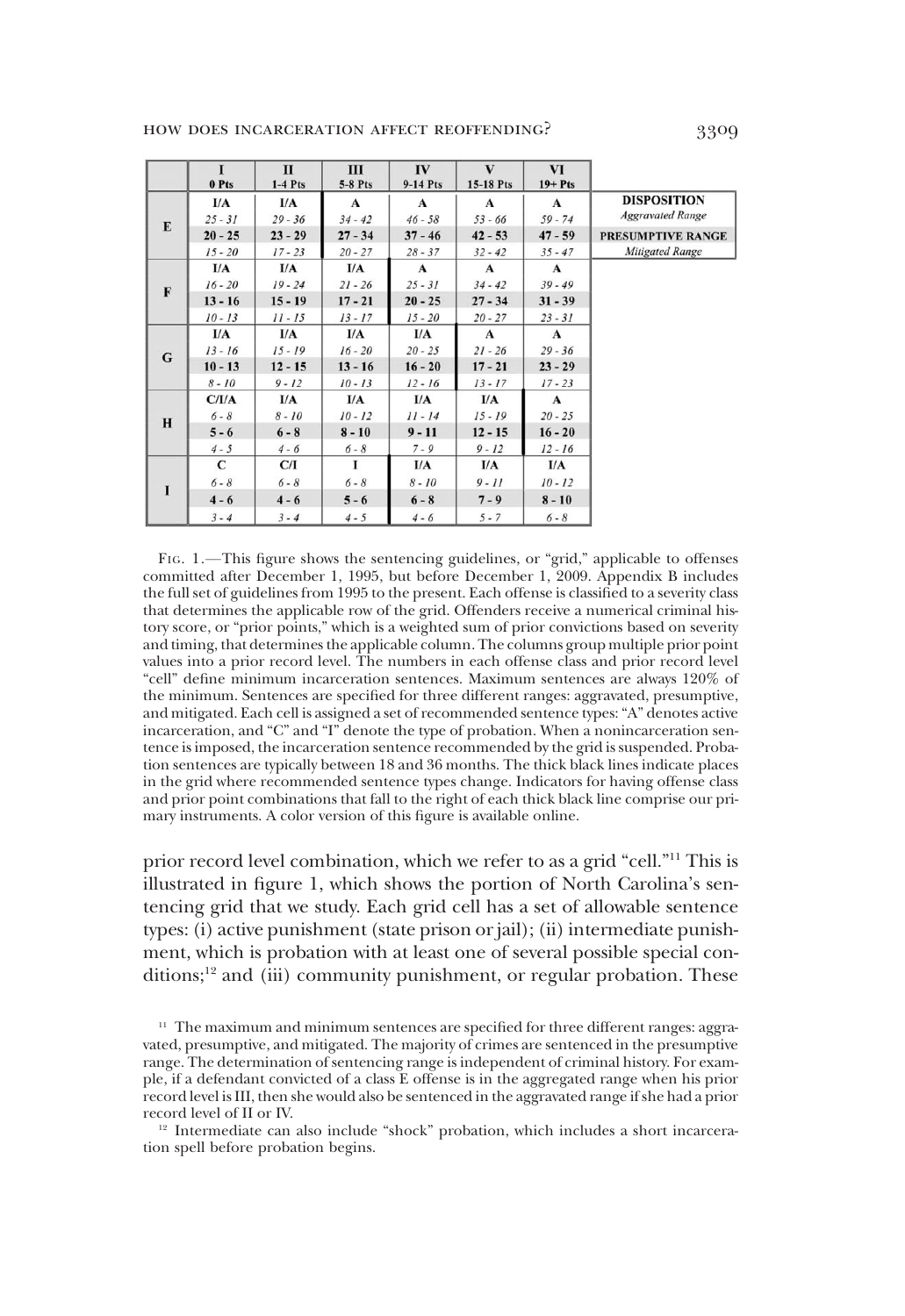sentence types are denoted with "C/I/A"lettering at the top of each cell in the grid.13 The thick black lines demarcate thresholds in the grid where the set of allowable punishment types changes to either include prison time or exclude nonprison sentences. The numbers in the grid specify ranges for potential incarceration sentences only. When an offender receives a nonincarceration punishment, this sentence is suspended. Probation sentences are required to be between 18 and 36 months except under special circumstances.

The combination of shifts in required sentence lengths and allowable sentence types generates large differences in recommended punishments across the grid, as shown in figure 1. For example, offenders with nine prior points and a class I conviction can be given an incarceration sentence, whereas offenders with eight points cannot. Because individuals are usually sentenced at the bottom of the grid ranges, moving between cells generates meaningful changes in the intensive margin as well. The grid has been modified occasionally since its introduction, which also generates variation in sentences. We exploit one such reform in 2009 that substantially modified the mapping between prior record points and grid cells to validate our research design.

#### B. Data Sources

We use administrative information on arrests, charges, and sentencing from two sources. The first consists of records provided by the North Carolina Administrative Office of the Courts (AOC) covering 1990–2017. These data include rich information on defendants, offenses, initial charges, convictions, and sentences for all cases disposed in North Carolina Superior Court, which hears felony cases. These data are used to measure the set of initial charges associated with a conviction and to construct some reoffending measures. Because criminal charges in North Carolina are initially filed by law enforcement officers (as opposed to prosecutors), the charges in these data closely approximate arrests for offenses that would be heard in superior court. We date new charges (or convictions) using the date of offense, rather than the date that charges were filed, to eliminate any delays owing to lags in detection or in our court proceedings.

Second, we use records from the North Carolina Department of Public Safety (DPS) that contain detailed information on the universe of individuals who received supervised probation or incarceration sentences from the 1970s to the present. These data allow us to observe sentencing inputs and outcomes, including the severity class of each felony offense, prior record points, and ultimate sentences. The data also contain data

<sup>&</sup>lt;sup>13</sup> For more details, see the official sentencing guidelines for the years 1994–2013 in app. B (apps. A–F are available online).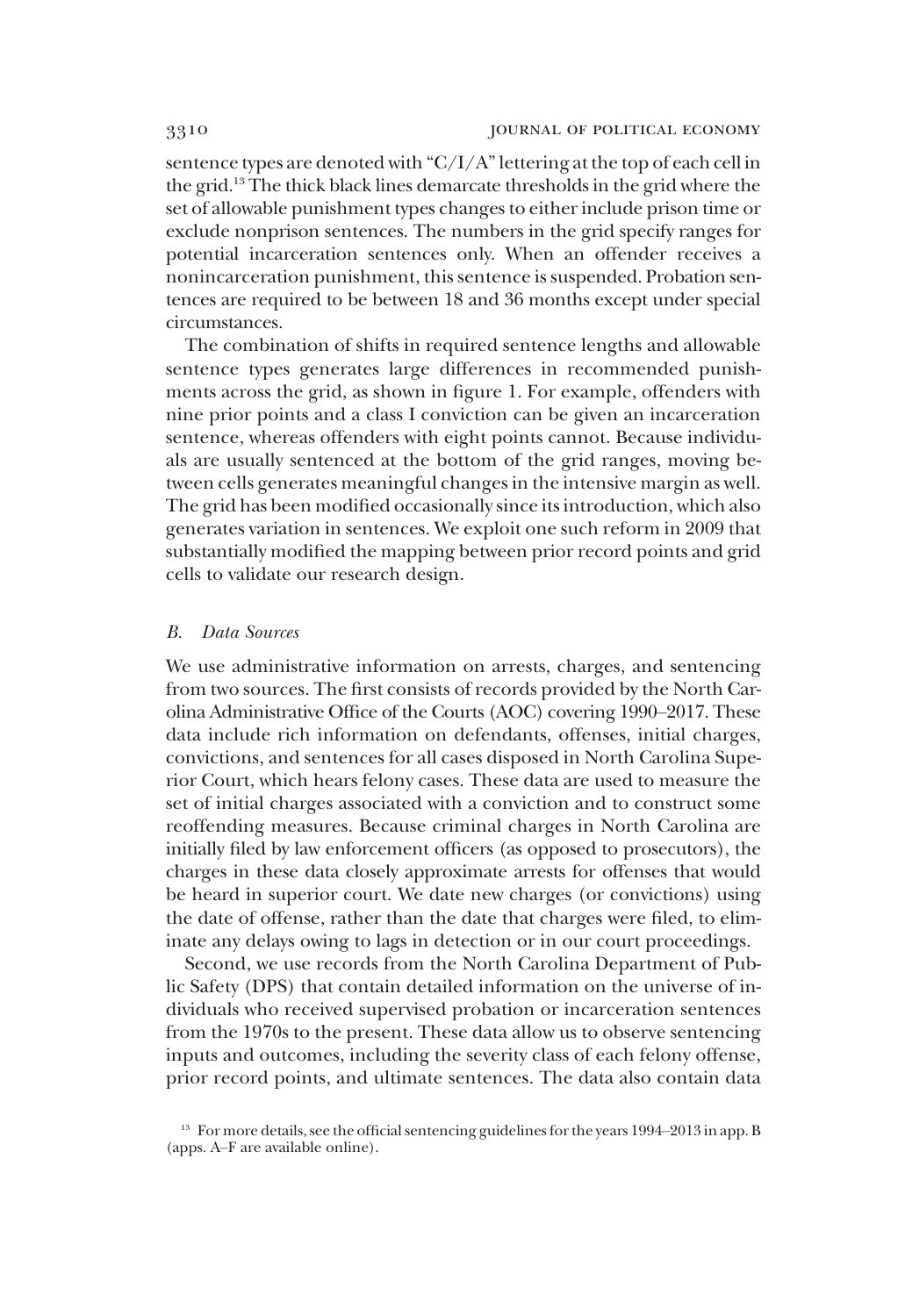### HOW DOES INCARCERATION AFFECT REOFFENDING? 3311

on probation revocations and additional details on offenders' demographics, including age, height, weight, languages spoken, race, and ethnicity. We use these data to construct our instruments and to measure treatment. When studying new arrests as an outcome, we take the union of incidents recorded in either data set to provide the most complete coverage of criminal activity possible.

### C. Sample Construction and Restrictions

Because our research design utilizes discontinuities in felony sentencing guidelines, the analysis sample is restricted to individuals convicted of felony offenses committed between 1995 and 2014 and therefore sentenced on the felony grid. We do not include misdemeanors or DWIs, since they are sentenced under different guidelines. We focus on class E through class I offenses (92.3% of the observations) and include individuals with fewer than 25 prior record points. While classes more severe than E (e.g., classes D and C) also have discontinuities that affect incarceration on the intensive margin, they do not have discontinuities that affect whether prison sentences are allowed at all.<sup>14</sup> Finally, we also restrict the analysis to individuals aged between 18 and 65 at the time of offense.

Offenders routinely face multiple charges simultaneously and can be sentenced to concurrent incarceration spells for offenses committed at different dates. To overcome this issue, we conduct our analysis at the charge/offense level and cluster standard errors by individual. When an offender has several charges that were sentenced jointly and thus have corresponding incarceration spells that begin at the same time, we keep only the most severe charge, since the sentences are concurrent and the most severe charge determines the spell length.<sup>15</sup>

#### D. Measuring Reoffending

Our primary reoffending measure is an indicator for whether an individual is incarcerated within a fixed time horizon from the date of sentencing.

<sup>14</sup> Including classes C and D in the analysis does not alter any of our results. Table A.1 (tables A.1–A.16, E.1, and E.2 are available online) lists the five most frequent offenses of individuals in our sample by their convicted severity class. For example, offenders in class I (least severe offense class) are most frequently convicted of possession, forgery, and breaking and entering vehicles. Offenders in class E (most severe offense class) are most commonly convicted of assault with a deadly weapon and second-degree kidnapping.

<sup>15</sup> Another approach would be to group charges into cases where either the conviction, the offense, or the sentencing dates of offenses fall within a certain time period (e.g., 30 days) from each other. We have experimented with a variety of different grouping methodologies; the results from all strategies are similar. The main difference is how accurately each grouping method estimates the actual time served for a given offense. We found that the chargelevel approach we use most accurately measures the length of time the individual served in prison for each offense.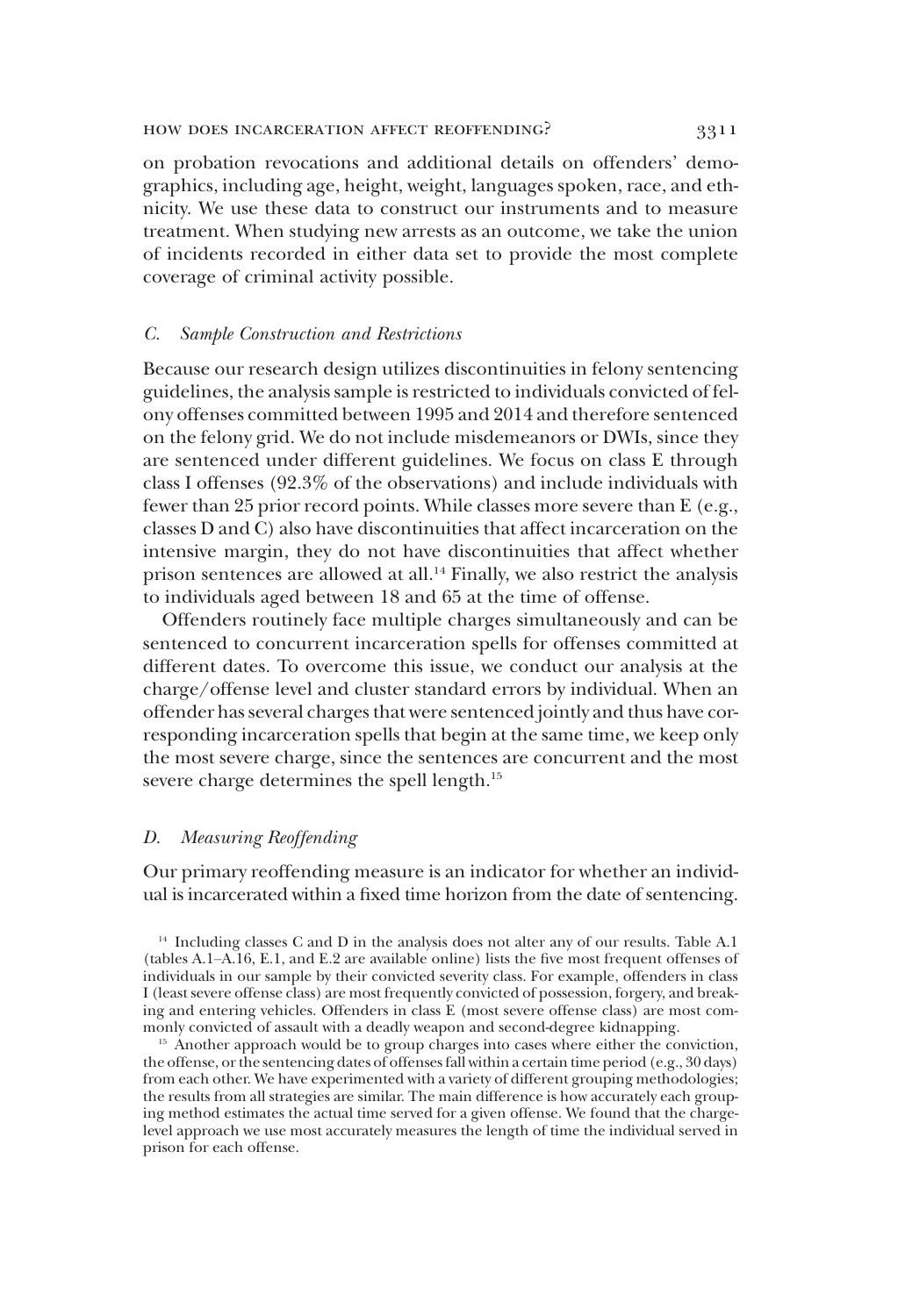Reincarceration is commonly used as a measure of recidivism (e.g., Kuziemko 2013; Yang 2017; Agan and Makowsky 2021). In addition, we also consider indicators for being arrested for any new offense, new offenses of different types (e.g., violent vs. property crimes), and counts of total new offenses or days spent in prison for new offenses.

Offenders not sentenced to incarceration are instead sentenced to probation. While on probation, offenders face restrictions on alcohol and drug use, work and socializing, and travel and are required to pay off court fees and fines. Violating these restrictions can lead to probation being revoked and incarceration. An important secondary decision, therefore, is whether to count probation violations as new offenses and whether to include any resulting incarceration spells.16 Our measure of reincarceration includes being incarcerated for both new offenses and probation violations. To ensure that our results are not overly sensitive to this decision, when studying new arrests as an outcome we do not count probation violations. In our robustness checks and appendix material, we provide a variety of other tests for the robustness of our results to how we handle this issue. This includes estimates that assume probation revocations cause censoring at random—in other words, that the risks of probation revocations and new offenses are independent. Under this assumption, we can simply drop any observations for which a probation revocation occurred before a new offense. In practice, we view these independent risk estimates as an upper bound, since it seems unlikely that probation revocations are negatively correlated with risk—that is, that the least dangerous individuals are most likely to be revoked for technical violations of probation.<sup>17</sup>

## E. Summary Statistics

Summary statistics for our sample are presented in table 1. On average, offenders are predominately male, roughly 50% black, and 31 years old (median: 28) at the time they committed their offense. More than twothirds of cases do not result in prison or jail sentences. Incarceration sentences average about 4.7 months. Conditional on receiving an incarceration sentence, the average length is 13.2 months. Roughly 57% of the sample reoffends at some point in the period we study. Most offenders

<sup>16</sup> These technical revocations are frequently not associated with an arrest for a new criminal offense. However, probation officers may also revoke individuals they suspect are involved in new criminal activity. For example, Austin and Lawson (1998) find that in California most technical violations of parole were associated with a new criminal offense that was not prosecuted. This scenario is frequently mentioned as a motivation for counting probation revocations as reoffending, although many studies do not discuss the issue explicitly.

<sup>17</sup> Estimates from Rose (2021) show that the risk of revocation is positively correlated with the risk of reoffending, implying that the "true" effects on reoffending in a regime without probation may lie closer to estimates including probation revocations in the reoffending measure.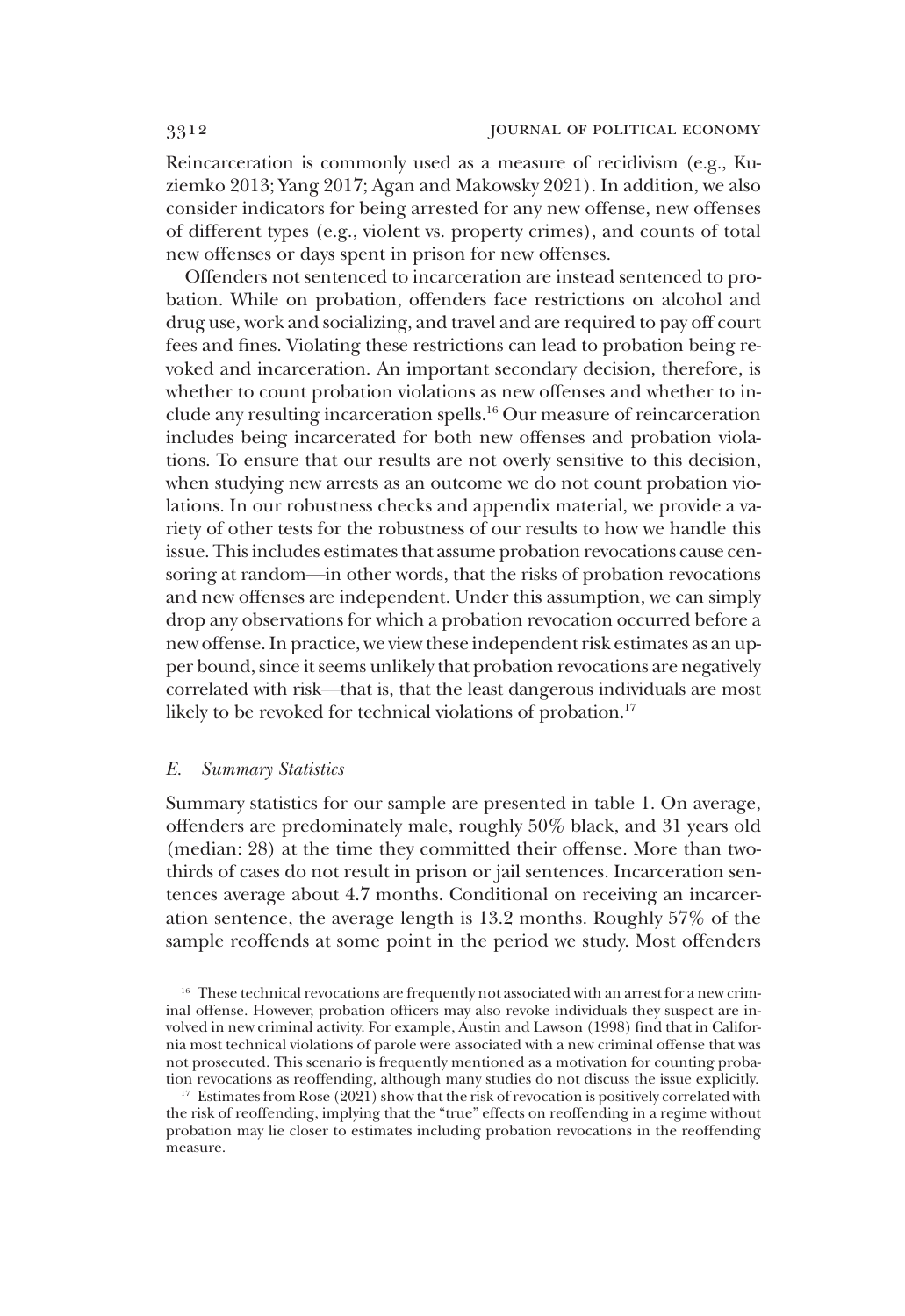|                                       | <b>FULL ANALYSIS SAMPLE</b> |               | <b>RD WINDOW ONLY</b> |               |
|---------------------------------------|-----------------------------|---------------|-----------------------|---------------|
|                                       | Mean<br>(1)                 | Median<br>(2) | Mean<br>(3)           | Median<br>(4) |
| Demographics:                         |                             |               |                       |               |
| Male                                  | .81                         |               | .88                   |               |
| Race:                                 |                             |               |                       |               |
| White                                 | .43                         |               | .38                   |               |
| <b>Black</b>                          | .50                         |               | .58                   |               |
| Other                                 | .07                         |               | .038                  |               |
| Born in North Carolina                | .69                         |               | .74                   |               |
| Age at offense                        | 30.63                       | 28.00         | 33.46                 | 32.00         |
| Age at conviction                     | 31.62                       | 29.46         | 34.47                 | 33.15         |
| Incarceration measures:               |                             |               |                       |               |
| Sentenced to any incarceration        | .35                         |               | .50                   |               |
| Incarceration sentence (months)       | 4.72                        | .00           | 7.80                  | .33           |
| Months served (months)                | 6.29                        | .00           | 10.70                 | .03           |
| Incarceration sentence conditional    |                             |               |                       |               |
| on positive sentence (months)         | 13.15                       | 10.00         | 15.36                 | 15.00         |
| Months served conditional on positive |                             |               |                       |               |
| sentence (months)                     | 20.41                       | 11.44         | 21.38                 | 15.29         |
| Recidivism measures from sentencing:  |                             |               |                       |               |
| Recidivate in 1 year                  | .16                         |               | .15                   |               |
| Felony recidivate in 1 year           | .10                         |               | .18                   |               |
| Recidivate in 2 years                 | .28                         |               | .29                   |               |
| Felony recidivate in 2 years          | .18                         |               | .18                   |               |
| Recidivate in 3 years                 | .37                         |               | .39                   |               |
| Felony recidivate in 3 years          | .25                         |               | .27                   |               |
| Recidivate in 5 years                 | .47                         |               | .51                   |               |
| Felony recidivate in 5 years          | .33                         |               | .37                   |               |
| Recidivate in period                  | .57                         |               | .62                   |               |
| Felony recidivate in period           | .44                         |               | .48                   |               |
| Days to recidivate from conviction    |                             |               |                       |               |
| conditional on recidivating           | 1,073.76                    | 741.00        | 1,088.86              | 805.00        |
| Total observations                    | 517,091                     |               | 102,839               |               |
| Total unique individuals              | 314,538                     |               | 78,983                |               |

TABLE 1 Summary Statistics: Demographics, Sentencing, and Reoffending

NOTE.—This table shows summary statistics for the primary analysis sample and the sample close to the discontinuities we use in the majority of our analysis. Not all observations are included in all regressions, since when using outcomes measured over a fixed horizon (e.g., reoffending within 3 years of sentencing) we restrict the sample to observations observed over that horizon. This drops some observations sentenced toward the end of the sample period. The difference between average sentences and average months served reflects both the fact that sentences represent minimum sentences and the fact that offenders may face multiple consecutive or concurrent sentences. The unit of analysis in our sample is an individual–sentencing date pair. When an offender has several charges that were sentenced jointly and thus has corresponding incarceration spells that begin at the same time, we keep only the most severe charge, since the sentences are concurrent and the most severe charge determines the spell length. Columns 1 and 2 describe the full analysis sample, and cols. 3 and 4 describe the observations in the RD window—i.e., that are located in grid cells adjacent to a punishment type discontinuity.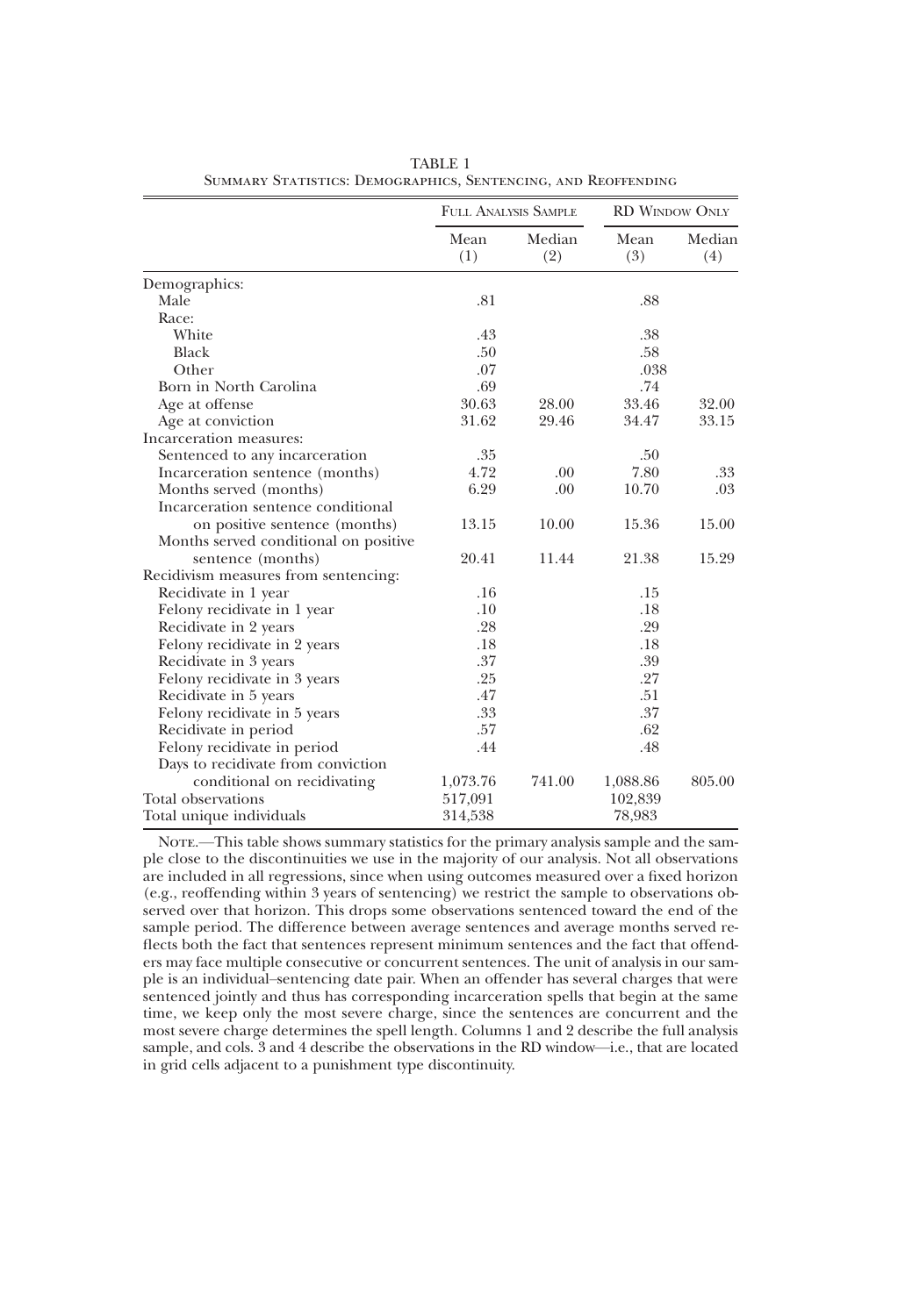who reoffend do so in the first few years after being convicted. Forty-seven percent of offenders reoffend within 5 years of sentencing, and 28% reoffend in the first 2 years. Overall, the sample is typical for offenders at risk of an incarceration sentence; North Carolina has incarceration and recidivism rates similar to the US average.<sup>18</sup>

Columns 3 and 4 of table 1 report summary statistics for individuals in grid cells adjacent to one of the five punishment type discontinuities, where the set of allowable sentences changes and which comprise the primary instruments used in our analysis. For example, this sample includes individuals with prior record levels I and II in class E. These observations directly contribute to our estimated effects of incarceration when using these discontinuities as instruments. Their characteristics are thus the most relevant for our estimates. Offenders in this sample are slightly older (median age: 32), less likely to be white (38% relative to 43%), and more likely to be born in North Carolina (75% relative to 69%).

# III. Causal Effects of Incarceration

In this section, we estimate the effect of incarceration on reoffending. We begin by describing our empirical strategy in section III.A, present reduced-form estimates in section III.B, and discuss 2SLS estimates of the effects of incarceration length in section III.C. In section III.D, we investigate nonlinearity and unobserved heterogeneity in the effects of incarceration. Finally, in section III.E we show a variety of robustness checks that reinforce the causal interpretation of our estimates.

# A. Empirical Strategy

Our research design exploits nonlinearities in sentencing outcomes at the boundaries of horizontally adjacent sentencing grid cells. With five offense classes (i.e., rows) and six prior record levels (i.e., columns), there are a total of 25 such cell discontinuities. Each SSA cell contains four or five values of the running variable (prior points) except in the first column, which contains just one or two, depending on the year. Our setting is thus not a classic RD scenario with a continuous running variable, such as a congressional election (Lee 2008) or a college loan program (Solis 2017). Instead, we have a discrete running variable; our specification therefore reflects a parameterized RD design (Clark and Del Bono 2016).<sup>19</sup>

<sup>&</sup>lt;sup>18</sup> See fig. 1 in Norris, Pecenco, and Weave (2020).

<sup>&</sup>lt;sup>19</sup> Clark and Del Bono (2016) study school district allocation and use nonlinearities in the assignment formula to construct a "parameterized regression kink design." Other studies that utilize nonlinearities in assignment mechanisms include Kuziemko (2013) for the case of parole.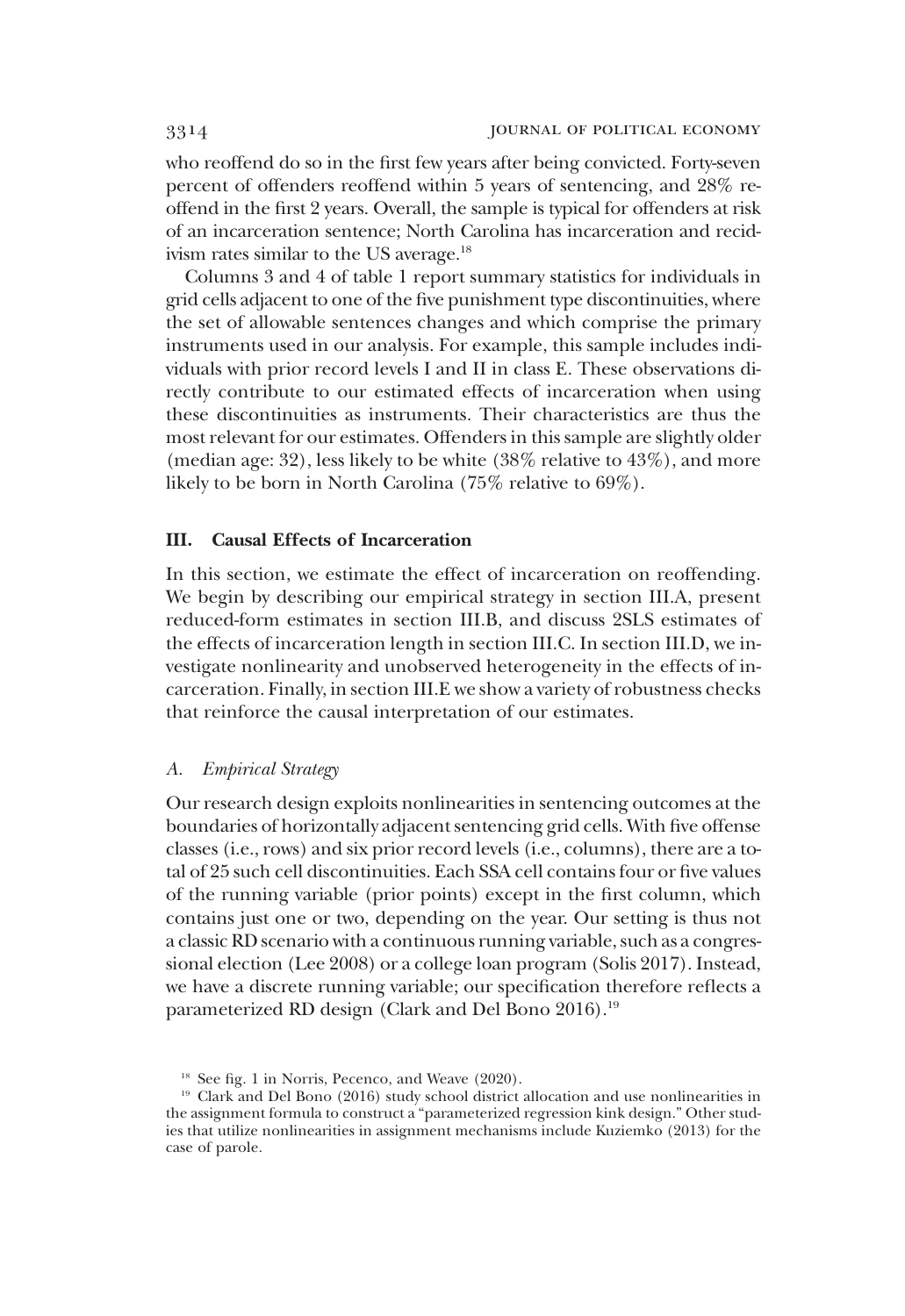Our model includes separate linear slopes in each SSA cell and allows for vertical shifts—or "jumps"—between horizontally adjacent cells. Figure 2A visually illustrates this idea for class F offenses when the outcome is any incarceration. The spaces between each line reflect cell boundaries and thus potential instruments. The large jump at the dotted vertical line reflects the punishment type discontinuity for class F, after which probation is no longer a permissible sentence.

Our preferred estimator uses only the five discontinuities where allowable punishment types change as excluded instruments. The empirical specification stacks the variation from each discontinuity—one in each felony class—to estimate a single treatment effect and is written formally in the two-equation system below. The first stage, equation (1), estimates incarceration length as a function of prior points, convicted charge severity, punishment discontinuities, and other covariates; equation (2) models the relationship between an outcome measured within  $t$  months of sentencing, incarceration length, and nonexcluded controls:

$$
D_{i} = \underbrace{\eta_{\text{class},}^{1} + X_{i}' \alpha_{1}}_{\text{baseline controls}} + \underbrace{\sum_{k} 1 \{ \text{class}_{i} = k \} \left[ \sum_{l} \beta_{ik}^{1} 1 \{ p_{i} \ge l \} (p_{i} - l + 0.5) + \psi_{k}^{1} p_{i} \right]}_{\text{linear slopes in prior points by class and level}}
$$
\n
$$
+ \underbrace{\sum_{k,l \in \text{punish}} \xi_{kl} 1 \{ p_{i} \ge l \} 1 \{ \text{class}_{i} = k \} + \underbrace{\sum_{k,l \in \text{punish}} \gamma_{k}^{1} 1 \{ p_{i} \ge l \} 1 \{ \text{class}_{i} = k \} + \varepsilon_{i}}_{\text{punishment type discontinuities}}
$$
\n
$$
Y_{ii} = \beta_{0} D_{i} + \underbrace{\eta_{\text{class},}^{2} + X_{i}' \alpha_{2}}_{\text{baseline controls}} + \underbrace{\sum_{k} 1 \{ \text{class}_{i} = k \} \left[ \sum_{l} \beta_{ik}^{2} 1 \{ p_{i} \ge l \} (p_{i} - l + 0.5) + \psi_{k}^{2} p_{i} \right]}_{\text{linear slopes in prior points by class and level}}
$$
\n
$$
+ \underbrace{\sum_{k,l \in \text{punish}} \gamma_{k}^{2} 1 \{ p_{i} \ge l \} 1 \{ \text{class}_{i} = k \} + e_{ii}},
$$
\n
$$
\underbrace{\sum_{k,l \in \text{punish}} \gamma_{k}^{2} 1 \{ p_{i} \ge l \} 1 \{ \text{class}_{i} = k \} + e_{ii}},
$$
\n
$$
\underbrace{\sum_{k,l \in \text{punish}} \gamma_{k}^{2} 1 \{ p_{i} \ge l \} 1 \{ \text{class}_{i} = k \} + e_{ii}},
$$
\n
$$
(2)
$$

where  $D_i$  represents the length of incarceration offender *i* served,  $\eta_{\text{class}}^1$ <br>and  $\eta_{\text{class}}^2$  represent row (i.e., offense class)-specific intercents and *h* rep. and  $\eta^2_{\rm class}$  represent row (i.e., offense class)–specific intercepts, and  $p_i$  represents prior points. The thresholds *l* refer to the prior record boundary resents prior points. The thresholds *l* refer to the prior record boundary levels in place at the time of the offense (e.g., five or nine points). When estimating the changes in slope on either side of each boundary (the  $1\{p_i \geq l\}$  $(p_i - l + 0.5)$  terms), we recenter by  $l - 0.5$  so that we measure the discontinuity halfway between the boundary prior point values as implied by the linear fits on either side, rather than at either extreme.<sup>20</sup>

<sup>&</sup>lt;sup>20</sup> This appears to be the most natural choice given the discrete nature of the data, although our results are not sensitive to this decision.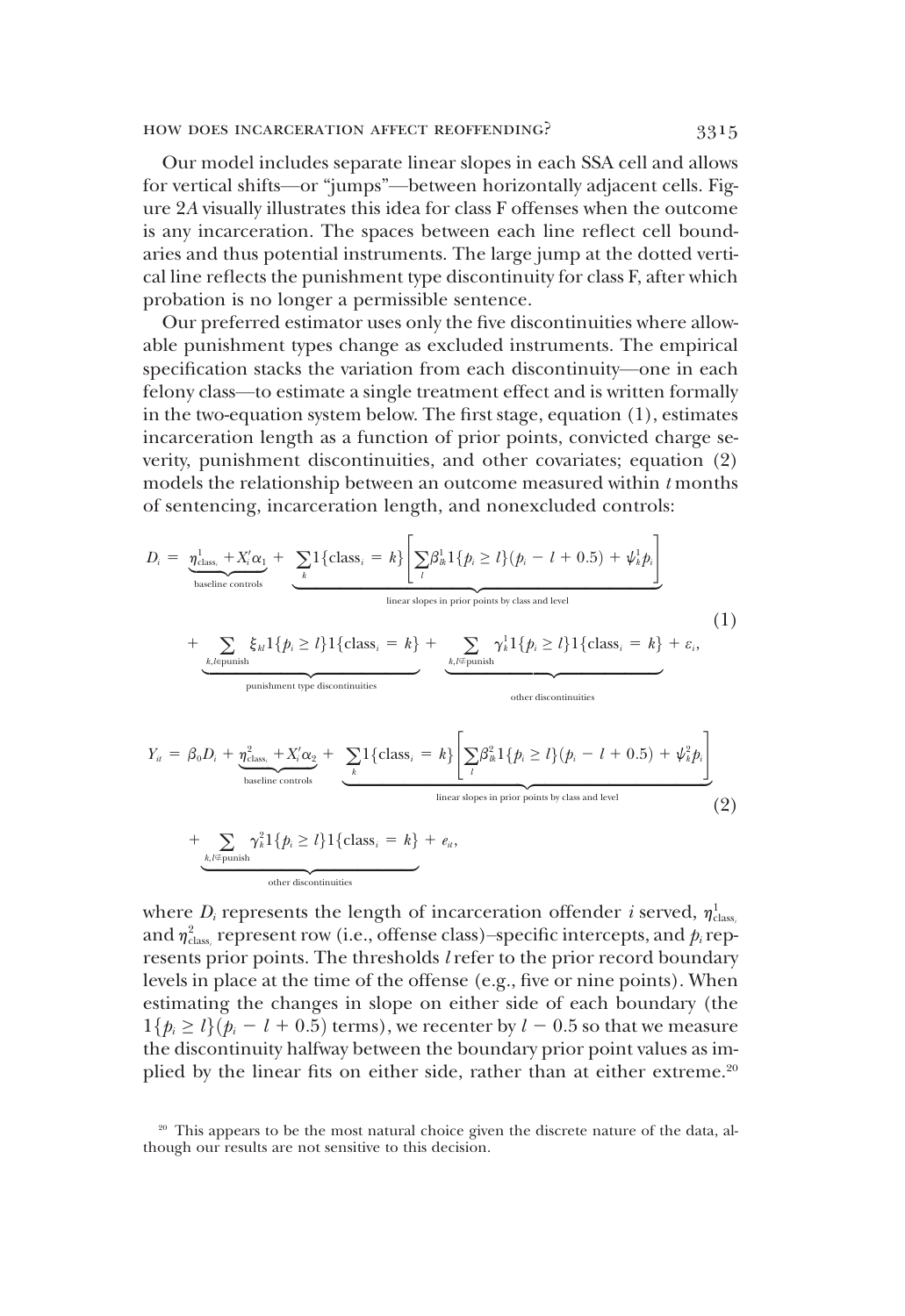

FIG. 2.—This figure shows the first-stage effect of the punishment type discontinuity in class F on any incarceration and on the length of incarceration. In addition, it also demonstrates the reduced-form effect on reincarceration within 5 years of sentencing. A, Share of offenders sentenced to any term of incarceration plotted against the running variable, prior record points. B, Average sentence of offenders who have been sentenced to some term in prison plotted against the running variable, prior record points. C, Estimates of the shifts in incarceration exposure generated by the instrument ( $Pr(D_i(1) \ge d > D_i(0))$ ), which correspond to the unnormalized weights in the average causal response (Angrist and Imbens 1995). These shifts reflect the probability that an offender would spend fewer than  $d$  months incarcerated if assigned  $Z_i = 0$  (just below the discontinuity) but at least d months if assigned  $Z_i = 1$  ( just above the discontinuity). This probability can be estimated nonparametrically us- $\text{diag}\mathbb{E}[1(D_i \ge d)|Z_i = 1] - \mathbb{E}[1(D_i \ge d)|Z_i = 0]$ , which corresponds to the  $\xi$  coefficients in our first-stage specification when  $1(D \ge d)$  is the outcome D Reincarceration rate plotted first-stage specification when  $1(D_i \geq d)$  is the outcome. D, Reincarceration rate plotted against the running variable. This illustrates the reduced-form impacts of the discontinuities on the likelihood of being reincarcerated. Panels  $A$ ,  $B$ , and  $D$  include data only for offenses sentenced under the sentencing grid that applied to offenses committed between 1995 and 2009. In 2009, the guidelines changed and the discontinuities shifted by one prior point either to the left or to the right. All of the official grids are included in appendix B. Similar figures for other classes are shown in figure A.2. Standard errors are clustered at the individual level. A color version of this figure is available online.

The covariates  $X_i$  include demographic controls (e.g., age and gender), our own measures of criminal history (e.g., fixed effects for prior convictions), and other controls discussed further below.

While the main analysis uses the five punishment type discontinuities as instruments, we also explore estimates excluding other discontinuities. Since these discontinuities tend to shift offenders along the intensive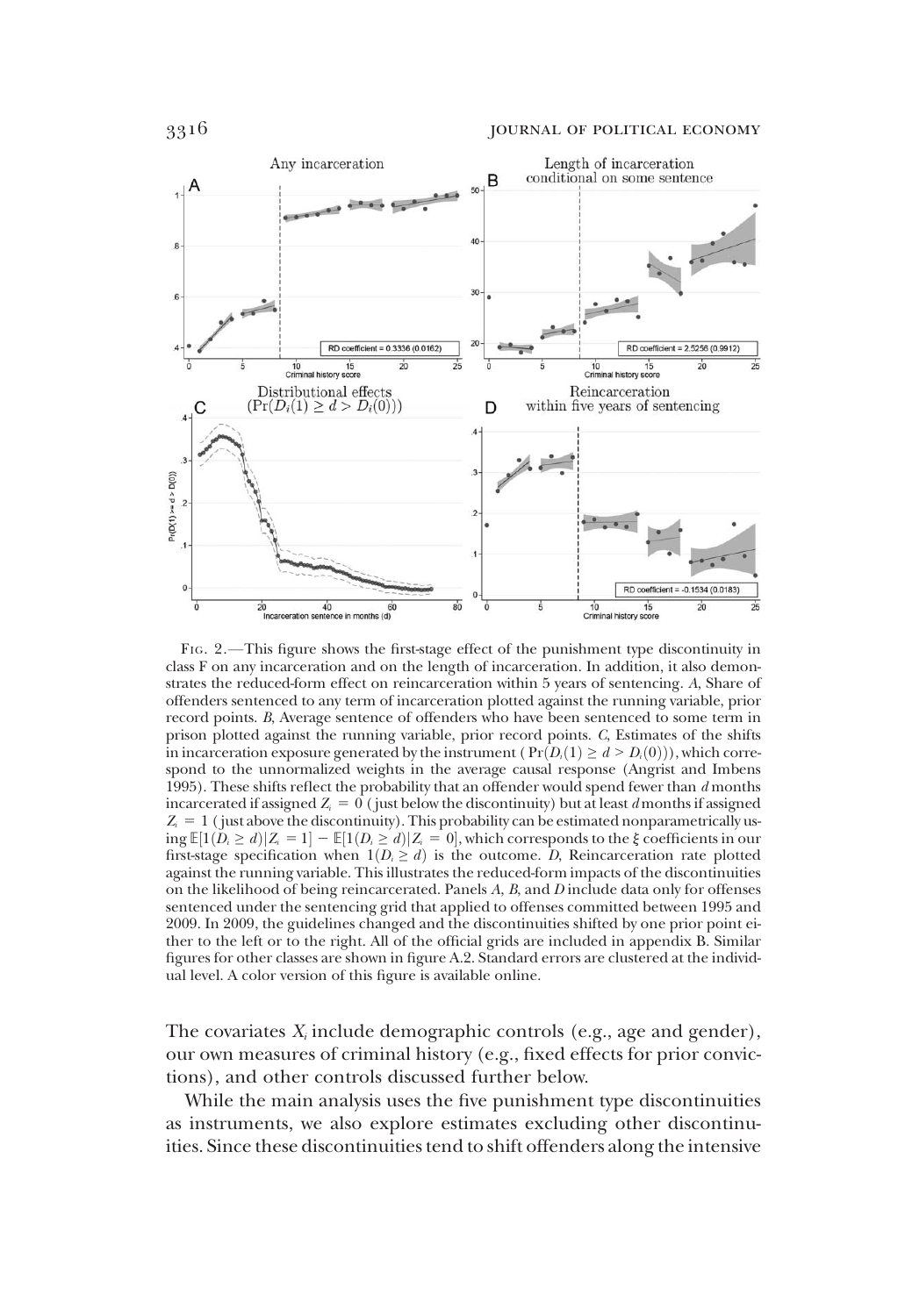margin of exposure to prison, they are useful for diagnosing nonlinearities in effects of incarceration, as we discuss below. However, we never use the boundary between the first and second prior record level to generate instruments, since we cannot estimate a slope in prior points on one side.

#### 1. First-Stage Effects of Discontinuities

This research design captures large discontinuities in sanctions across the sentencing grid. For example, figure 2A shows that for an offender convicted of a class F felony offense (e.g., assault with serious injury), the probability of incarceration increases by 33 percentage points between eight and nine prior points but varies smoothly elsewhere. Figure 2B shows that each discontinuity also generates shifts in sentence lengths (conditional on positive) at every cell boundary. Figure A.2 documents multiple discontinuities in both the type and the length of punishment for all other offense classes. This variation occurs at different values of prior record points depending on the class. For example, in class H, which contains the most defendants in the data, the largest extensive margin shift occurs between prior record points 18 and 19.

To examine how the instruments impact the entire distribution of incarceration length, let  $D_i$  denote months of incarceration and  $Z_i$  denote whether an individual is above or below a punishment type discontinuity. We estimate  $Pr(D_i(1) \ge d > D_i(0))$  for every level of d and for each of the five punishment type discontinuities. These probabilities are directly estimated by the  $\xi_{kl}$  coefficients in equation (1) when the outcome is  $1(D_i \geq d)$ . Figure 2C plots the  $\hat{Pr}(D_i(1) \geq d > D_i(0))$  estimates for class F, with the remaining offense classes in figure A.3. The instruments provide substantial variation in exposure to incarceration. Each offense class also provides quite different variation, with some classes concentrated on short durations and others generating shifts in durations beyond 2 or  $3$  years.<sup>21</sup>

In the regressions that follow, we control for offenders' criminal history using both the linear controls in prior points from the RD specification and indicators for the number of previous incarceration spells, the number of previous convictions, and fixed effects for the months spent incarcerated prior to the current conviction. Even after taking into account criminal history, the grid boundaries still provide strong variation in the type and length of punishment, as shown by the first-stage F-statistics presented in the tables of results that follow. The instrumental variation

<sup>&</sup>lt;sup>21</sup> As noted by Angrist and Imbens (1995), estimates of  $Pr(D_i(1) \ge d > D_i(0))$  also provide a test for the monotonicity assumption. If the instruments satisfy monotonicity, then  $Pr(D_i(1) \ge d > D_i(0))$  should never cross the X-axis at zero, since a probability cannot have a negative value. Figure A.3 confirms that all the instruments pass this validity check.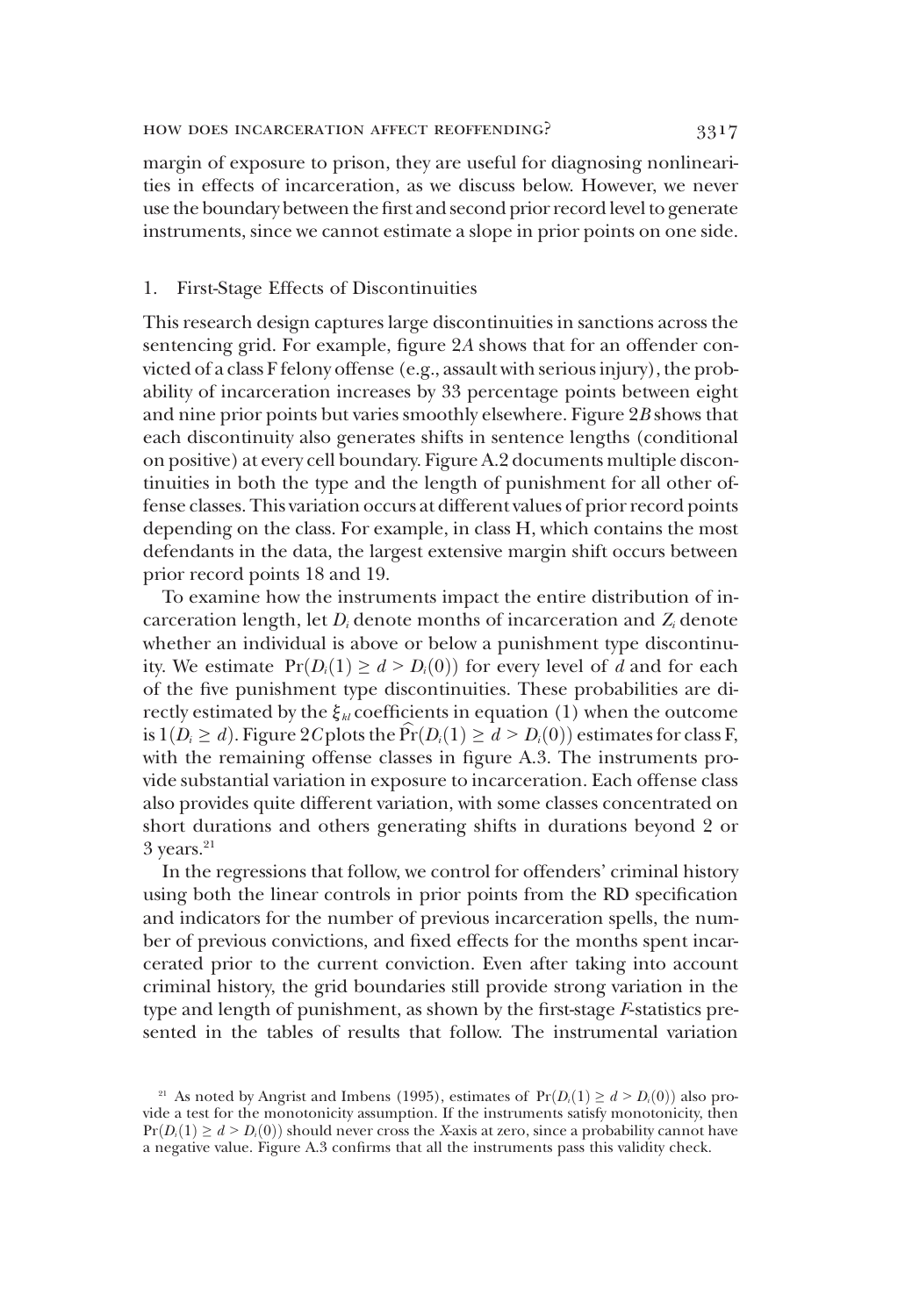therefore primarily comes from the nonlinear mapping between prior convictions and prior record points, as opposed to simple counts of prior convictions.

# 2. Instrument Validity

We perform a series of balance and validation exercises to assess the validity of the instruments. These analyses demonstrate that our instruments do not predict individual characteristics, supporting the assumption that changes in outcomes at each discontinuity reflect the effects of incarceration rather than selection. Since there are many relevant pretreatment covariates, we make use of a predicted reoffending score calculated by regressing an indicator for reoffending on all the pretreatment covariates among only nonincarcerated offenders and fitting predicted values.22

Figure 3 shows that the predicted risk score evolves smoothly across each of the five punishment type discontinuities. In each case, the changes at the discontinuity are negligible. A test for the joint significance of all five discontinuities also fails to reject zero effects (the P-value is .159, with an F-statistic of 1.58 and five degrees of freedom). The smoothness of offenders' covariates across thresholds is especially encouraging in light of the large first-stage discontinuities in sentences documented in figure 2. Figures C.1 and C.2 show that specific covariates, such as the offender's age at the time of offense and previous incarceration history, also evolve smoothly across the discontinuities in the sentencing guidelines.

Several additional analyses further support the validity of our design. First, for every covariate, we measure the difference in means between each pair of consecutive prior points within a grid row. The overall distribution of these differences is not distinguishable from the difference in means between the points straddling the discontinuities (see fig. C.3). In other words, although sentences change abruptly across consecutive prior points at the discontinuities in punishment type (see fig. C.4), other observable characteristics do not.

Second, we use a 2009 sentencing reform that shifted each discontinuity one prior point to the left or right, depending on the offense class. This change shifted punishments as well, as shown in figure A.4. Despite this shift, the distribution of offenders' covariates across prior points remained the same, indicating no scope for sorting across discontinuities.

<sup>&</sup>lt;sup>22</sup> Summarizing imbalance by the covariates' relationship to the outcome surface is a common methodology in the literature (e.g., Bowers and Hansen 2009; Londoño-Vélez, Rodríguez, and Sánchez 2020). We also experimented with using more sophisticated (i.e., machine learning models) to construct the risk score; the results are similar.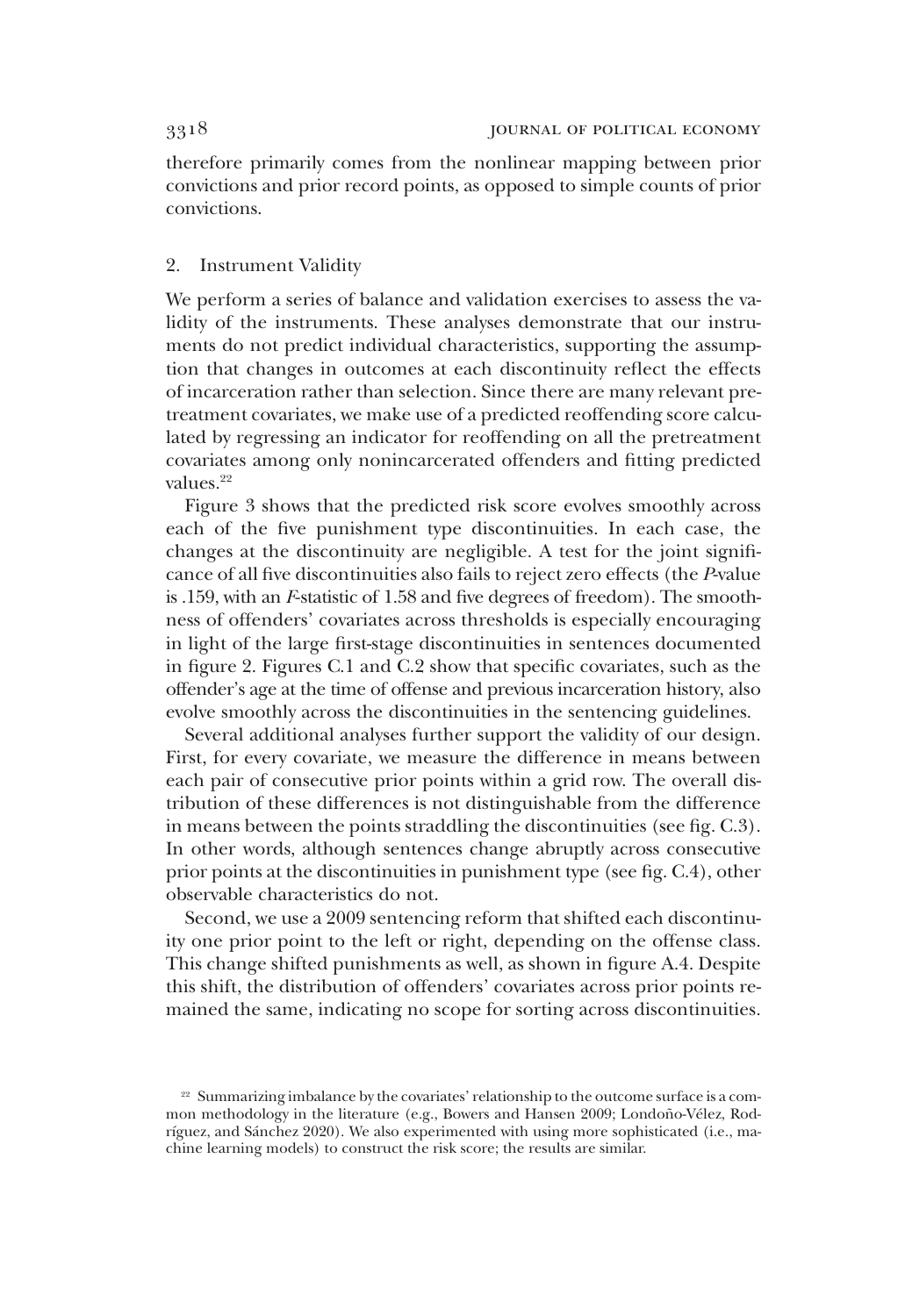

FIG. 3.—This figure demonstrates that a summary index of the covariates varies smoothly across sentencing grid discontinuities. We calculate the predicted values from a simple linear regression of all available covariates (e.g., age, race, criminal history) on reoffending within 5 years of the time of release (using only nonincarcerated offenders). Each panel plots the mean of this index against prior points for each offense class separately. The dotted lines reflect the punishment type discontinuities that comprise our primary instruments. We use a summary index because there are many potentially important pretreatment covariates. Summarizing imbalance by the covariates' relationship to the outcome surface is a common methodology in the literature (e.g., Bowers and Hansen 2009; Londoño-Vélez, Rodríguez, and Sánchez 2020). Standard errors are clustered at the individual level. Only offenses sentenced under the sentencing grid that applied to offenses committed between 1995 and 2009 are plotted. A color version of this figure is available online.

We demonstrate this by estimating equation (1) in the 2 years before and after the change but define the location of each discontinuity using the prereform grid. We then interact indicators for being to the right of each discontinuity with an indicator for being sentenced under the new grid and test for their joint significance. As shown in table A.2, these interactions strongly predict changes in incarceration exposure, but we cannot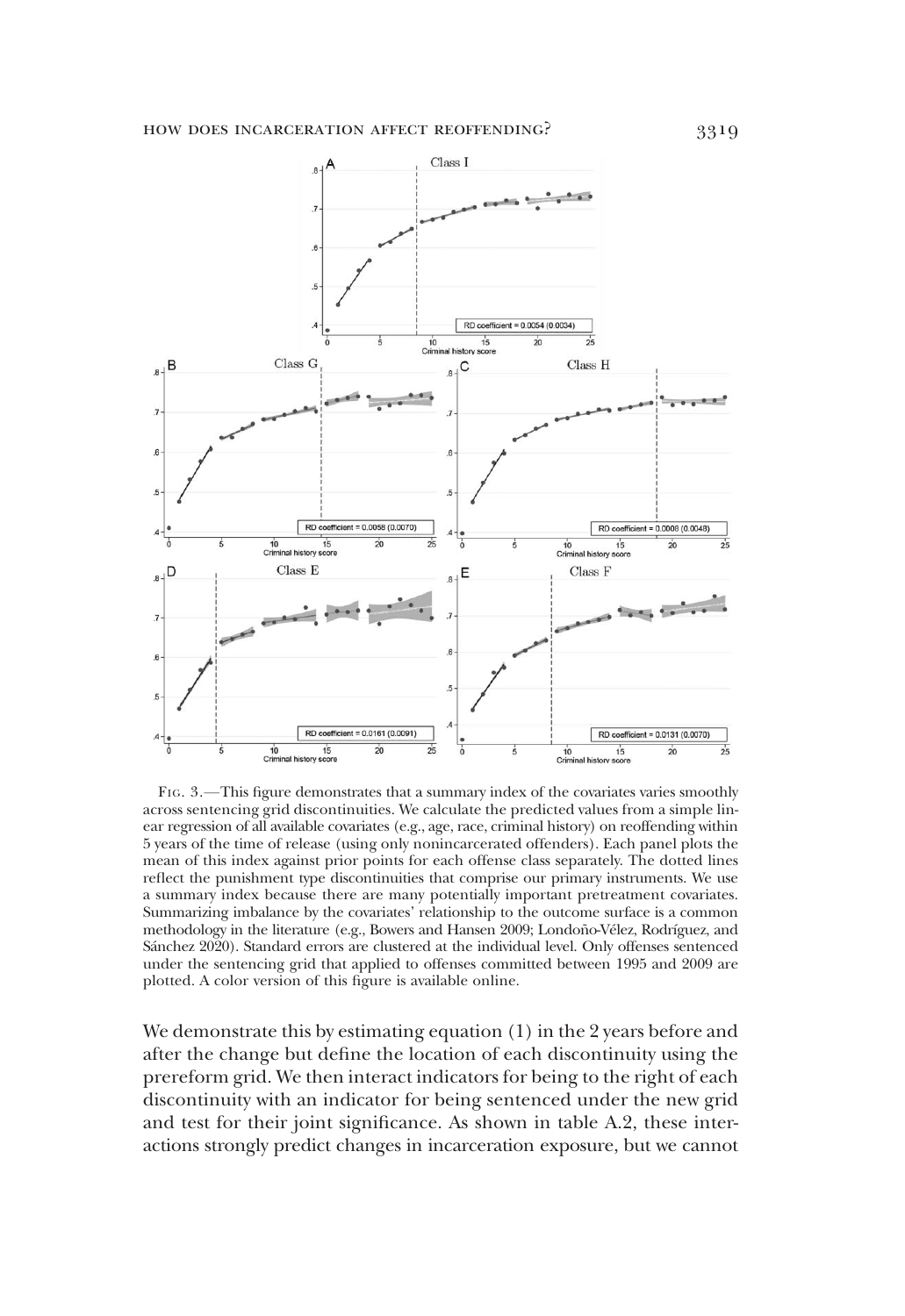reject the null that that risk scores and individual covariates are unchanged after the reform. Large changes in punishments therefore do not lead to changes in sorting along observable dimensions.<sup>23</sup>

Finally, figure C.6 shows that there is no evidence of discontinuities in the density of offenders at the punishment type discontinuities. Figure C.7 reports the results of a McCrary (2008)–style test and shows that the changes in the density at the discontinuities are not distinguishable from zero and are not correlated with changes in the likelihood of incarceration. Overall, therefore, there is strong support for the validity of our instruments. Nevertheless, after estimating our core results, we conduct additional robustness checks to further support this claim and investigate other potential concerns, such as sorting through plea bargaining and differences in the likelihood of criminal activity being detected while on probation.

#### B. Reduced-Form Estimates

We begin by studying the reduced-form effects of our instruments on reoffending outcomes. Figure 2D illustrates these effects for class F when the outcome is an indicator for being reincarcerated within 3 years of sentencing. At the punishment type discontinuity between nine and 10 prior points, for example, reincarceration rates fall by 15.3 percentage points. Reincarceration rates also fall at other discontinuities, where the shifts in incarceration exposure primarily fall on the intensive margin. To summarize the evidence from all of our instruments, we estimate reduced-form effects using equation (1) but imposing that the coefficients on indicators for being to the right of a punishment type discontinuity are all equal (i.e.,  $\xi_{E,4} = \xi_{F,9} = \xi_{G,14} = \xi_{H,19} = \xi_{I,9} = \xi_{I}^{RF}$ ). This strategy averages effects across all five offense classes, collapsing our variation into a single coefficient.<sup>24</sup>

We first consider indicators for being incarcerated or for reoffending within a given month over the 8 years after sentencing. These estimates are plotted in figure 4, where each point in panel A represents a separate estimate of  $\xi^{RF}$  for each outcome measured at the point in time on the Xaxis. Figure 4 shows that the discontinuities cause a large and immediate increase in incarceration, which confirms the strength of our first stage. The effect declines steadily over the following months as some individuals are released and others who were not initially incarcerated either reoffend or have their probation revoked. After approximately 2.5 years, the effect

<sup>&</sup>lt;sup>23</sup> Figure C.5 demonstrates this visually by plotting the distribution of predicted risk scores under the old and new grid.

<sup>&</sup>lt;sup>24</sup> An alternative approach is to use the average of the five discontinuities  $(\xi_{k+1})$  $\xi_{F,9} + \xi_{G,14} + \xi_{H,19} + \xi_{I,9}/5$ , which yields similar results.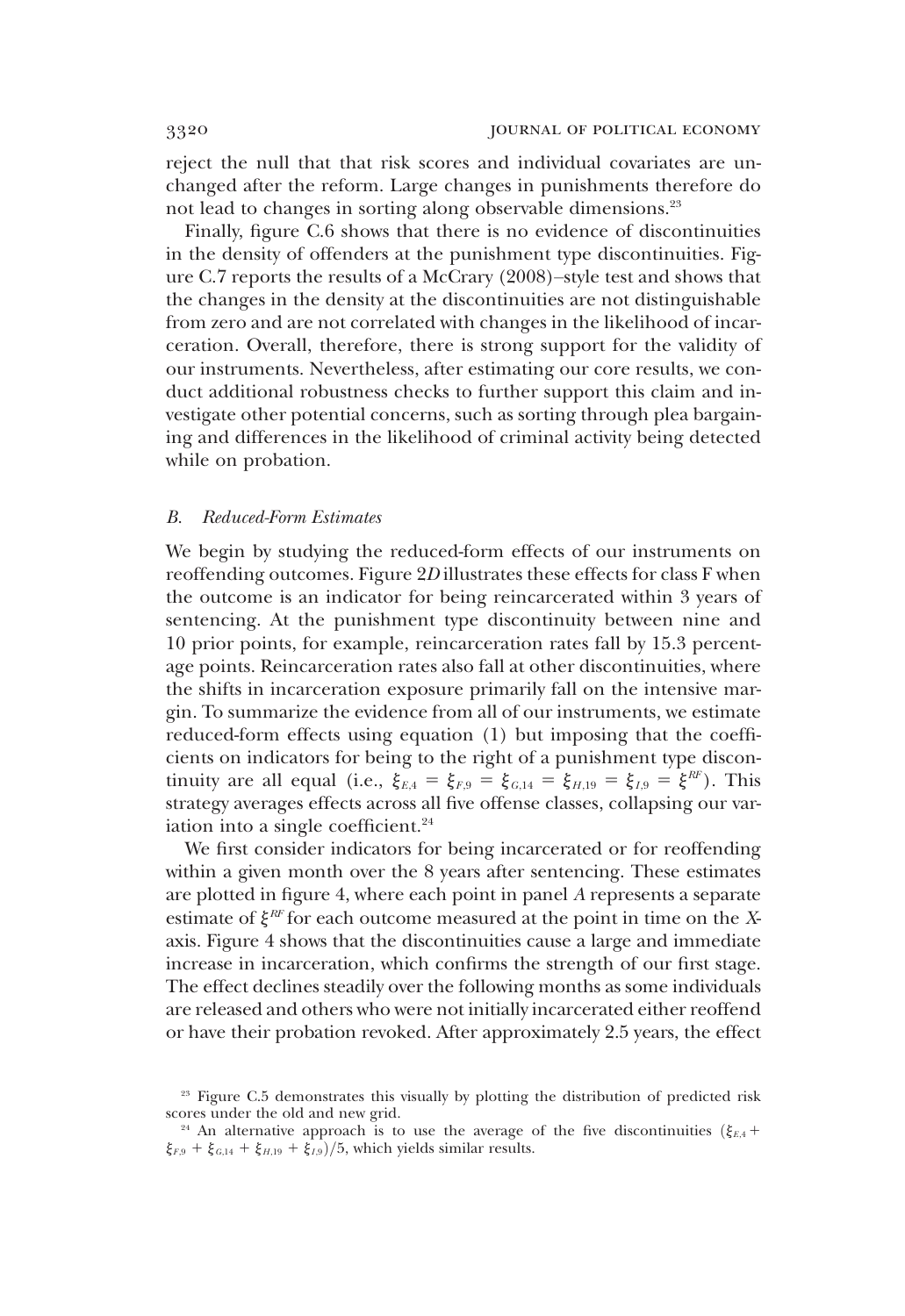is no longer statistically distinguishable from zero, and after 3 years, the estimates suggest no difference in incarceration rates at a given month.

The reduced-form effects on committing a new offense and reincarceration are shown in the light gray and black lines, respectively. There is a negative effect on the probability of reoffending that lasts at least 3 years after sentencing and does not increase afterward. The fact that differences



FIG. 4.—This figure shows the reduced-form effects of being to the right of a punishment type discontinuity on several key outcomes. The dark gray line with circles (left Y-axis) in all panels shows effects on an indicator for being incarcerated at the point in time on the X-axis. In A, the light gray line with triangles (right Y-axis) and black line with squares (left Y-axis) report effects on indicators for committing a new offense or being reincarcerated (i.e., after being released from any initial sentence) at time  $t$ , respectively. In  $\overline{B}$ , the light gray and black lines report effects on indicators for ever committing a new offense and ever being reincarcerated up to time  $t$ , respectively. In  $C$ , the light gray line (right Y-axis) reports effects on the cumulative number of new offenses committed until  $t$ , with the black line reporting the cumulative number of days reincarcerated. We discretize time at the monthly level, so that there are 12 total estimates per year. Each point in each figure is an estimate of  $\xi^{RF}$ —an average of the reduced forms for each individual instrument—for the relevant outcome. This estimate is a constrained version of equation (1) that requires the coefficients of the five punishment type discontinuities to be equal. This strategy averages across all five offense classes and instruments but collapses our variation into a single coefficient (taking the actual average of the individual reduced forms yields highly similar results). Standard errors are clustered by individual. The regression specifications include as controls demographics (e.g., race, gender, age fixed effects), fixed effects for the duration of time previously incarcerated, the number of past incarceration spells and the number of past convictions, county fixed effects, and year fixed effects. Estimates without controls yield similar results (see table A.3). A color version of this figure is available online.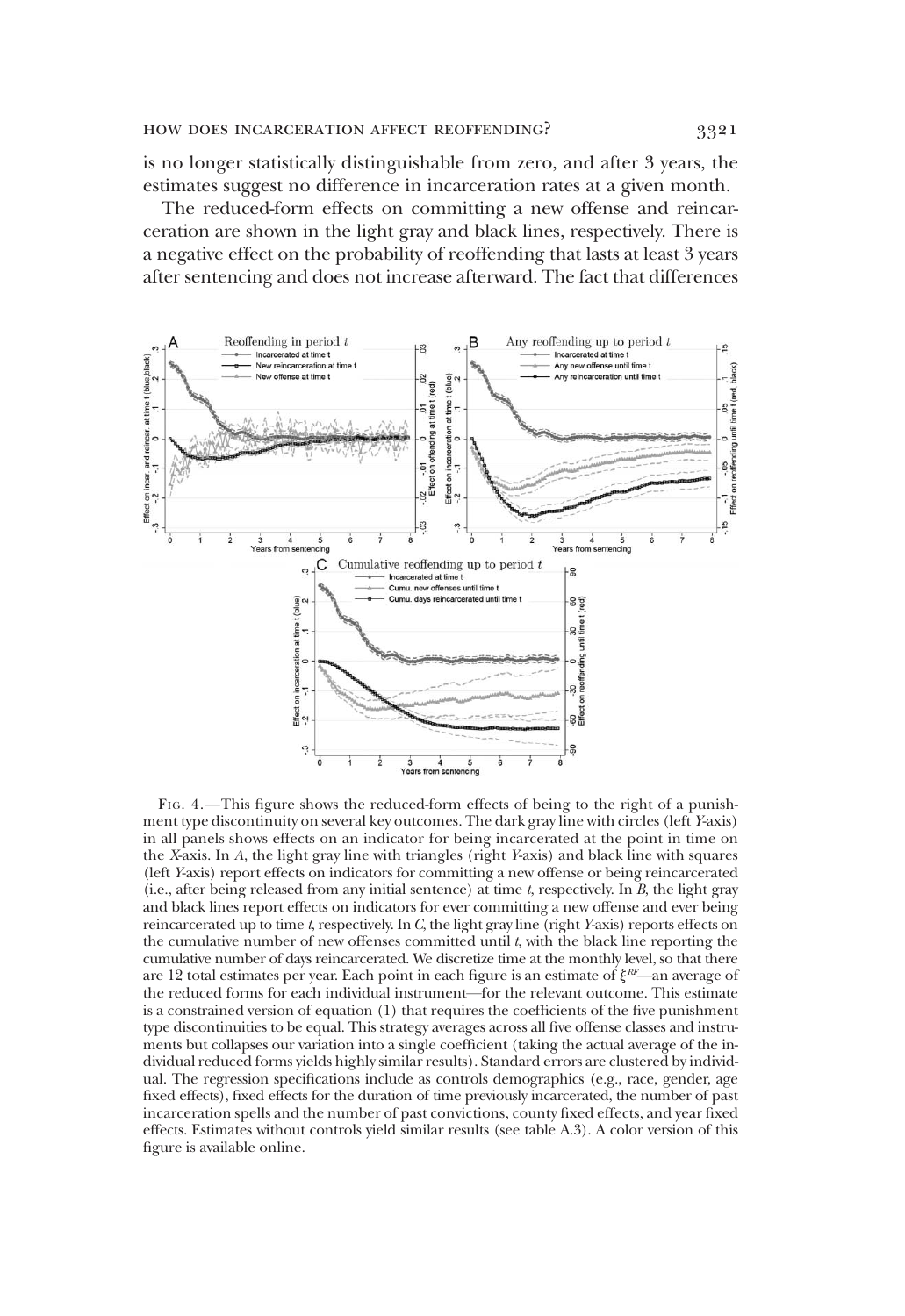in offending rates stabilize at zero (or slightly below) is an indication that an initial term of incarceration does not increase criminal behavior in the long run. If it did, the light gray (and black) line would lie above zero.

Since within-month effects are noisily estimated relative to cumulative measures, such as ever committing a new offense, we next examine the reduced-form effects on any reoffending within  $t$  months from sentencing in figure 4B. This graph shows a permanent decrease in the probability of ever committing a new offense and even larger impacts on the likelihood of being reincarcerated. The decrease reaches a nadir after roughly 18– 24 months, when the estimate begins to increase but remains negative 8 years after sentencing. This hook shape is what one would expect to see if individuals had a constant or decreasing hazard of reoffending after release and is not indicative of any criminogenic effects of incarceration. As initial incarceration sentences begin to expire, an increasing share of the treated group is released and has the opportunity to reoffend. By this point, however, many individuals not initially incarcerated have already reoffended, generating the slight increase after 18 months. The fact that new offenses and reincarceration stabilize below zero is again indicative that an initial term of incarceration does not increase criminal behavior in the long run. Effects on cumulative new offenses show a similar pattern, but effects stabilize earlier, after roughly 3 years, as shown in figure  $4C^{25}$ 

#### C. 2SLS Estimates

Table 2 reports 2SLS estimates using months of incarceration as the endogenous regressor and compares them with corresponding ordinary least squares (OLS) estimates with and without controls. We use any reincarceration within 5 years of sentencing as the outcome. While both OLS and 2SLS estimates are negative, 2SLS estimates are substantially more so, suggesting that unobserved selection is an important concern for OLS estimates. The 2SLS effects imply that 1 year of prison exposure reduces the likelihood of reincarceration within 5 years by 13.8 percentage points (↓28%). Reassuringly, 2SLS estimates change little when flexible controls for criminal history and demographics are included.

Table 3 reports 2SLS effects on alternative reoffending measures. The results show that incarceration generates substantial declines in reoffending across a broad set of offense types. While point estimates differ substantially,

<sup>&</sup>lt;sup>25</sup> Following Bhuller et al. (2020), we also examine effects on the cumulative number of new offenses that occurred after 36 months, when the instruments no longer predict incarceration status in a given month (fig. 4). Any effects measured starting from 36 months after sentencing, therefore, cannot be attributed directly to mean differences in incapacitation. These estimates are relatively precise zeros (see fig. A.5), suggesting that incarceration does not have any criminogenic effects on reoffending between 3 and 8 years after sentencing.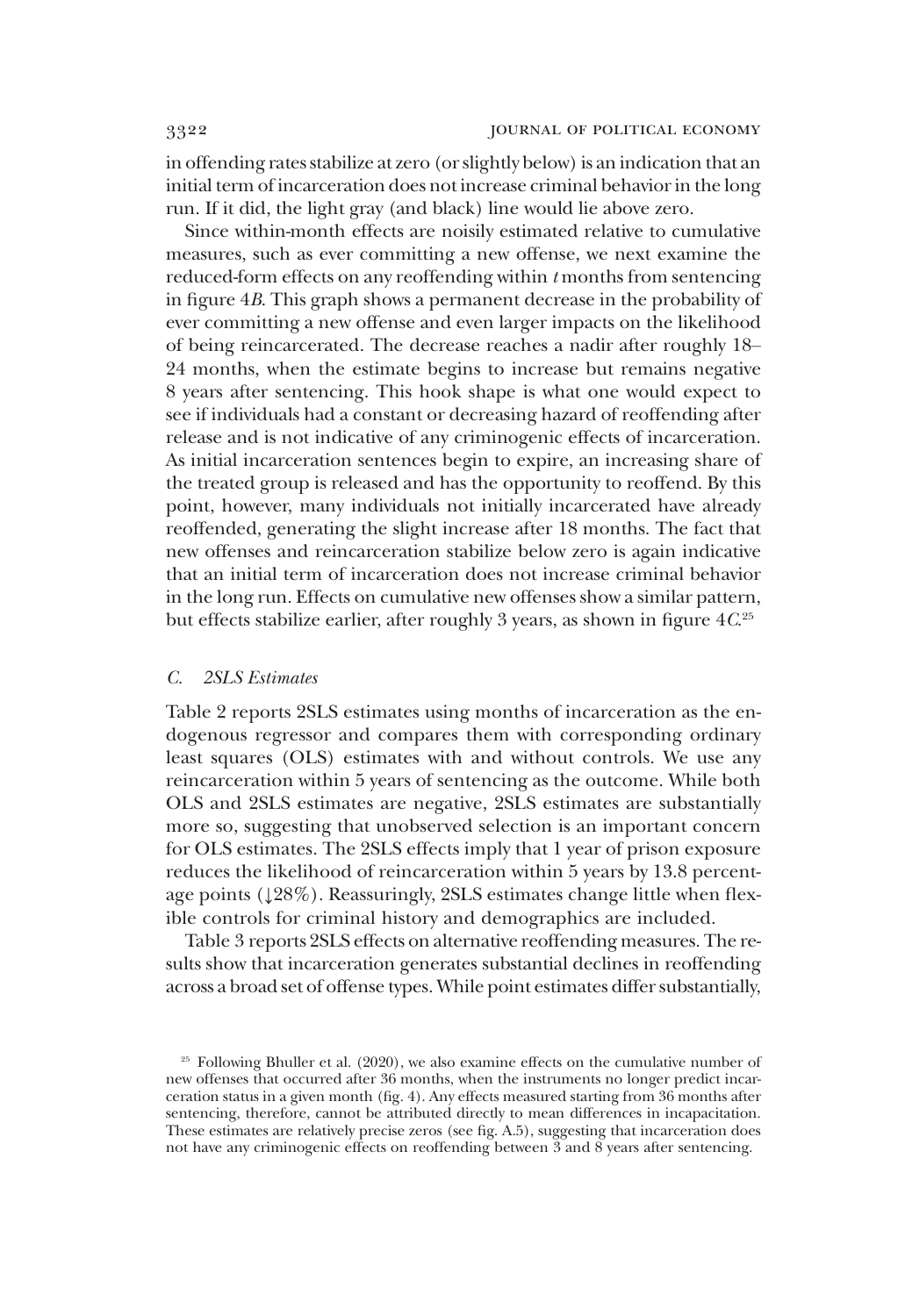|                                                  | <b>OLS</b><br>(1)          | OLS.<br>(2)               | <b>RD</b><br>(3)        | RD.<br>(4)               |
|--------------------------------------------------|----------------------------|---------------------------|-------------------------|--------------------------|
| Months of incarceration                          | $-.00651***$<br>(.0000373) | $-00847***$<br>(.0000472) | $-0115***$<br>(.000892) | $-$ 0193***<br>(.000876) |
| 1-year effect in percentages                     | $-15.64$                   | $-20.35$                  | $-97.59$                | $-29.43$                 |
| Dependent variable mean<br>among nonincarcerated | .500                       | .500                      | .500                    | .500                     |
| Controls                                         | No                         | <b>Yes</b>                | No.                     | Yes                      |
| <i>F</i> -statistic (excluded<br>instruments)    |                            |                           | 154.9                   | 155.6                    |
| <b>Observations</b>                              | 451.547                    | 451.547                   | 451.547                 | 451.547                  |

| TABLE 2                                                   |
|-----------------------------------------------------------|
| EFFECT OF INCARCERATION ON REINCARCERATION WITHIN 5 YEARS |

NOTE.-This table presents OLS and 2SLS estimates of the effect of incarceration on an indicator for ever being reincarcerated within 5 years of the individual's sentencing date. Columns 1 and 2 show OLS estimates of eq. (2) using this outcome, while cols. 3 and 4 report 2SLS estimates using the five punishment type discontinuities as instruments. Controls include indicators for gender, age, race, ethnicity, number of previous cases, number of previous incarceration spells, months of previous incarceration, number of previous convictions, year of offense, county of conviction, and the offense code of the convicted offense. Standard errors (in parentheses) are clustered by individual. The F-statistics test the joint hypothesis that the coefficients on the excluded instruments are all equal to zero. Because of clustering, the F-statistic reported is cluster robust. Effective and nonrobust Fstatistics are similar. The number of observations is smaller than in table 1 because the sample in the regressions is restricted to individuals who are observed at least 5 years after the date of sentencing in our data. Standard errors are shown in parentheses.

\*\*\*  $p < .001$ .

effects are relatively similar when compared with the nonincarcerated means. One year of incarceration decreases the likelihood of committing any new offense by 13%, a new felony offense by 12%, a new violent offense by 22%, a new property offense by 11%, and a new drug offense by 6%. The largest reductions are for the more severe events, such as violent crime or reincarceration. Drug offenses are the only crime category for which there are no economically meaningful reductions 5 years after sentencing.26

Table A.8 reports 2SLS estimates splitting the sample by the category of the defendant's initial conviction. These results show that all types of offenders are affected by incarceration. While assault offenders are the main driver of the overall effects on new violent crime offenses, property and drug offenders also reduce offending across all categories of crime. Moreover, the effects persist even 8 years after sentencing. The estimates in table A.7 show that 1 year of incarceration causes a reduction of 8% in the likelihood of a new offense as well as an 8% reduction in the likelihood of a new felony offense and a 21% reduction in reincarceration.

<sup>&</sup>lt;sup>26</sup> Table A.6 shows that effects are even larger when probation revocations are excluded by dropping offenders whose probation was revoked before committing a new offense. Specifically, 1 year of incarceration reduces the likelihood of a new offense within 5 years of sentencing by 18%, a new felony offense by 16%, a new violent offense by 29%, and reincarceration by 29%.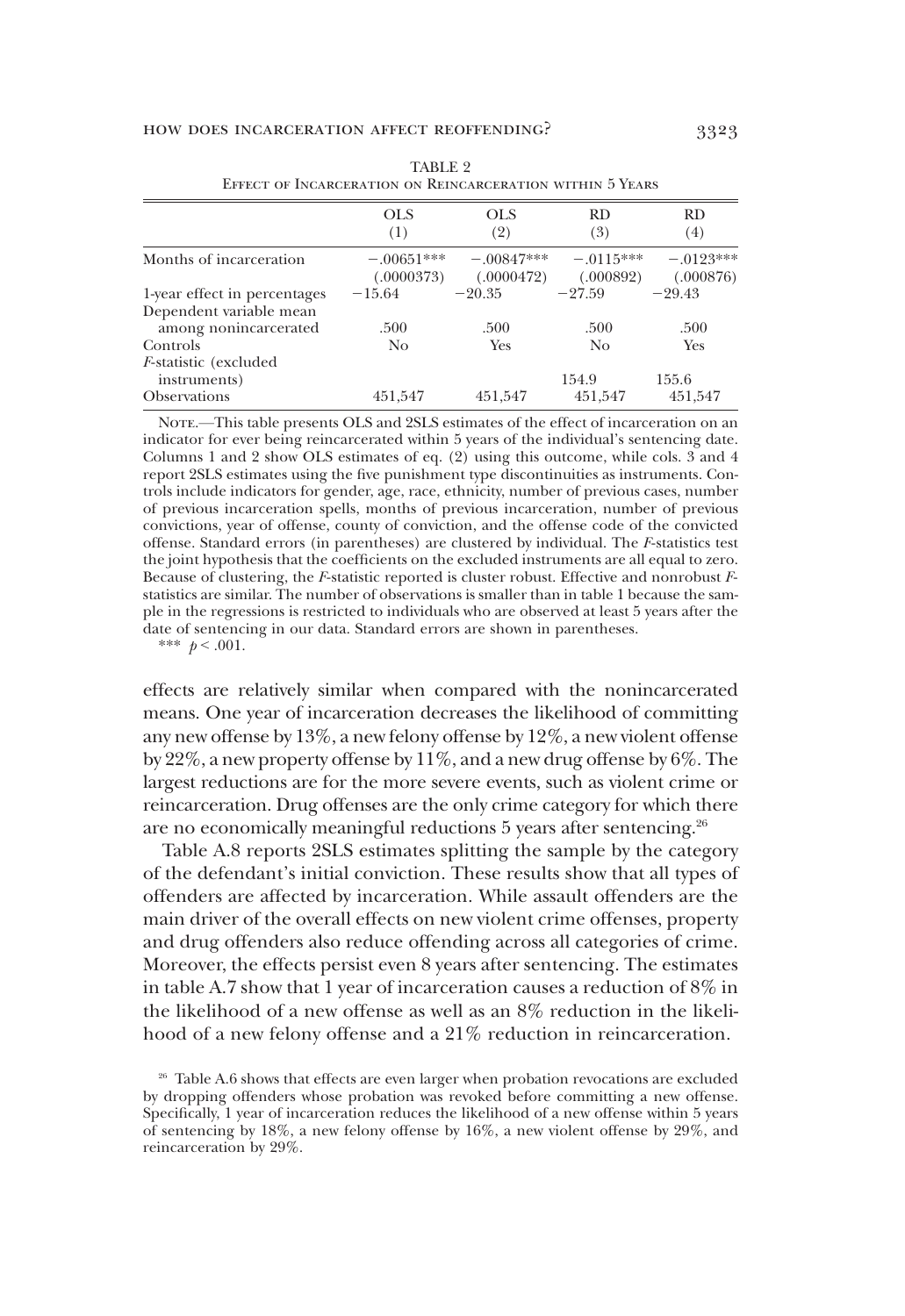|                                             |                        | <b>MEASURE OF CRIME</b>   |                           |                          |                         |                        |  |  |  |
|---------------------------------------------|------------------------|---------------------------|---------------------------|--------------------------|-------------------------|------------------------|--|--|--|
|                                             | Reincarceration<br>(1) | Any New Offense<br>(2)    | Felony<br>(3)             | Violent<br>(4)           | Property<br>(5)         | Drug<br>(6)            |  |  |  |
| Months of incarceration                     | $-.0123***$<br>000876  | $-.00554***$<br>(.000880) | $-.00359***$<br>(.000881) | $-.00235**$<br>(.000743) | $-.00185*$<br>(.000753) | $-.00111$<br>(.000726) |  |  |  |
| 1-year effect in percentages                | $-29.43$               | $-13.18$                  | $-11.59$                  | $-21.61$                 | $-11.33$                | $-6.017$               |  |  |  |
| Dependent variable mean among               |                        |                           |                           |                          |                         |                        |  |  |  |
| nonincarcerated                             | .500                   | .504                      | .371                      | .131                     | .196                    | .221                   |  |  |  |
| <i>F</i> -statistics (excluded instruments) | 155.6                  | 155.6                     | 155.6                     | 155.6                    | 155.6                   | 155.6                  |  |  |  |
| Controls                                    | Yes                    | Yes                       | Yes                       | Yes                      | <b>Yes</b>              | Yes                    |  |  |  |
| <b>Observations</b>                         | 451.547                | 451.547                   | 451.547                   | 451.547                  | 451.547                 | 451.547                |  |  |  |

TABLE 3Effect of Incarceration on Additional Reoffending Measures within 5 Years

Note.—This table presents 2SLS estimates of the effect of incarceration on various outcomes. The dependent variable is an indicator for the event in the column header ever occurring within 5 years of sentencing. New offenses (both overall and by crime type) are measured using either arrests recorded in the AOC data or convictions recorded in the DPS data. We use the date at which the offense occurred rather than the date an individual was arrested or convicted. Controls include indicators for gender, age, race, ethnicity, number of previous cases, number of previous incarceration spells, months of previous incarceration, number of previous convictions, year of offense, county of conviction, and the offense code of the convicted offense. Standard errors (in parentheses) are clustered by individual. The <sup>F</sup>-statistics test the joint hypothesis that the coefficients on the excluded instruments are all equal to zero. Because of clustering, the F-statistic reported is cluster robust. Effective and nonrobust F-statistics are similar. The number of observations is smaller than in table 1 because the sample in the regressions is restricted to individuals who are observed at least 5 years after the date of sentencing. Standard errors are shown in parentheses.

\*  $p < .05$ . \*\*  $p < .01$ .

\*\*\*  $p < .001$ .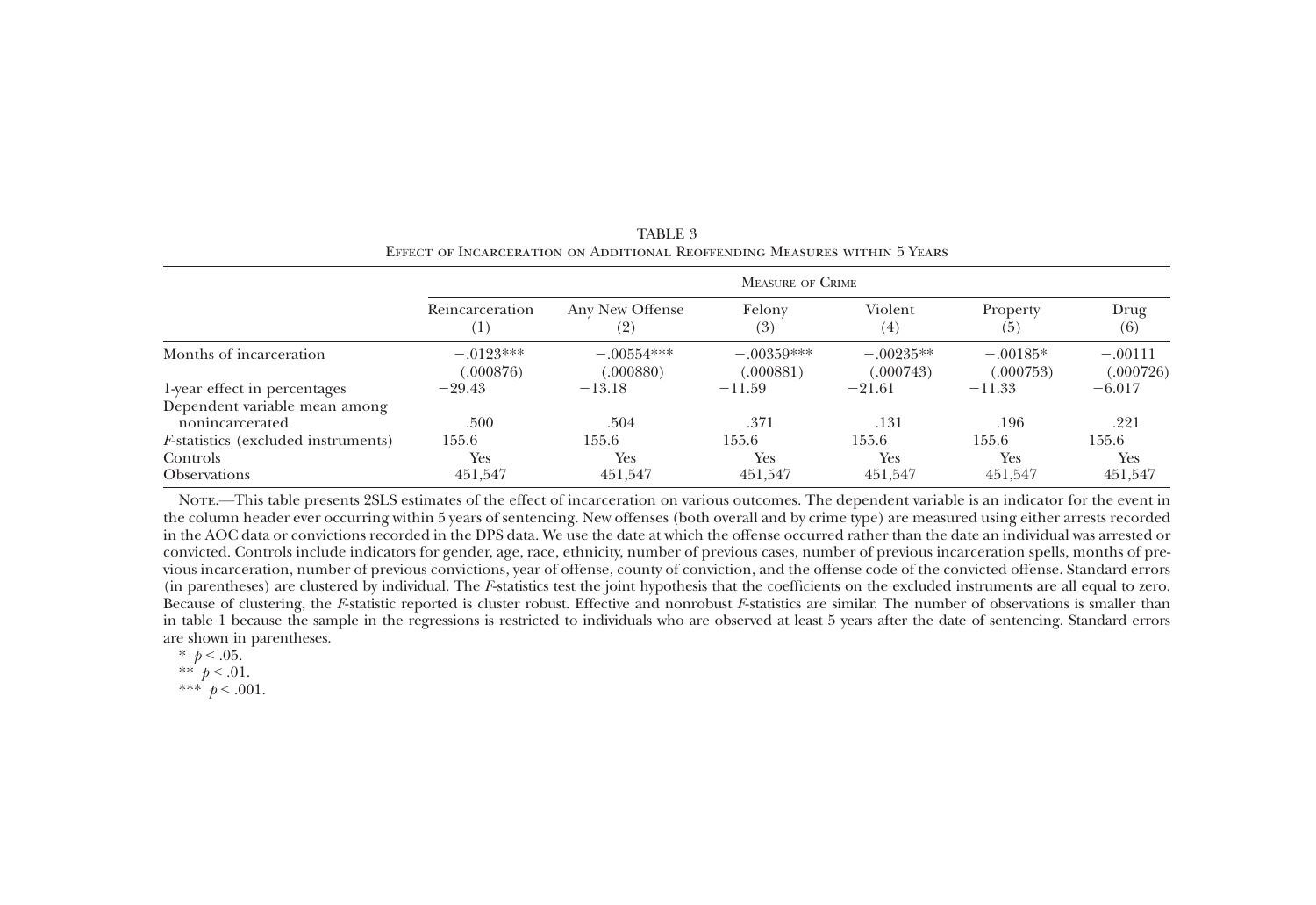#### how does incarceration affect reoffending? 3325

|                                                  | No Previous<br>(1)       | Previous<br>Incarceration Incarceration<br>(2) | >28<br>(3)              | $< \!\!28$<br>(4)       |
|--------------------------------------------------|--------------------------|------------------------------------------------|-------------------------|-------------------------|
| Months of incarceration                          | $-.00978***$<br>(.00175) | $-.0127***$<br>(.00104)                        | $-.0115***$<br>(.00159) | $-.0118***$<br>(.00102) |
| 1-year effect in percentages                     | $-28.18$                 | $-22.61$                                       | $-24.99$                | $-31.60$                |
| Dependent variable mean<br>among nonincarcerated | .416                     | .672                                           | .553                    | .447                    |
| First-stage coefficient                          |                          |                                                |                         |                         |
| (incarceration length)                           | 6.909                    | 5.806                                          | 5.997                   | 6.035                   |
| Controls                                         | Yes                      | <b>Yes</b>                                     | <b>Yes</b>              | <b>Yes</b>              |
| <i>F</i> -statistic (excluded                    |                          |                                                |                         |                         |
| instruments)                                     | 42.82                    | 112.9                                          | 47.37                   | 116.7                   |
| <b>Observations</b>                              | 247,530                  | 204.017                                        | 216.552                 | 234.995                 |

#### TABLE 4 Heterogeneity in the Effects on 5-Year Reincarceration Rates by Age and Previous Incarceration Exposure

NOTE.—This table shows heterogeneity in the effects of incarceration on an indicator for ever being reincarcerated within 5 years of the individual's sentencing date. Controls include indicators for gender, age, race, ethnicity, number of previous cases, number of previous incarceration spells, months of previous incarceration, number of previous convictions, year of offense, county of conviction, and the offense code of the convicted offense. Standard errors (in parentheses) are clustered by individual. The F-statistics test the joint hypothesis that the coefficients on the excluded instruments are all equal to zero. Because of clustering, the F-statistic reported is cluster robust. Effective and nonrobust F-statistics are similar. The total number of observations is smaller than in table 1 because the sample in the regressions is restricted to individuals who are observed at least 5 years after the date of sentencing. Standard errors are shown in parentheses.

\*\*\*  $b < .001$ .

Table 4 reports 2SLS estimates by age and previous incarceration history. Overall, we find that incarceration causes a meaningful reduction in reoffending regardless of whether the offender previously spent time in prison. The effect of a year of incarceration is larger for individuals with previous exposure to prison (15.2 vs. 11.7 percentage points). However, because reoffending rates are much higher for individuals with a prior incarceration spell (67% vs. 42%), effects divided by baseline mean reoffending rates show a larger percentage reduction for individuals without a prior incarceration spell  $(128%)$  relative to offenders with previous prison experience  $(122\%)$ . Columns 3 and 4 in table 4 show that there is no meaningful heterogeneity in the effects of incarceration based on age—the 2SLS estimates are nearly identical. However, older offenders have higher recidivism rates (55% vs. 45%), making effects relative to baseline reoffending rates higher for younger offenders.<sup>27</sup>

<sup>&</sup>lt;sup>27</sup> Figure A.6 reports reduced-form estimates by previous incarceration exposure for any reincarceration, any new offense, and cumulative measures of reoffending. The reducedform effects for any reoffending are similar, but cumulative reoffending measures are larger for offenders without previous exposure to incarceration. Examining the reduced-form effects by age shows slightly larger reductions in reoffending among younger offenders (see fig. A.7).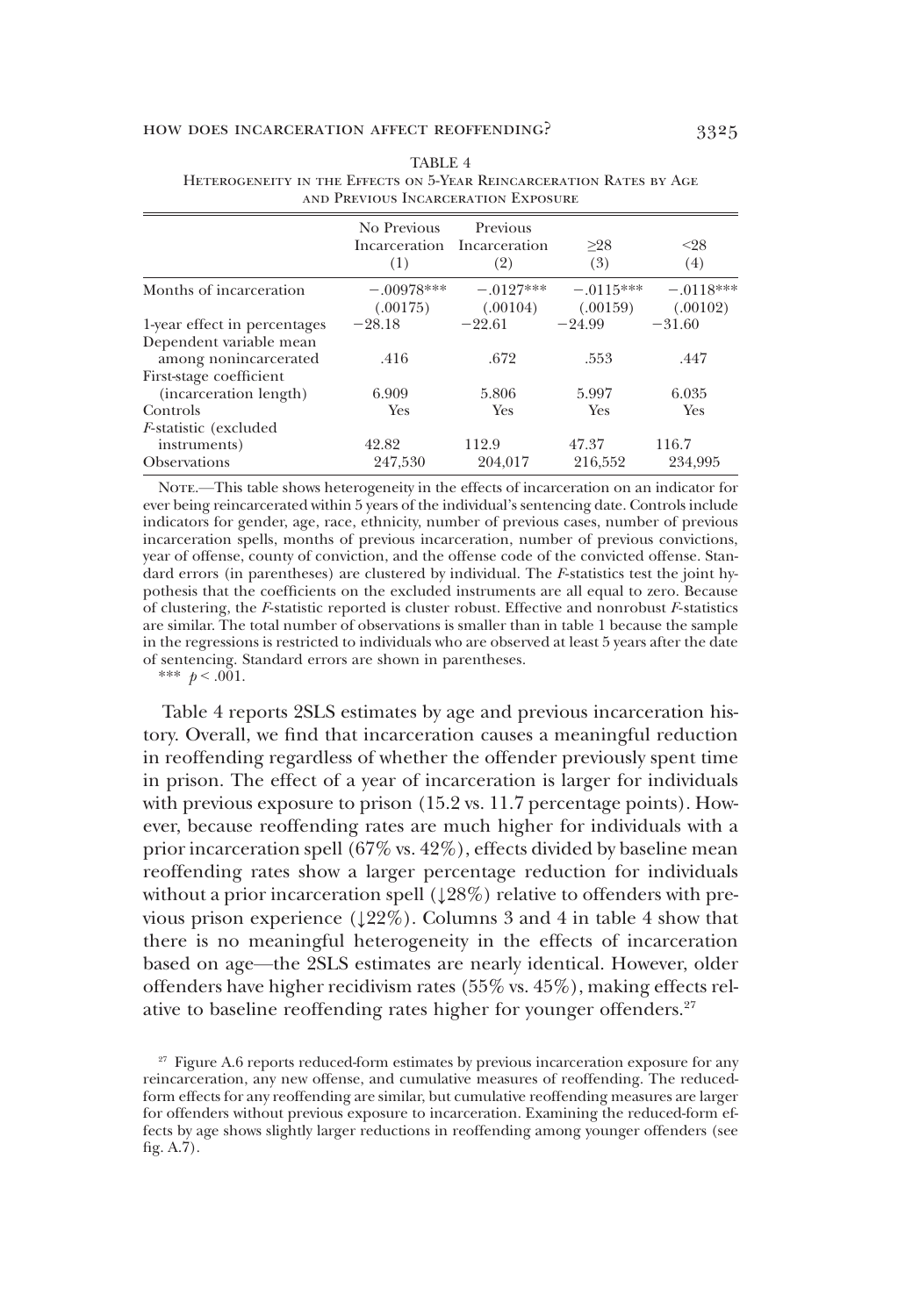Effect heterogeneity by felony class is discussed in appendix D. Overall, the patterns in each class look similar, although there is substantial variation in the shifts in incarceration exposure generated by each discontinuity. Estimates are also surprisingly stable over time. Table E.1 shows that incarceration length has a similar effect across offenders sentenced in different time periods (e.g., 1995–99 vs. 2010–14).<sup>28</sup>

### D. 2SLS under Nonlinear and Heterogeneous Effects

The effects of incarceration may depend nonlinearly on the duration of exposure (the dose). For example, incarcerating an offender for 1 year may have a different impact than lengthening a 3-year sentence by another year. The effects may also vary with unobserved characteristics of the offender. For instance, a year of prison may have different impacts on individuals who would always be incarcerated under the current regime versus individuals who would never be. Unpacking how effects differ along both dimensions is critical for understanding the impact of potential changes in sentencing policy.

The 2SLS estimates presented above capture weighted averages of the effects of different doses of incarceration on different groups of compliers. Formally, let  $Y_{it}(d)$  be an indicator for whether individual *i* would reoffend within  $t$  months after sentencing if incarcerated for  $d$  months. As before,  $D_i$  denotes months of incarceration and  $Z_i$  denotes whether the individual is above or below a punishment type discontinuity. Abstracting from pretreatment covariates, the 2SLS estimator with a single binary instrument recovers the average causal response (ACR) discussed in Angrist and Imbens (1995):

$$
\frac{\mathbb{E}[Y_{i}|Z_{i}=1]-\mathbb{E}[Y_{i}|Z_{i}=0]}{\mathbb{E}[D_{i}|Z_{i}=1]-\mathbb{E}[D_{i}|Z_{i}=0]}=\sum_{d=1}^{D}\omega_{d}\mathbb{E}\left[Y_{i}(d)-Y_{i}(d-1)\middle|D_{i}(1)\geq d>D_{i}(0)\right], (3)
$$

where  $\omega_d = (Pr(D_i(1) \ge d > D_i(0)))/(\sum_{l=1}^{\bar{D}} Pr(D_i(1) \ge l > D_i(0))).$  Nonlin-<br>early means that the dose response  $\mathbb{E}[Y(d) - Y(d-1)]$  is a nonlinear earity means that the dose response  $\mathbb{E}[Y_{it}(d) - Y_{it}(d-1)]$  is a nonlinear<br>function of d while beterograpity means that the dose response differs function of d, while heterogeneity means that the dose response differs across individuals.<sup>29</sup> 2SLS estimates average across different doses for different populations, with weights and complier groups that depend on the instrument. When using multiple instruments, the 2SLS estimator

<sup>&</sup>lt;sup>28</sup> For comparability with other studies in the literature, tables A.3, A.4, and A.5 report estimates analogous to those in tables 2, 3, and 4 but for 3-year reoffending/reincarceration measures rather than 5 years.

<sup>&</sup>lt;sup>29</sup> The populations relevant to the ACR are defined by the conditions  $D_i(1) \geq d > D_i(0)$ . These are individuals who would be incarcerated for strictly fewer than d months when  $Z_i = 0$  but otherwise would be incarcerated for at least d months.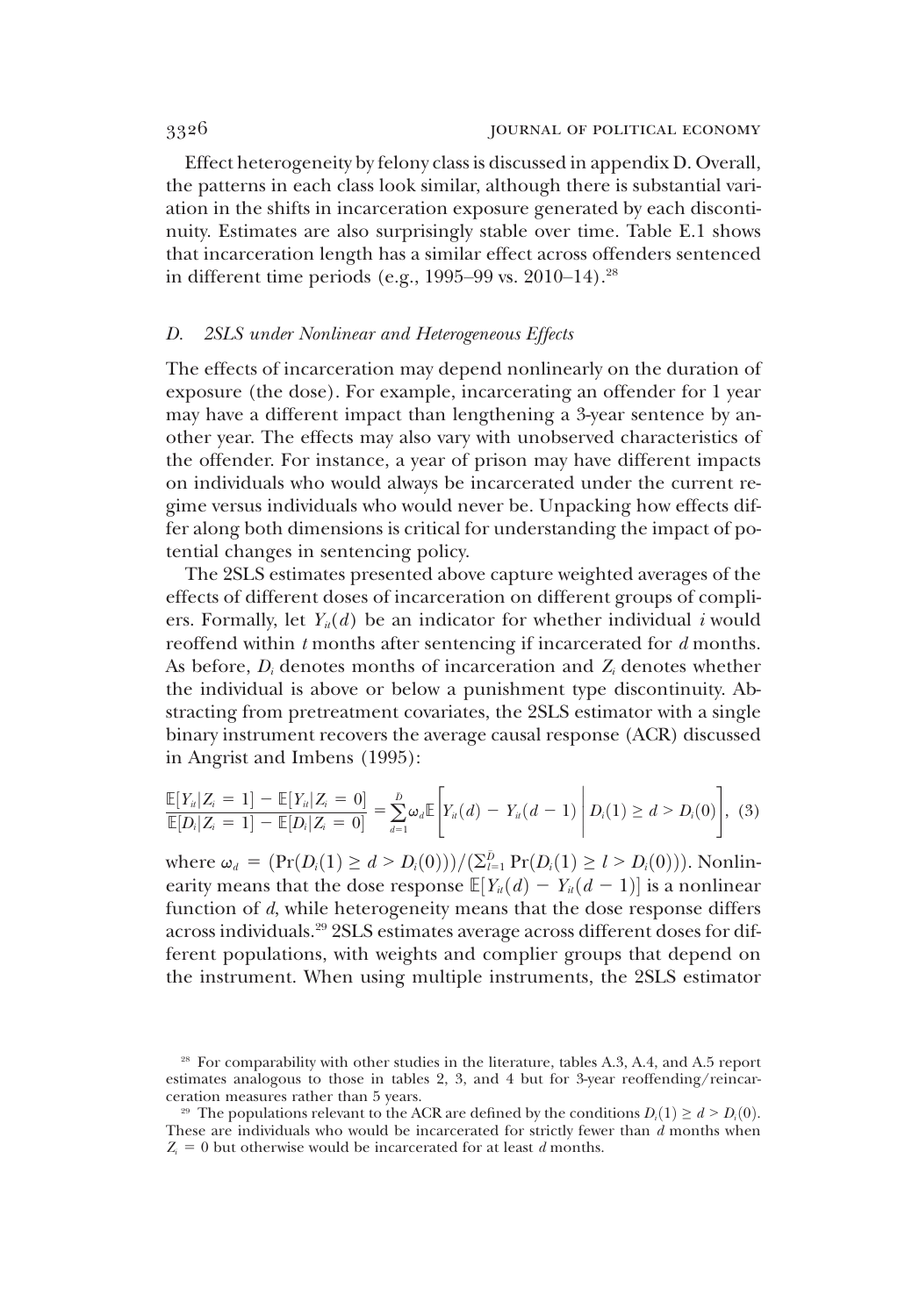captures a weighted average of instrument-specific ACRs.<sup>30</sup> Thus, it is unclear how the estimates relate to other important parameters, such as the ATE of a year of incarceration versus no prison time or the effects of marginal changes in sentencing policy.

Table 5 investigates the potential importance of nonlinearity and heterogeneity by using different instruments to identify the effect of an additional year of incarceration. If dose-responses are linear and homogeneous, estimated effects should be similar regardless of the instrument used, since the terms in the summation in equation (3) would all be the same. Column 1 uses all grid cell boundaries except those between the first and second prior record level, yielding 20 excluded instruments. Column 2 uses only the five punishment type discontinuities that shift offenders along both the extensive and the intensive margins, and column 3 uses the remaining 15, which primarily shift offenders along only the intensive margin at much longer durations. Interestingly, the effects in column 3 are meaningfully more negative than those in column 2, suggesting that the marginal impact of incarceration may be increasing in sentence length. Specifically, 1 year of prison causes a 13.8 percentage point reduction in the likelihood of reincarceration within 5 years in column 2 but a 19.8 percentage point reduction in column 3. Moreover, in both columns 2 and 3, overidentification tests reject the null hypothesis that the treatment effects identified by each of the five (or 15) instruments are the same. This suggests that the estimated effects would differ within the sets of instruments used in each column.

A simple way to allow for some nonlinearity in dose response is to include multiple endogenous variables that capture the effect of exposure to different amounts of incarceration. Column 4 does so by adding an indicator for any incarceration. Column 5 adds a quadratic term in incarceration length as well. These estimates show that marginal effects on the extensive margin effect (e.g., zero to one) are larger than those on the intensive margin effect (e.g., two to three). For example, in column 5, 1 year of incarceration reduces the likelihood of reincarceration by 30.5 percentage points starting from no exposure, but a shift from 2 to 3 (or 3 to 4) years reduces it by only 10.6 (or 3.5) percentage points. $31$ 

<sup>30</sup> Mogstad, Torgovitsky, and Walters (2020) discuss how 2SLS estimates based on multiple instruments can capture a linear combination of different treatment effects with potentially negative weights. In our setting, conditional on the required running variable controls, the set of instruments always takes on one of two distinct values (an individual cannot be just above two discontinuities at the same time). Imbens and Angrist (1994) monotonicity and partial monotonicity (Mogstad, Torgovitsky, and Walters 2020) therefore place the same restrictions on counterfactual treatment choices over the support of the instruments conditional on the covariates. The overidentified 2SLS specification in eqq. (1) and (2) therefore aggregates these covariate-specific, single-instrument 2SLS estimates into a weighted average with nonnegative weights.

<sup>31</sup> Table A.10 reports 2SLS estimates that treat probation revocations as random censoring by excluding from the sample observations with a revocation prior to any new criminal offense. In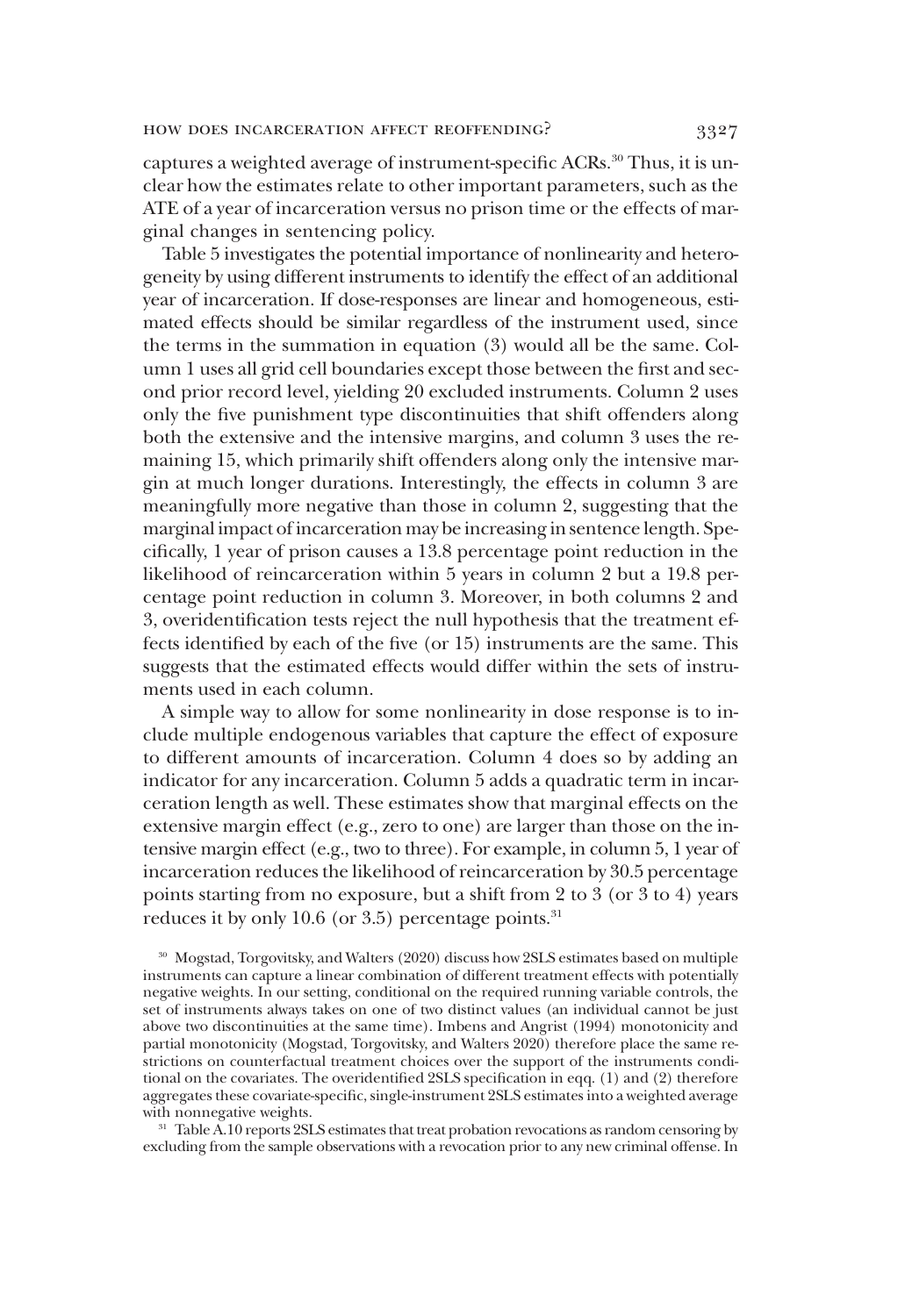The patterns of nonlinearity in columns 4 and 5 are the opposite of those suggested by comparing columns 2 and 3. Treatment effect heterogeneity is a likely explanation. The compliers shifted along the intensive margin in column 3 may have higher baseline recidivism propensities, explaining why marginal increases in incarceration generate large reductions in reoffending even at high doses. Such heterogeneity in effects across individuals could explain the differences between columns 2 and 3 even if the dose response function is linear for any given individual. Since 2SLS models with multiple endogenous variables do not have a local average treatment effect (LATE) interpretation, the estimates in columns 4 and 5 have a clear causal interpretation only under a constant treatment effect assumption. Thus, properly accounting for both nonlinearity and heterogeneity requires a more flexible framework and is one of the primary objectives of the selection model developed in section IV.<sup>32</sup>

Another way to assess the importance of treatment effect heterogeneity is to conduct the following out-of-sample prediction exercise. For any given instrument, we can combine estimates of its ACR weights in equation (3) and estimates of the dose response function from column 5 of table 5 to predict the estimated effect of months of incarceration one would obtain from a 2SLS procedure using that instrument alone. If treatment effect heterogeneity is unimportant, then this prediction should be close to the actual 2SLS estimate for that instrument. We construct predictions for the 15 primarily intensive margin grid discontinuities, which were not used to estimate the nonlinear 2SLS model in column 5. Figure A.10 reports the results. It is visually clear that the predicted effects do not accurately match the observed estimated effects. We show later, however, that using the selection model provides a more accurate replication.

## E. Robustness Checks

#### 1. Sorting through Plea Bargains

While prior record points are difficult to manipulate, plea bargains can affect the offense class in which an individual is ultimately convicted. Some offenders may thus be able to manipulate their vertical position in the sentencing grid. Although all individuals have incentives to plead down to

this sample, all reincarceration events are therefore the result of new criminal charges. The results are similar and display the same pattern of nonlinearity. We also estimate overidentification tests, which fail to reject in the multiple endogenous variable models. An important caveat to these tests is that they are necessary but not sufficient conditions for the presence of a nonlinear and heterogeneous dose-response function. For example, the test can fail to reject when treatment effect heterogeneity and nonlinearity cancel out in such a way as to make the ACR sufficiently similar regardless of the instrument.

<sup>&</sup>lt;sup>32</sup> Note that for comparability with the selection model estimates, table 5 does not include any additional controls. Including additional controls yields very similar estimates, as shown in table A.9.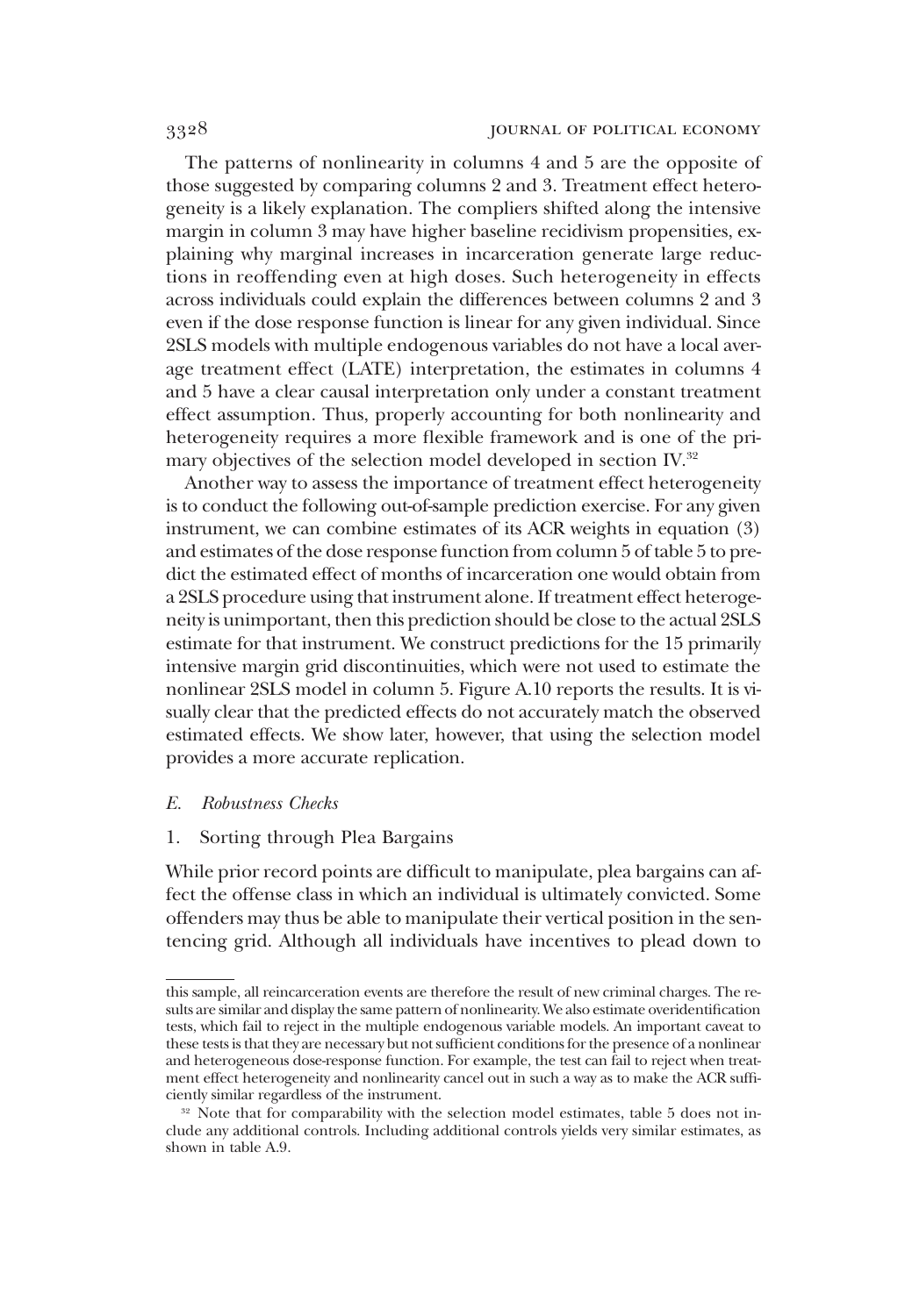|                                  | <b>ONLY LENGTH OF INCARCERATION</b> |                                           |                                     | $+$ INDICATOR<br>FOR ANY<br><b>SENTENCE</b> | $+$ POLYNOMIAL<br><b>SQUARED</b><br><b>TERM</b> |  |
|----------------------------------|-------------------------------------|-------------------------------------------|-------------------------------------|---------------------------------------------|-------------------------------------------------|--|
|                                  | A11<br>(1)                          | Five<br>Punishment<br><b>Types</b><br>(2) | 15<br>Primarily<br>Intensive<br>(3) | Five<br>Punishment<br><b>Types</b><br>(4)   | Five<br>Punishment<br><b>Types</b><br>(5)       |  |
| Linear effects:                  |                                     |                                           |                                     |                                             |                                                 |  |
| $0$ to 1 year                    | $-.144***$<br>(.0104)               | $-.138***$<br>(.0107)                     | $-.198***$<br>(.0260)               |                                             |                                                 |  |
| Nonlinear effects:               |                                     |                                           |                                     |                                             |                                                 |  |
| $0$ to $1$ year                  |                                     |                                           |                                     | $-.288***$                                  | $-.305***$                                      |  |
|                                  |                                     |                                           |                                     | (.0336)                                     | (.0377)                                         |  |
| 1 to 2 years                     |                                     |                                           |                                     | $-.0511*$                                   | $-.106*$                                        |  |
|                                  |                                     |                                           |                                     | (.0209)                                     | (.0519)                                         |  |
| 2 to 3 years                     |                                     |                                           |                                     | $-.0511*$                                   | $-.0349$                                        |  |
|                                  |                                     |                                           |                                     | (.0209)                                     | (.0277)                                         |  |
| 3 to 4 years                     |                                     |                                           |                                     | $-.0511*$                                   | .0366                                           |  |
|                                  |                                     |                                           |                                     | (.0209)                                     | (.0801)                                         |  |
| Dependent variable<br>mean among |                                     |                                           |                                     |                                             |                                                 |  |
| nonincarcerated                  | .500                                | .500                                      | .500                                | .500                                        | .500                                            |  |
| <i>J</i> -statistic              | 65.62                               | 25.33                                     | 30.33                               | 2.392                                       | .563                                            |  |
| $J$ -statistic $p$ -value        | .0000005                            | .00004                                    | .00687                              | .495                                        | .755                                            |  |
| <b>Excluded</b> instruments      |                                     |                                           |                                     |                                             |                                                 |  |
| F-statistics:                    |                                     |                                           |                                     |                                             |                                                 |  |
| Length of                        |                                     |                                           |                                     |                                             |                                                 |  |
| incarceration                    | 44.31                               | 154.9                                     | 12.70                               | 100.7                                       | 2.560                                           |  |
| Any incarceration                |                                     |                                           |                                     | 132.8                                       | 49.39                                           |  |
| Length of                        |                                     |                                           |                                     |                                             |                                                 |  |
| incarceration <sup>2</sup>       |                                     |                                           |                                     |                                             | .871                                            |  |
| Controls                         | No                                  | No                                        | No                                  | No                                          | No                                              |  |

TABLE 5 Evidence for Nonlinearity and Heterogeneity in Treatment Effects

NOTE.—This table shows the results of 2SLS regressions of the effect of incarceration on an indicator for ever being reincarcerated within 5 years of the individual's sentencing date. Each column shows the implied effect of increasing sentences by the amount indicated in the row from separate specifications. Columns 1–3 use our standard specification in eq. (1). Because the endogenous variable is simply months of prison, each effect is the same. Column 1 uses all 20 discontinuities as excluded instruments. Column 2 uses only the five punishment type discontinuities, as in our main results. Column 3 uses only the other 15 discontinuities. These instruments primarily shift sentences on the intensive margin. Column 4 augments this specification by adding a second endogenous variable, an indicator for any prison sentence. Column 5 then adds a third term for the squared length of the sentence. Both of these columns use only the five punishment type discontinuities as in col. 2. The *J*-statistics and associated p-values refer to Sargan-Hansen tests of overidentifying restrictions. The tests examine whether the 2SLS estimates are consistent among different subsets of the instruments. Standard errors (in parentheses) are clustered by individual. We also report the F-statistics for the excluded instruments for each of the different endogenous variables. In cols. 1– 3, there is a single endogenous variable and the F-statistics are all above the rule of thumb of 10 proposed by Stock, Wright, and Yogo (2002). In cols. 4 and 5, there are multiple endogenous variables, so we report the partial F-statistic proposed by Angrist and Pischke (2009). Note that there are no clear rules of thumb regarding the size of the F-statistic when there are multiple endogenous variables. The number of observations is smaller than in table 1 because the sample in the regressions is restricted to individuals who are observed at least 5 years after the date of sentencing. Standard errors are shown in parentheses.

\*  $p < .05$ .

\*\*\*  $p < .001$ .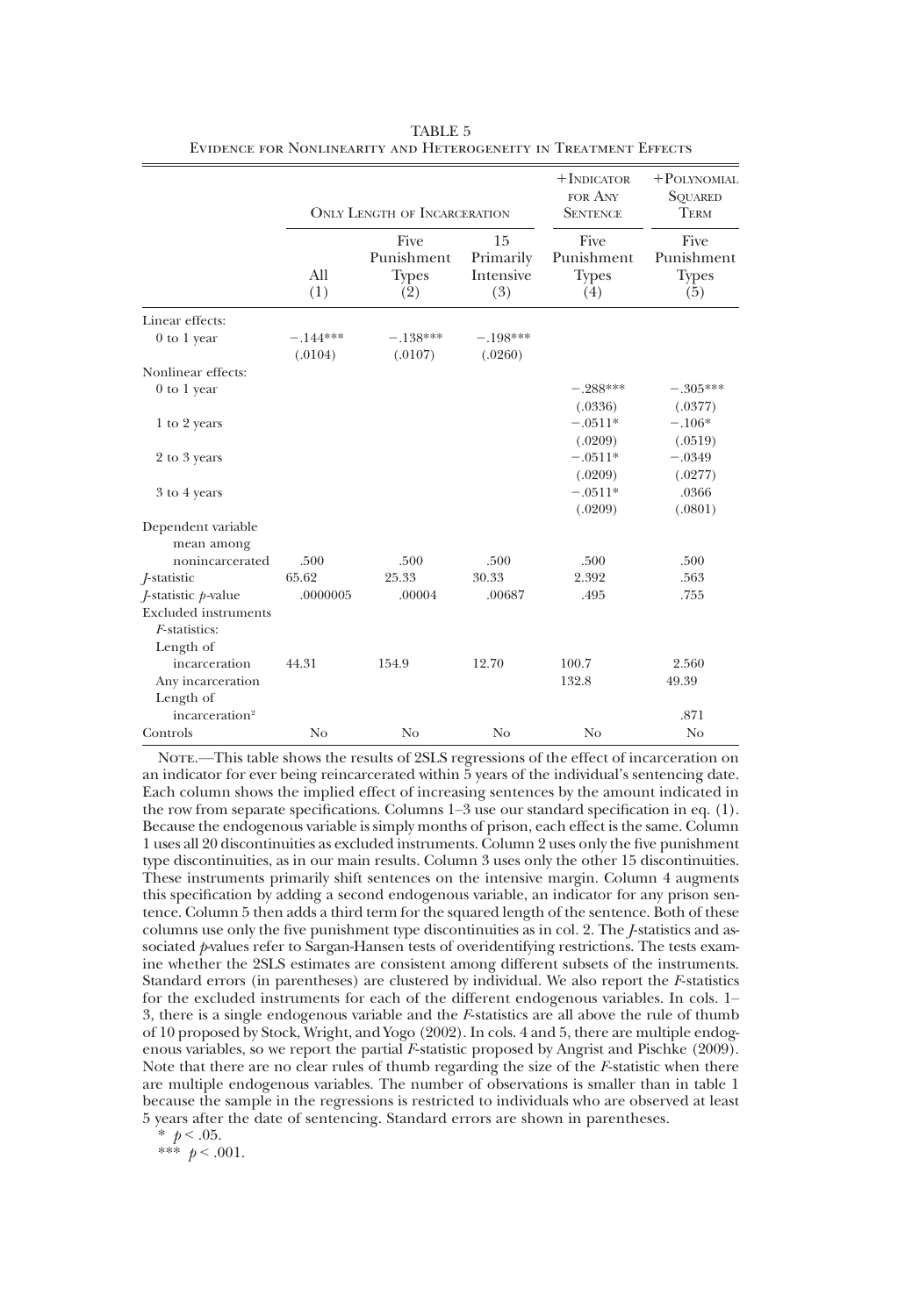lesser charges, individuals whose initial charges put them just to the right of a large discontinuity in sentences may be especially incentivized to do so, since by pleading down to a lower offense class they can avoid any (or longer) incarceration sentences. Likewise, individuals may be less incentivized to plead to a charge that would result in a conviction just to the right of a major discontinuity, since the gains to doing so are smaller.

When defining our instruments using individuals' convicted charges, such sorting could potentially bias our estimates. To address this concern, we compare our primary estimates, which use the most severe convicted charge to define the instruments, with estimates that use the most severe charge at arraignment and most severe charge brought at any point in the case in table E.2. Arraigned offenses are determined at first appearance. Because law enforcement is the charging agency in North Carolina, these charges map very closely to actual arrested charges. In Charlotte-Mecklenburg County, where we collected arrest data directly from the sheriff, the charge on the arrest report matches the charge at arraignment in greater than 95% of cases. Thus, arraigned charges are unlikely to be affected by plea negotiation. Using the arraigned offense yields results very similar to using the convicted offense, confirming that plea-induced selection is not an issue. The main difference is that the standard errors on the estimates using the convicted charge are roughly 40% smaller. In appendix E.1, we discuss an additional test that compares the characteristics of individuals who take a plea with those who do not and also shows no evidence of manipulation through plea bargaining.

# 2. Differences in the Likelihood of Detection

Individuals on probation are supervised closely. Their criminal activity may be detected more often than that of offenders initially sentenced to incarceration. Our estimated effects of incarceration therefore may capture both differences in the propensity to commit crimes and differences in the likelihood of getting caught. To examine whether differences in the likelihood of detection are driving any of our results, we conduct two separate analyses. Overall, both pieces of evidence reveal that our estimated effects are likely not driven by difference in detection probabilities and instead reflect the causal effects of incarceration on criminal activity itself.

First, we show that our results remain the same when using only discontinuities that primarily shift the length of incarceration exposure rather than the margin of probation versus prison. These 15 discontinuities are the three other grid cell boundaries in each offense class besides the five punishment type discontinuities used in the majority of the analysis. Figure E.3 presents 2SLS estimates of the effects of incarceration length on reoffending within  $t$  months from sentencing using this variation. These estimates show patterns similar to those in our core reduced-form analysis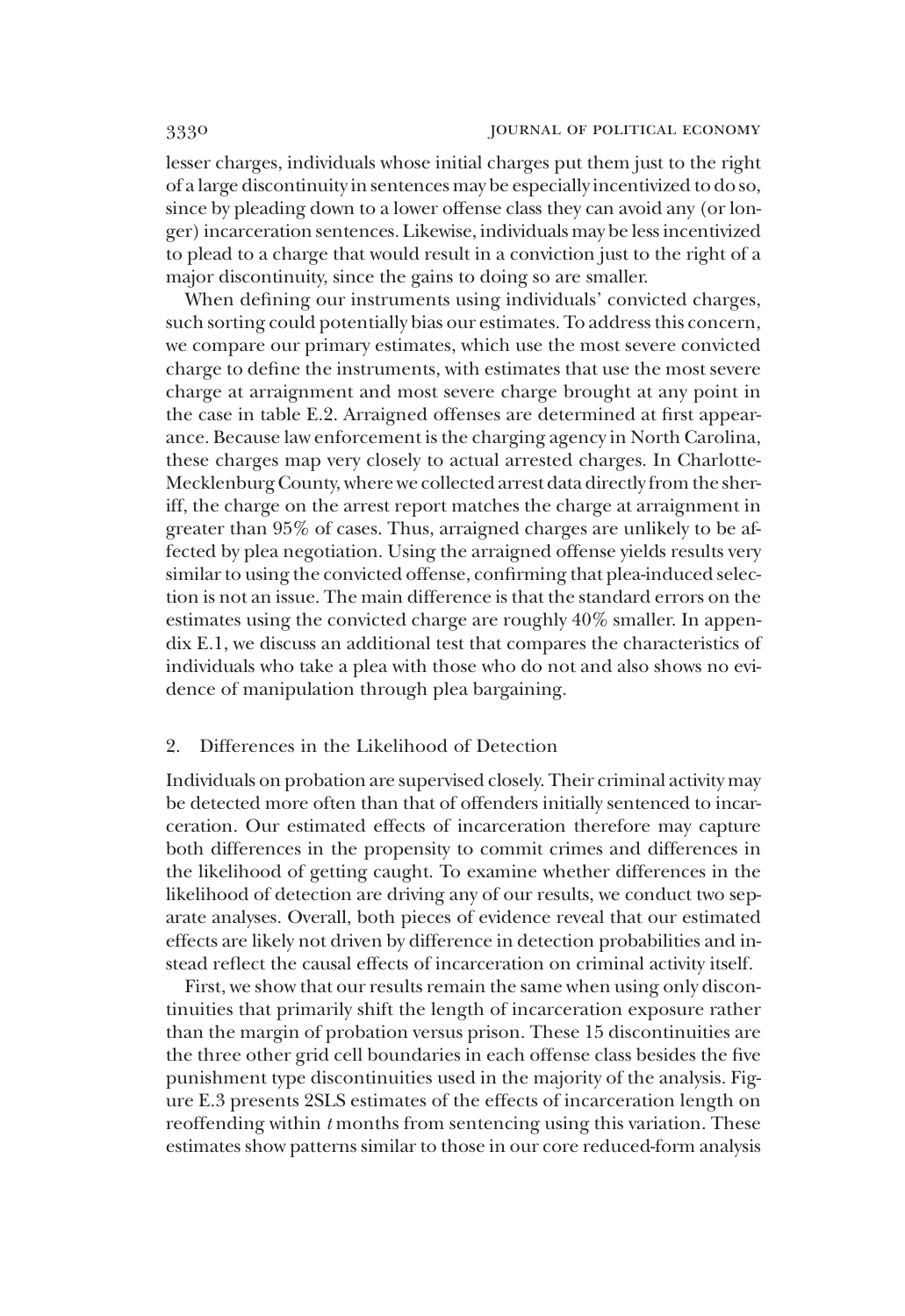in figure 4. The estimates also do not change when including probation revocations in the measure of reoffending.

Second, we exploit a discontinuity in the guidelines that shifts offenders from community punishment to intermediate punishment, both of which are probation regimes but with different levels of monitoring. In class I, when offenders move between prior record levels I and II, the recommended sentence changes from either community or intermediate punishment to only intermediate punishment. Figure E.4 documents the first-stage effects on the probation regime and shows that there is no effect on the likelihood of reoffending or being reincarcerated within 3 years of sentencing. Figure E.5 shows that this discontinuity has no effects on any pretreatment characteristics (e.g., race, age at offense, etc.). In addition, the likelihood of being sentenced to an active term of incarceration also does not change at the discontinuity.<sup>33</sup>

#### IV. Nonlinear and Heterogeneous Effects

Thus far, our analysis has studied the effects of incarceration on reoffending identified solely by our quasi-experimental variation. In this section, we introduce a single-index generalized Roy (1951)–style selection model that allows us to push beyond these results in several important ways. The model allows for treatment effects that are both potentially nonlinear in total exposure to incarceration and heterogeneous across individuals. Our previous analysis allowed for only one or the other but not both.<sup>34</sup> We use the model to bound treatment effects of clearly defined doses (e.g., 1 vs. 0 years of incarceration) for policy-relevant populations and the average offender, allowing us to clearly characterize incarceration's dose-response function. We then investigate the importance of unobserved heterogeneity and selection by examining how dose-response varies across observably equivalent offenders.

## A. Model

Treatment is discrete and ordered, with  $D_i \in \{0, ..., \bar{D}\}\)$  (i.e., months in-<br>carcerated). There is one potential outcome for each level of exposure carcerated). There is one potential outcome for each level of exposure, and observed outcomes are given by  $Y_i = \sum_{a=0}^{D} 1\{D_i = d\} Y_i(d)$ . Treatment is determined by the following set of selection equations:

<sup>33</sup> These findings are similar to others in the literature. Georgiou (2014), e.g., utilizes a salient discontinuity in the level and intensity of supervision in Washington State and also finds no effects on reoffending.

<sup>34</sup> Relatedly, albeit in a different context, previous work on the effects of welfare programs on labor supply found evidence of both nonlinearities in treatment effects (Kline and Tartari 2016) and heterogeneity (Bitler, Gelbach, and Hoynes 2006).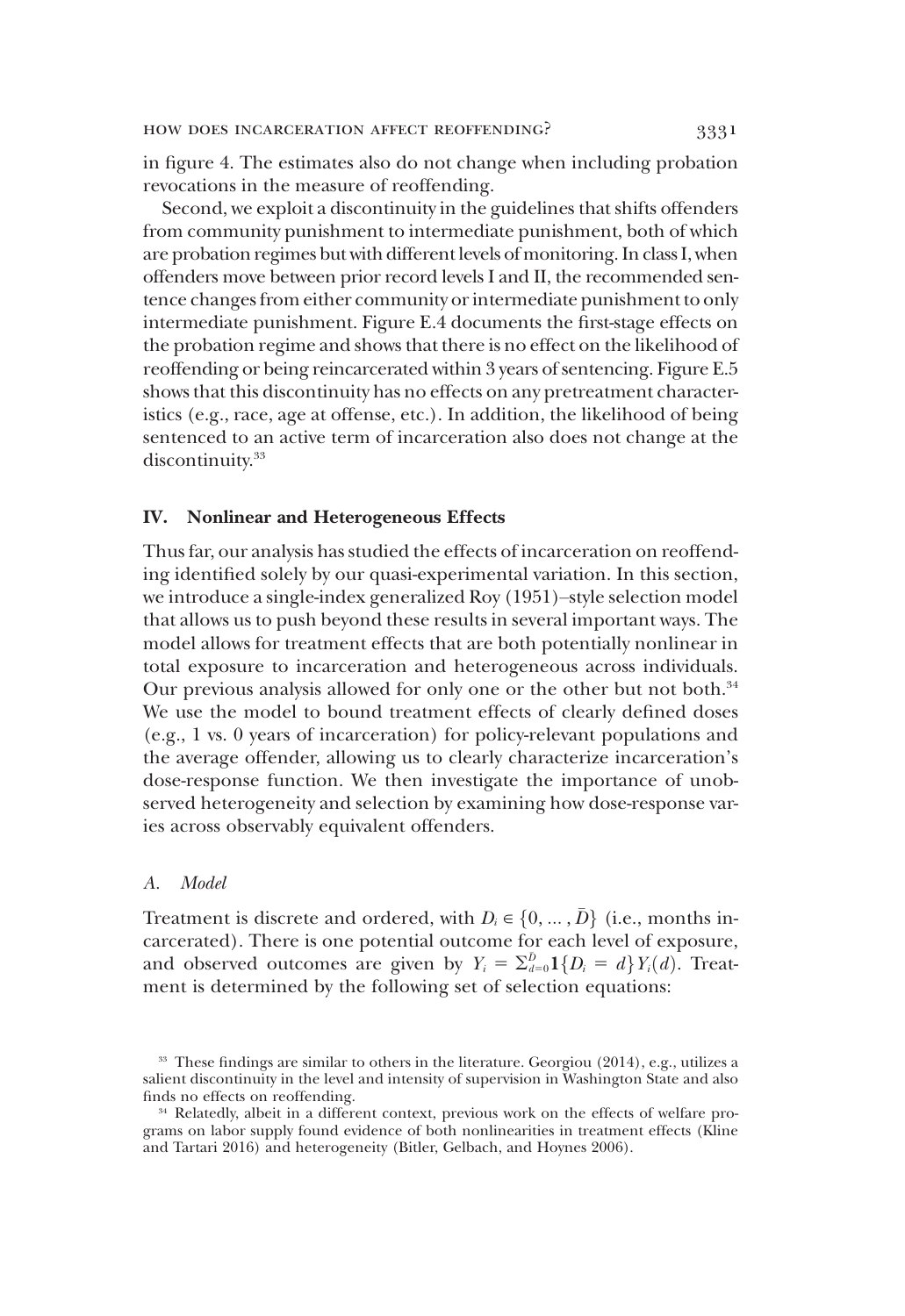3332 journal of political economy

$$
1\{D_i \ge d\} = 1\{C^d(X_i, Z_i) - V_i^d \ge 0\} \text{ for } d \in \{1, \dots \bar{D}\},
$$
 (4)

where  $V_i^d$  is a random variable and  $C^d$  represents unknown functions of observables  $X_i$  and instruments  $Z_i$  satisfying  $C^{d-1}(X_i, Z_i) - V_i^{d-1} \ge C^d(X, Z_i) - V_i^d \quad \forall i, d$  One interpretation of  $C^d(x, z)$  is as the perceived  $C^d(X_i, Z_i) - V_i^d \quad \forall \ i, d$ . One interpretation of  $C^d(x, z)$  is as the perceived<br>cost to judges of imposing a sentence of at least length d for offenders cost to judges of imposing a sentence of at least length  $d$  for offenders with observables and values of the instrument  $x$  and  $z$ , respectively. The sentencing guidelines affect these costs by changing legally permissible sentences (North Carolina General Statutes §15A–81B). The latent index  $-V_i^d$  can thus be interpreted as judges' perceived benefits of sentencing offender *i* to at least *d* months. Offenders receive such a sentence whenever benefits outweigh the costs.<sup>35</sup>

We make the following standard exogeneity assumption:

Assumption 1 (Exogeneity).  $\{V_i^d\}_{d=1}^D$ ,  $\{Y_i(d)\}_{d=1}^D$  **u**  $Z_i|X_i$ .<br>Vytlacil (2006b) shows that under these assumptions the

Vytlacil (2006b) shows that under these assumptions, this model is equivalent to the extension of the LATE model for an ordered treatment maintained in the preceding analysis (Angrist and Imbens  $1995$ ).<sup>36</sup> We strengthen these assumptions further by assuming that a single latent factor  $V_i$  determines treatment rather than the full set  $\{V_i^d\}_{a=1}^{\bar{D}}$ :<br>Assumentor  $2$  (Single latent factor)  $V^d = V_i \ \forall \ d \in I_1$ 

Assumption 2 (Single latent factor).  $V_i^d = V_i \quad \forall d \in \{1, ..., \bar{D}\}$ .<br>This assumption reduces the dimensionality of unobservables that

This assumption reduces the dimensionality of unobservables that may affect potential outcomes and is a version of the single-index restriction common in the program evaluation literature (e.g., Meghir and Palme 1999; Dahl 2002; Heckman, Urzua, and Vytlacil 2006; Heckman and Vytlacil  $2007a$ ,  $2007b$ ).<sup>37</sup> Assumption 2 also allows us to write the selection equation as a standard ordered-choice problem where the thresholds

<sup>&</sup>lt;sup>35</sup> Under this interpretation, the condition on the ordering of  $C^d(X_i, Z_i) - V_i^d$  therefore quires the net benefit of sentencing a given offender to at least d months to be weakly requires the net benefit of sentencing a given offender to at least  $d$  months to be weakly decreasing in d. This seems uncontroversial since sentences of at least length d nest all possible sentences of at least length  $d + 1$ .

 $36$  Vytlacil (2006b) considers a model with random thresholds where, conditional on  $X_i$ , treatment choice is determined by  $1\{D_i = d\} = 1\{\xi_i^{d-1} \le \nu(Z_i) \le \xi_i^d\}$ , with  $\xi_i^{d-1} \le \xi_i^d$  for all  $i, d$ . In our notation, treatment choice is given by  $1\{D_i = d\} = 1\{C^{d+1}(Z) - V^{d+1} \le \xi_i^d\}$ i, d. In our notation, treatment choice is given by  $1\{D_i = d\} = 1\{C^{d+1}(Z_i) - V_i^{d+1} \le 0 \le C^d(Z_i) - V^d\}$ . Hence letting  $\xi^d - v(Z_i) = C^d(Z_i) - V^d$  makes the two models equiva- $0 \leq C^d(Z_i) - V_i^d$ . Hence, letting  $\xi_i^d - v(Z_i) = C^d(Z_i) - V_i^d$  makes the two models equiva-<br>lent Clearly when  $\overline{D} = 1$  this model is also identical to the canonical program evaluation lent. Clearly, when  $\bar{D}=1$ , this model is also identical to the canonical program evaluation model (Heckman and Vytlacil 1999, 2005). Note that the monotonicity restriction in the LATE framework (Imbens and Angrist 1994) implies that the selection index is additively separable with respect to the latent factor,  $V_i^d$  (Vytlacil 2002, 2006a). In other words, monotonicity implies that  $f^d(X_i, Z_i, V_i^{*d}) = C^d(X_i, Z_i) - V_i^d$  for any function  $f(\cdot)$  and  $V_i^d = g(V_i^{*d})$  for some function g.

<sup>&</sup>lt;sup>37</sup> This assumption imposes cross-person restrictions on treatment assignment not imposed by Angrist and Imbens's (1995) monotonicity assumption. Specifically, the instruments cannot induce changes in potential treatment orderings across units. That is, for any *i*, *j* with  $X_i = X_j$ ,  $D_i(0) \leq D_i(0), D_i(1) \geq D_i(0), D_i(1) \geq D_i(0) \Rightarrow D_j(1) \geq D_i(1)$ . For example, if  $D_i(0) = 1$ ,  $D_i(1) = 3$ , and  $D_i(0) = 2$ , then  $D_i(1) \ge 3$ . Standard monotonicity requires only that  $D_i(1) \geq D_i(0)$ . We view this assumption as reasonable in our setting since changes in guideline sentences are unlikely to affect judges' ranking of how harshly to punish defendants.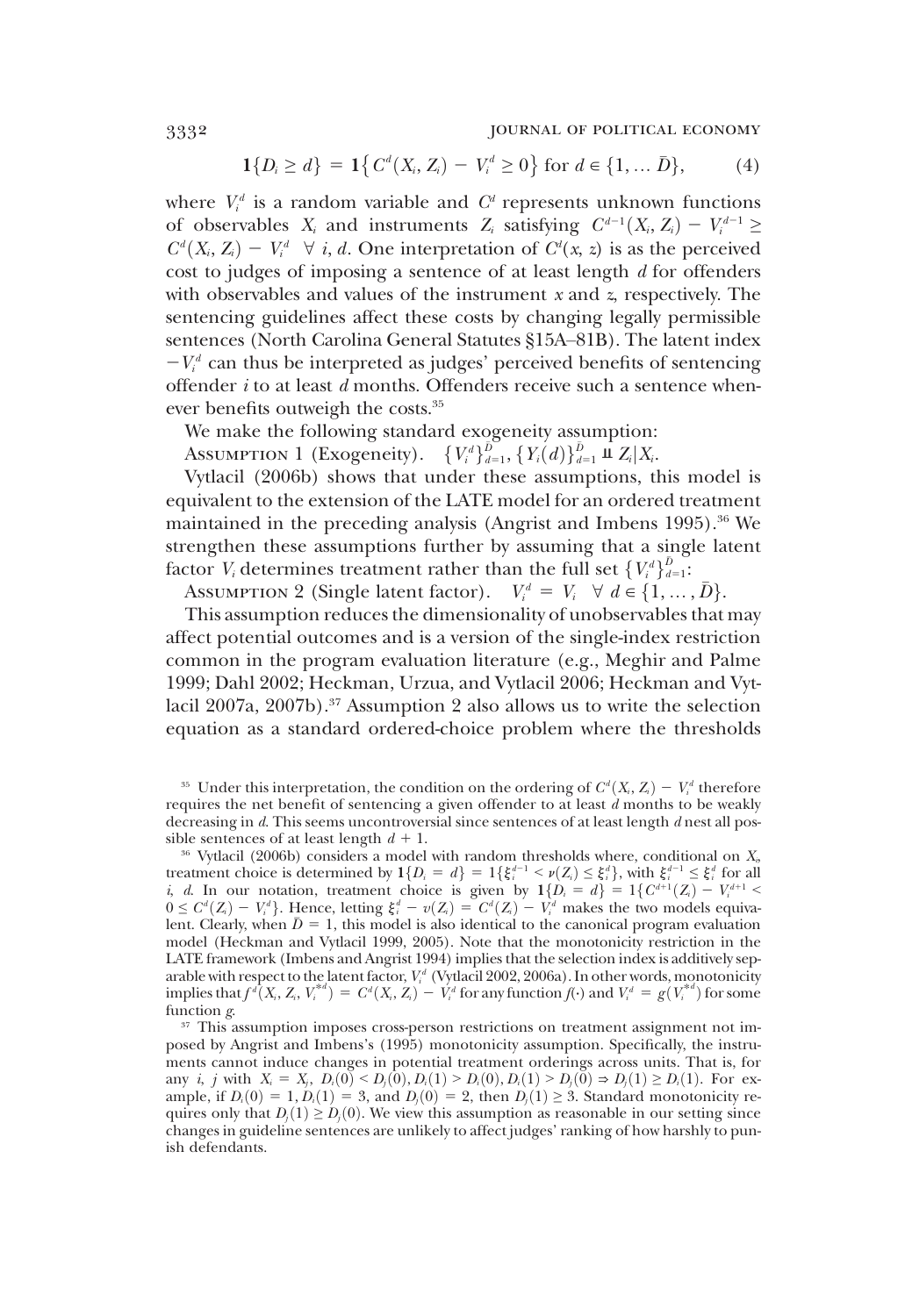depend on observable pretreatment covariates and excluded instruments. For expositional convenience, we assume that  $V_i$  is continuously distributed conditional on  $X_i$  and impose a standard normalization using its cumulative distribution function,  $F_{V|X}$ . Treatment assignment is then given by

$$
1\{D = d\} = 1\{F_{V|X}(C^{d+1}(X_i, Z_i)) \leq F_{V|X}(V_i) < F_{V|X}(C^d(X_i, Z_i))\}
$$
\n
$$
= 1\{\pi_{d+1}(X_i, Z_i) \leq U_i < \pi_d(X_i, Z_i)\},\tag{5}
$$

where  $U_i$  ∼ Uniform [0, 1] conditional on  $X_i$ . The random variable  $\pi_d(X_i, Z_i) =$  $Pr(D_i \ge d | X_i, Z_i)$  has the natural interpretation of an ordered-choice propensity score, with  $Pr(D_i = d | Z_i, X_i) = \pi_d(X_i, Z_i) - \pi_{d+1}(X_i, Z_i)$ . The random variable  $U_i$  represents the standard unobserved resistance to treatment. Individuals with lower  $U_i$  are assigned longer sentences and vice versa.

Average potential outcomes under each treatment dose d are functions of  $U_i$  and  $X_i$ :

$$
E[Y_i(d)|U_i = u, X_i = x] = m_d(u, x),
$$

where  $m_d(u, x)$  represents the marginal treatment response (MTR) function (Mogstad, Santos, and Torgovitsky 2018). When combined, MTRs define the set of possible treatment effects across different doses of incarceration conditional on  $U_i$  and  $X_i$ :

$$
MTE_{d,d}(u,x) = E[Y_i(d') - Y_i(d)|U_i = u, X_i = x] = m_d(u,x) - m_d(u,x).
$$

These marginal treatment effect (MTE) functions (Heckman and Vytlacil 1999, 2005) measure the causal effect of a change in incarceration exposure from  $d$  to  $d'$  for any fixed value of  $u$  and  $x$ . Integrating over  $u$ and x therefore gives mean treatment effects for relevant populations. For example, the mean treatment effect of  $d'$  versus  $d$  units of incarceration for individuals with observables x, z and assigned incarceration dose k is given by  $\int_{\pi_k(x,z)}^{\pi_k(x,z)} MTE_{d,d}(u, x) du / (\pi_k(x, z) - \pi_{k+1}(x, z)).$ <br>Importantly the model so far makes no assumptions about

Importantly, the model so far makes no assumptions about why individuals are more or less resistant to treatment or how this selection process relates to outcomes. It may be the case, for example, that outcomes such as reoffending are unrelated to treatment assignment conditional on  $X_i$ , implying that  $m_d(u, x) = m_d(x)$ . In this case, simple OLS regressions of reoffending on  $d$  conditional on  $X_i$  would recover ATEs for this population. Alternatively, individuals more likely to be sentenced to longer prison terms (i.e., low  $U_i$ ) may also be unobservably more likely to reoffend. This selection pattern is consistent with the differences between our OLS and 2SLS estimates in the preceding analysis.

Our goal, therefore, is to learn about the unknown functions  $m_d$  and to thereby characterize nonlinearity and heterogeneity in the treatment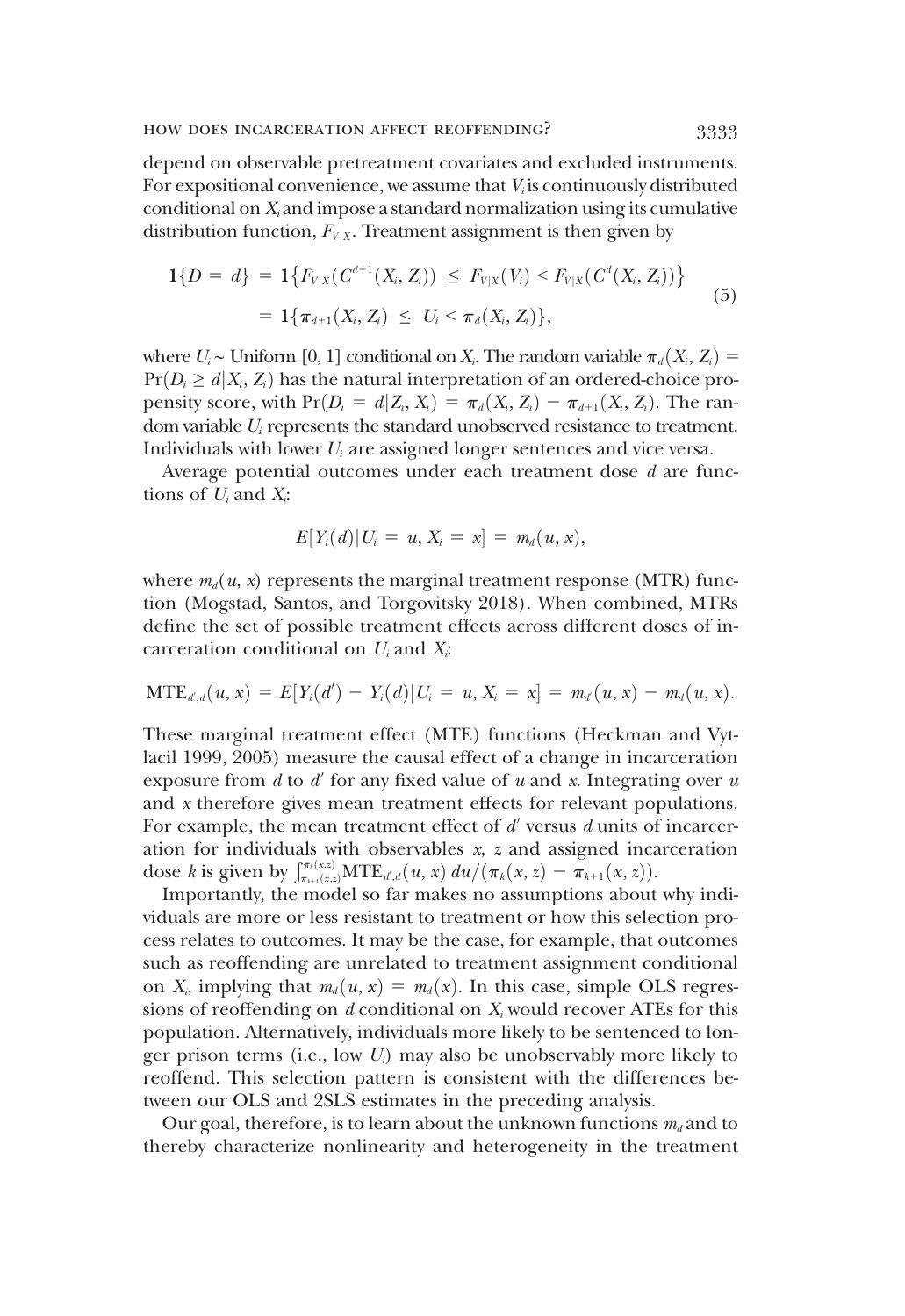effects of incarceration. To do so, one option would be to make parametric assumptions on  $m_d$  that allow it to be point identified. For example, the classic Heckit approach assumes that  $V_i | X_i \sim N(0, 1)$  and that MTRs are linear in  $V_i$ , implying that  $m_d(u, x) = \alpha(x, d) + \beta(x, d)\Phi^{-1}(u)$  (Heck-<br>man 1974–1976–1979) <sup>38</sup> Garen (1984) and Card's (1999) selection model man 1974, 1976, 1979).<sup>38</sup> Garen (1984) and Card's (1999) selection model for ordered treatments implies that MTRs are linear in  $u$  conditional on  $X_i$ and d:  $m_d(u, x) = \alpha(x, d) + \beta(x, d)u$ . More generally, MTE models defined by a fixed number of parameters can be identified with sufficient exogenous variation in treatment propensity (Moffitt 2008; Brinch, Mogstad, and Wiswall 2017). Fully nonparametric identification requires instruments that generate continuous support over the probability of treatment (Heckman and Vytlacil 1999, 2001a, 2005).

Alternatively, one can use instruments to partially identify parameters of interest and therefore characterize certain features of the unknown treatment response functions. Sharp bounds for parameters such as the ATE (among others) have been studied in a wide variety of settings (e.g., Manski 1989, 1990; Balke and Pearl 1997; Haile and Tamer 2003; Shaikh and Vytlacil 2011). In recent work, Mogstad, Santos, and Torgovitsky (2018) lay out a general framework for bounding policy-relevant treatment effects (Heckman and Vytlacil 2001b, 2005; Carneiro, Heckman, and Vytlacil 2010). This approach provides a computationally tractable method that also easily allows the researcher to incorporate shape restrictions, such as monotonicity and monotone treatment response (Manski 1997; Manski and Pepper 2000, 2009), derived from economic theory.

We extend Mogstad, Santos, and Torgovitsky's (2018) approach to the ordered treatment case and provide bounds under various assumptions. To do so, we approximate  $m_d(u, x)$  using a flexible function of u and x. We then find  $m_d$  functions that minimize or maximize the parameter of interest under two restrictions. First, each  $m_d$  must be consistent with the data. Specifically, it must reproduce the quasi-experimental variation induced by the instruments. Second, each  $m_d$  must satisfy shape restrictions motivated by theory or our specific context. Depending on the flexibility of the approximation to  $m_d$  and the impact of shape restrictions, this approach may point identify the target parameter or yield bounds.

As a leading example, consider the ATE of d versus  $d - 1$  units of incarceration (conditional on  $X_i$ ). This parameter corresponds to

$$
ATE_{d,d-1}(X_i) = \int_0^1 m_d(u, X_i) du - \int_0^1 m_{d-1}(u, X_i) du.
$$

<sup>38</sup> Note, however, that in many cases two-step control function estimators of Heckit models yield LATE estimates that are numerically equivalent to those produced by instrumental variable estimators (Kline and Walters 2019).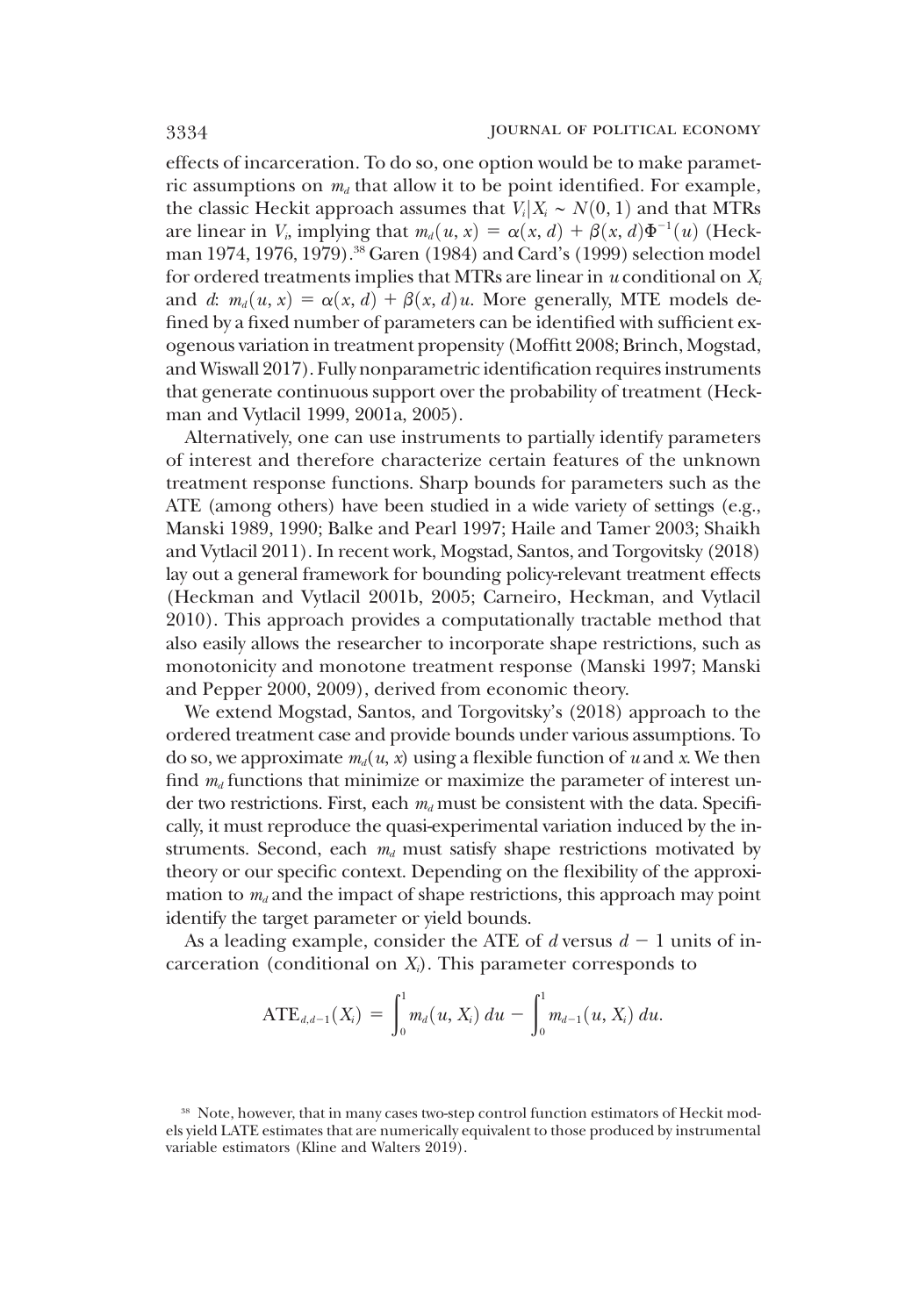appendix F.

Our analysis estimates lower and upper bounds for  $ATE_{d,d-1}(X_i)$ . We do so by picking a set of  $m_d(u, x)$  functions that minimize and maximize it, respectively. We follow Mogstad, Santos, and Torgovitsky (2018) and model  $m_d(u, x)$  using Bernstein polynomials, which provide a scalable degree of flexibility and important analytical advantages, as discussed in

To be consistent with the data, candidate  $m_d$  must reproduce the means of  $Y_i$  conditional on  $D_i$ ,  $Z_i$ , and  $X_i$ :

$$
\mathbb{E}[Y_i|D_i = d, Z_i = z, X_i = x] = \frac{1}{\pi_d(x, z) - \pi_{d+1}(x, z)} \int_{\pi_{d+1}(x, z)}^{\pi_d(x, z)} m_d(u, x) du.
$$
 (6)

Forcing candidate MTRs to match these moments implies that the MTRs can also reproduce single endogenous variable 2SLS estimates and complier means from the 2SLS analysis in the above section, since all such objects are linear combinations of these moments and the  $\pi$ 's. In this sense, the conditional means exhaust all the available information about outcomes in the data (see app. F.1).

We then further restrict each  $m_d$  to satisfy various shape restrictions that help discipline the relationship between unobservables and outcomes. For example, in much of what follows we impose that  $\partial m_d(x, u)/\partial u \leq 0$ , a version of monotone treatment selection (Manski and Pepper 2000, 2009). This restriction implies that individuals whom judges would otherwise sentence to more prison time are more likely to be reincarcerated conditional on receiving a given sentence  $d^{39}$  In section IV.C.3, we estimate bounds on the selection process directly and find strong empirical evidence in support of this assumption.

A second important class of shape restrictions that we consider involves the separability of observable factors  $X_i$  and unobservables  $U_i$ . For example, a common assumption imposes additive separability by specifying  $m_d(u, x) = f_d(x) + g_d(u)$ , which implies that selection on unobservables works the same way for every value of the covariates and allows the researcher to use variation in  $X_i$  to help pin down  $g_d$  (e.g., Carneiro, Heckman, and Vytlacil 2011; Kline and Walters 2016; Brinch, Mogstad, and Wiswall 2017; Bhuller et al. 2018). In our setting, the most critical observables are individuals' locations in North Carolina's sentencing grid (i.e., prior points and felony class). Additive separability thus restricts differences in unobserved treatment effect heterogeneity for individuals with different criminal histories and convicted of different offenses.

In constructing our bounds, we focus only on the observables necessary for our research design—individuals' prior points and felony class—and

<sup>39</sup> Blundell et al. (2007) use an analogous shape restriction on participation in the labor market. They assume that individuals with higher wages are more likely to be employed.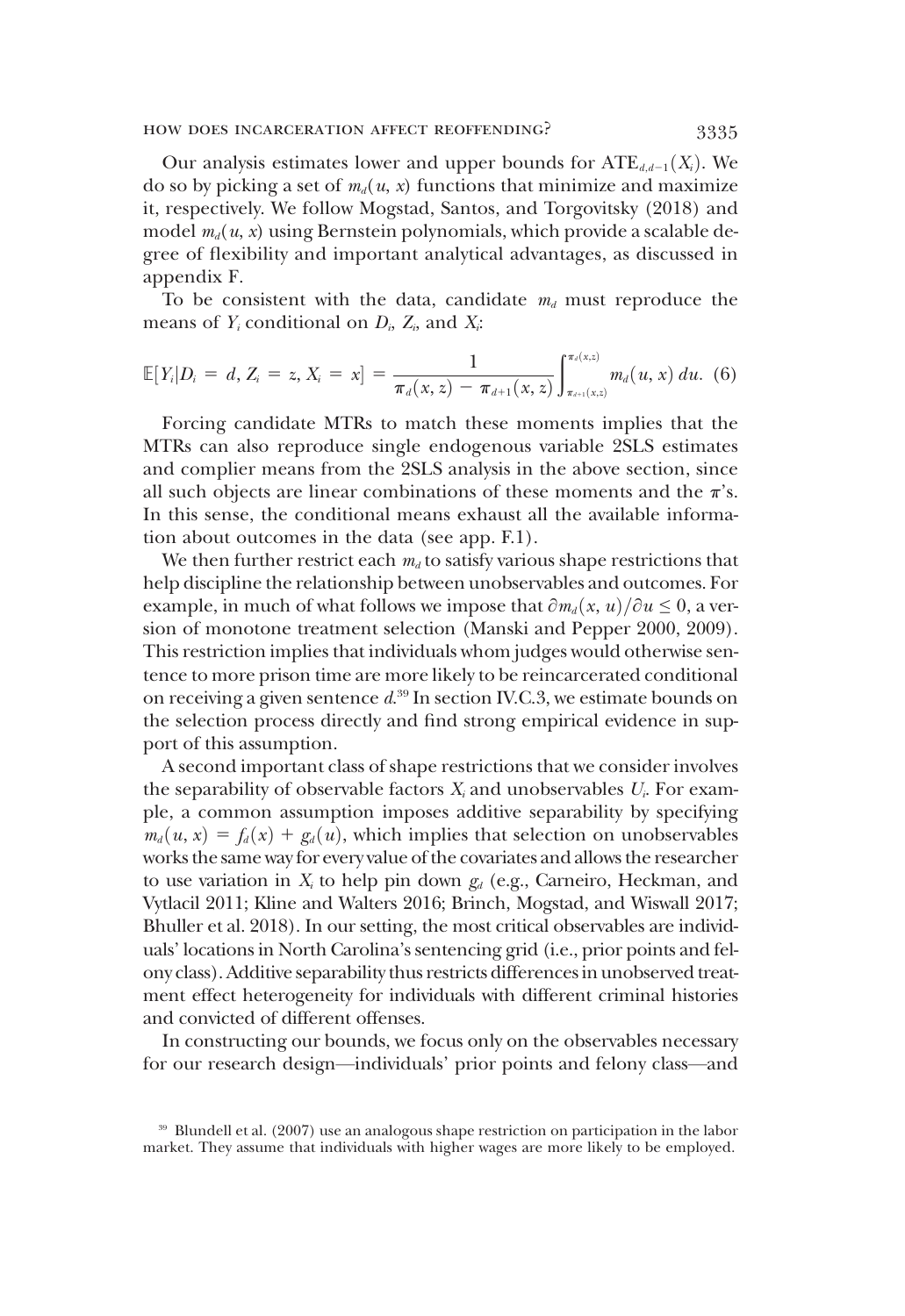omit all others. Since our 2SLS estimates apply to individuals at each sentencing discontinuity, to avoid additional extrapolation we consider values of  $X_i$  that fall exactly at each punishment type discontinuity.<sup>40</sup> This leaves five values of  $X_i$ , one for each felony class. Our baseline case allows for unrestricted differences across MTR functions at each value of  $X_i$ . Our analysis therefore bounds target parameters for each class separately or bounds the average of treatment effects associated with each.

We also estimate additively separable models as discussed above, allowing for treatment effect heterogeneity based on observables and unobservables but not their interaction. Finally, we estimate bounds imposing a stronger restriction that limits the impact of observables to a single coefficient across all MTRs, or  $m_d(u, x) = f(x) + g_d(u)$ , essentially imposing similarity of treatment effects (i.e, MTEs) across  $X_i$  but not across outcome levels or  $u$ . As discussed below, both constraints provide substantial identifying power but also represent nontrivial restrictions on the data-generating process. When implementing them, we first assess their plausibility by testing whether they are consistent with observed data using goodness-of-fit tests developed by Chernozhukov, Newey, and Santos (2020).

#### B. Estimation

Estimation proceeds in three main steps. We provide an overview of the method here, leaving full details for appendix F.

- 1. Estimate  $\pi_d$  for each d, Z<sub>i</sub>, and X<sub>i</sub>.
- 2. Estimate the conditional means  $\mathbb{E}[Y_i|D_i, Z_i, X_i]$  for each value of  $D_i$ ,  $Z_i$  and  $X_i$  $Z_i$ , and  $X_i$ .
- 3. Bound target parameters subject to constraints and shape restrictions.

To accomplish step 1, we estimate equation (5) using an ordered probit model. Each threshold  $C^l(Z_i,X_i)$  depends on  $Z_i$  and  $X_i$  using the same specification as in the reduced-form analysis, the right-hand side of equation (1).<sup>41</sup> We estimate  $\pi_d(X_i, Z_i)$  as the fitted probabilities that  $D_i \geq d$  for

<sup>&</sup>lt;sup>40</sup> In the notation of our primary reduced-form specification (eq. [2]),  $X_i = [p_i, class_i]'$ .<br>is an indicator for whether an individual falls to the right or left of the punishment type  $Z<sub>i</sub>$  is an indicator for whether an individual falls to the right or left of the punishment type discontinuity in her class, or  $1\{p_i \geq l_k\}$  [class<sub>i</sub> = k} for each k ∈ classes and class-specific prior points threshold  $l_k$ .

<sup>&</sup>lt;sup>41</sup> Allowing the thresholds to depend on  $Z_i$  and  $X_i$  can be thought of as flexibly modeling the variation in incarceration spells that is introduced by the nonlinearities in the guidelines. Other studies using ordered-choice models with thresholds that depend on covariates (or are themselves random variables) include Cameron and Heckman (1998), Carneiro, Hansen, and Heckman (2003), Cunha, Heckman, and Navarro (2007), and Greene and Hensher (2010).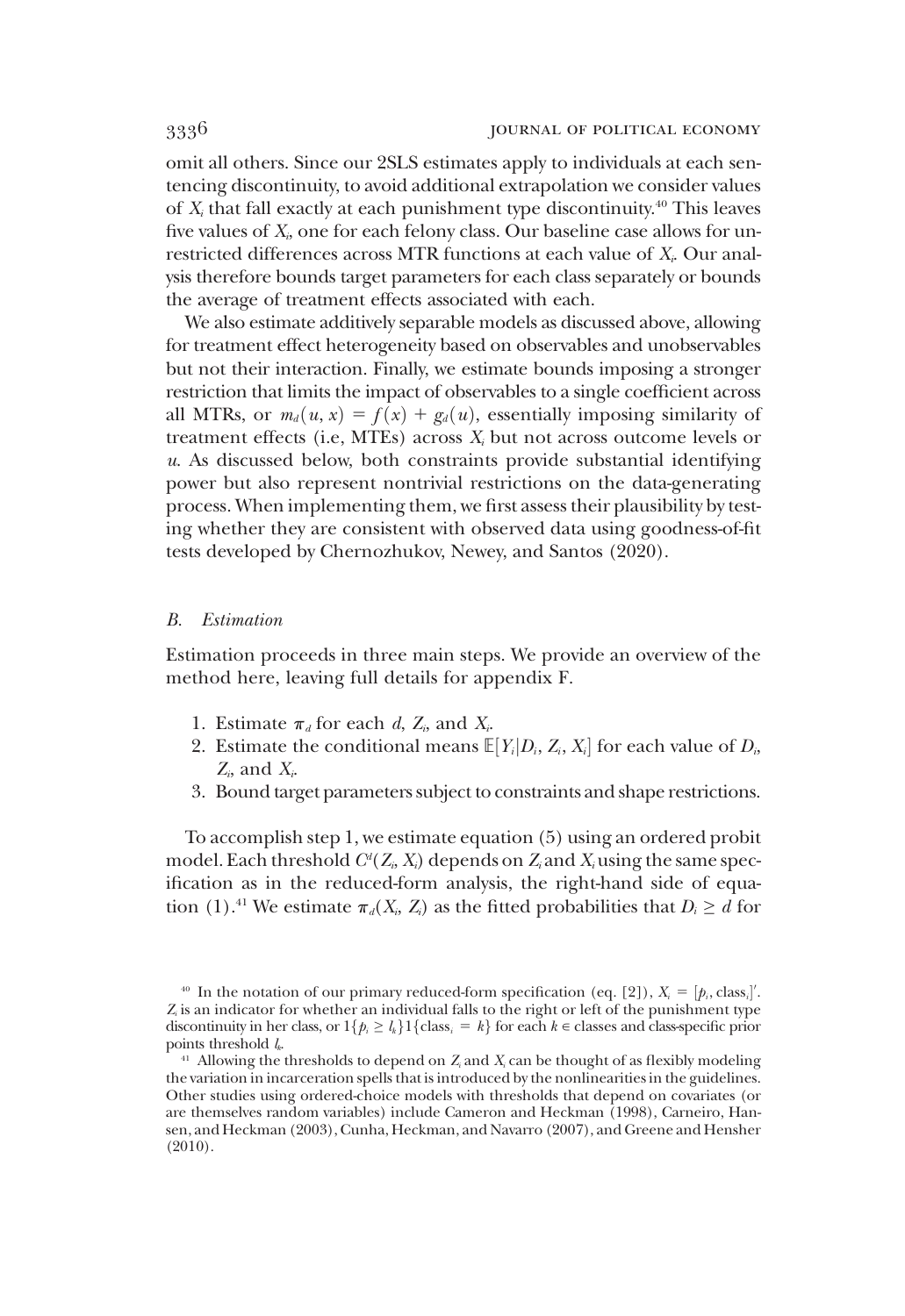the values of X<sub>i</sub> at each discontinuity and  $Z_i \in \{0, 1\}$ .<sup>42</sup> Intuitively, these fits<br>measure the probability of receiving a sentence of at least length diust to measure the probability of receiving a sentence of at least length  $d$  just to the left and just to the right of each discontinuity. For our five discontinuities and  $\bar{D}$  doses of incarceration, this yields  $5 \cdot \bar{D} \cdot 2$  total  $\pi_d$ 's. In our base<br>case, we discretize treatment into 3-month doses of incarceration.<sup>43</sup> case, we discretize treatment into 3-month doses of incarceration.<sup>43</sup>

To accomplish step 2, one would ideally estimate equation (1) but with  $Y_i$  as the outcome and the sample restricted to observations with  $D_i = d$ for each value of d. Conditional means would then be taken from the fitted values just to the left and just to the right of each discontinuity. In practice, we find that these estimates can be quite noisy, making it difficult to conduct step 3. We therefore use conditional means taken from an estimate of equation (1) that adds interactions of all covariates with a third-order polynomial in  $d$ , uses  $Y_i$  as the outcome, and includes only observations in grid cells adjacent to each discontinuity. Estimated conditional means are the fits for each value of  $d$ , for the values of  $X_i$  at each discontinuity, and for  $Z_i \in \{0, 1\}$ .

We then proceed to step 3. Given our choice to approximate the MTRs using Bernstein polynomials, bounds on interesting treatment effects can be computed as the solution to a linear programming problem. Figure 5 provides a graphical illustration of how restrictions on MTRs affect the bounds. This figure plots the MTRs consistent with the minimum and maximum ATE of receiving 12 months versus no prison on reincarceration within 5 years of sentencing. The MTRs plotted are those for individuals with values of  $X_i$  at the punishment type discontinuity in class I. The figure also plots the conditional means of the outcome for individuals at the same discontinuity who actually receive 12 and 0 months of incarceration and with  $Z_i = 0$  and  $Z_i = 1$ . The bars at the bottom of the graph plot the range of  $u$  for the individuals who contribute to these means (the bounds of the integral in eq. [6]). The ATE is simply the area between the MTRs for 0 and 12 months over the full support of  $u$ .

In figure 5A, MTRs are restricted to be Bernstein polynomials of degree five, to fall between zero and one, and to match the estimated conditional means. This requires, for example, that the area under the MTR for  $d = 0$  over the range shown by the bar labeled d0, z0 be equal to the conditional mean labeled  $d0$ ,  $z0$ . The ATE bounds in figure 5A are wide: 253 to 21 percentage points. This is unsurprising, since without additional assumptions the MTRs are free to take very extreme shapes while remaining consistent with the empirical moments.

<sup>&</sup>lt;sup>42</sup> For example, for the punishment type discontinuity in class I, we take the fits with class<sub>i</sub> = 9 and  $p_i$  = 8.5 to get  $\pi_d$  when  $Z_i$  = 1.

<sup>&</sup>lt;sup>43</sup> We have also explored more granular units, such as 1-month intervals. Doing so trades off the accuracy of our estimates of the  $\pi$ 's and conditional means, which would rely on less data, against allowing for different treatment effects across finer doses. We view 3 months as striking an appropriate balance.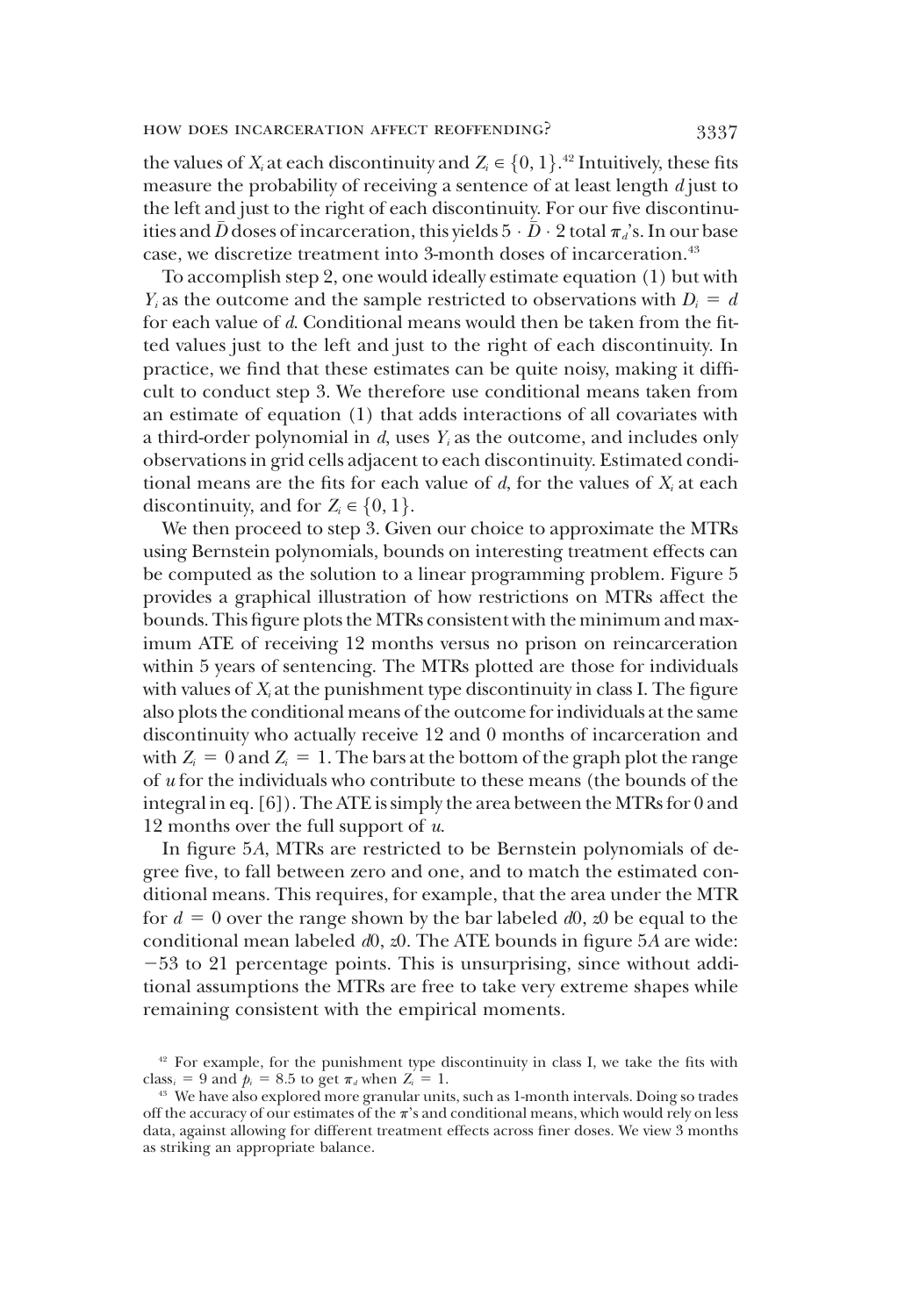

FIG. 5.—This figure illustrates estimation of ATE bounds under varying shape restrictions. Each panel plots MTRs underlying bounds of the ATE of increasing sentences from 0 to 12 months for offenders at the class I punishment type discontinuity. The outcome is an indicator for reincarceration within 5 years of sentencing. MTRs are all estimated using a Bernstein polynomial of degree five. Each panel also plots the conditional outcome means for individuals with  $d \in \{0, 12\}$  months and  $Z_i \in \{0, 1\}$  (the dots) and the ranges of u for individuals who contribute to these means (the bars along the X-axis). In A, MTRs are constrained to fall between zero and one to match these conditional means when integrated over the indicated range of u. Panel B adds an additional shape restriction that MTRs are weakly increasing in  $-u$ , implying that individuals who are more likely to receive longer sentences are more likely to be reincarcerated conditional on a sentence  $d$ . Panel  $C$  adds the assumption that MTRs take the form  $m_d(x, u) = f_d(x) + g_d(u)$  and hence are additively separable in observables and unobservables. Additive separability allows variation across  $x$  to help pin down the shape of  $g_d(u)$ . With the addition of this final assumption, the ATE is nearly point identified. A color version of this figure is available online.

Figure  $5B$  adds the restriction that MTRs are decreasing in  $u$ . As discussed above, this implies that individuals whom judges would otherwise sentence to more prison time are more likely to be reincarcerated conditional on a given sentence d. It does not require that judges consider only recidivism risk when making incarceration decisions. If judges consider other factors, however, they cannot lead to more risky individuals receiving shorter sentences on average. Under this simple restriction, the bounds are surprisingly informative. The ATE is between  $-48$  and  $-23$  percentage points. Our previous 2SLS estimates in table 5 are either at the top of this range, when we impose linear effects of incarceration in column 1, or closer to the bottom, when we allow for nonlinearities but shut down any treatment effect heterogeneity in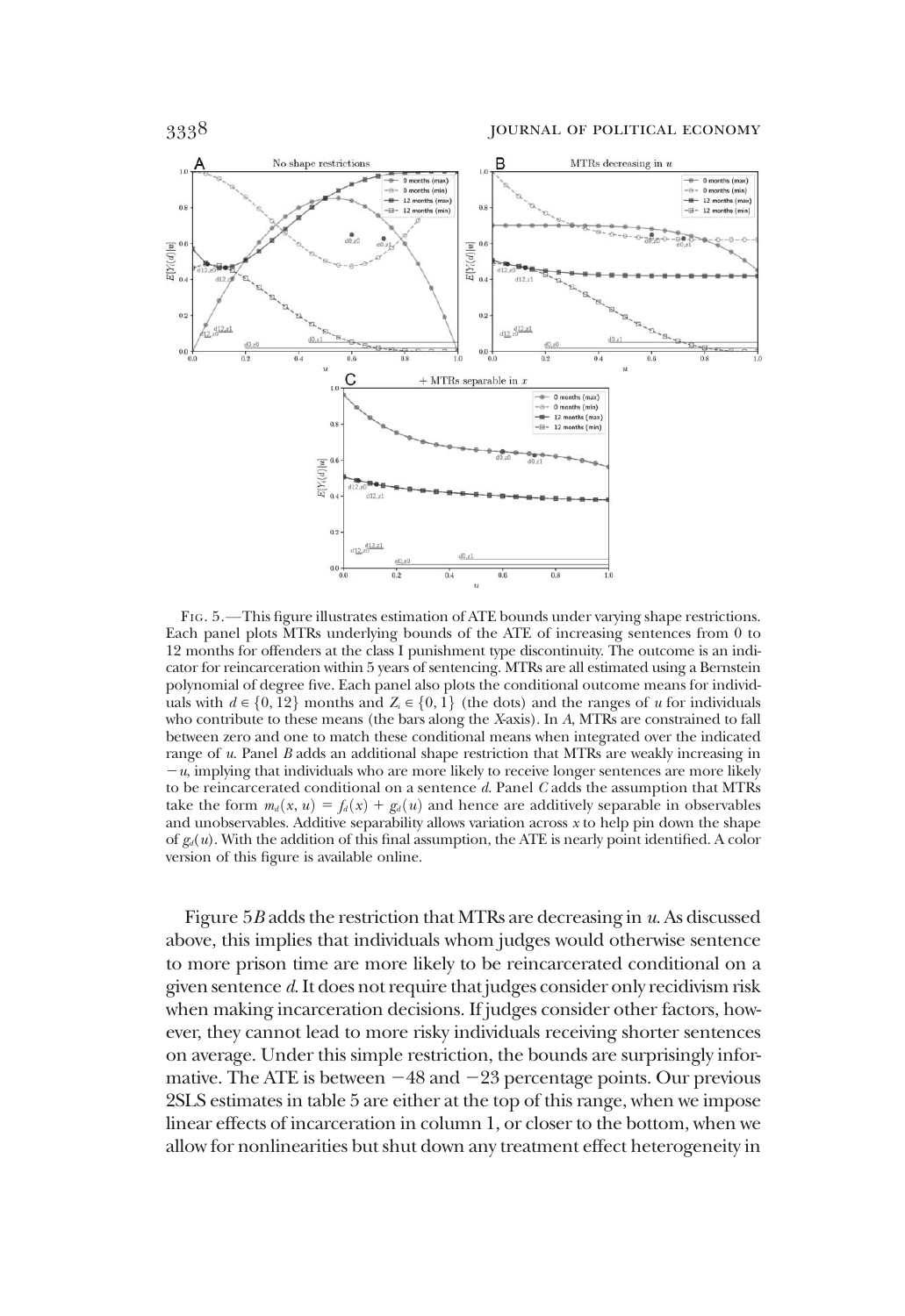column 5. These bounds therefore demonstrate that when allowing for both nonlinear and heterogeneous effects, exposure to incarceration generates a large decline in the likelihood of being incarcerated over a 5-year horizon for the average offender.

In figure 5C, we add a final shape restriction requiring MTRs to be additively separable in the impact of observables and unobservables—in other words, that  $m_d(x, u) = f_d(x) + g_d(u)$ —for the values of x at the five punishment type discontinuities. This assumption allows all instruments to contribute to identification of each  $g_d(u)$ , providing substantial identifying power relative to the nonseparable models in figure 5A and 5B. In fact, the ATE in figure  $5C$  is nearly point identified and equal to about 228 percentage points. While separability assumptions are common in the program evaluation literature, they place meaningful restrictions on the data-generating process by ruling out treatment effect heterogeneity in the interaction between x and u. Nevertheless, our goodness-of-fit tests below show that we cannot reject that the data are consistent with separable MTRs.

# C. Results

# 1. ATE Estimates

Table 6 presents estimates of ATEs of incarceration for offenders with values of the running variable that place them at the punishment type discontinuity in each class. The only shape constraint we impose in this analysis is that the MTR functions are weakly decreasing in  $u$ , implying that the unobserved factors that lead offenders to be sentenced to longer incarceration terms are weakly positively correlated with their propensity to reoffend. As in our previous results, the outcome is an indicator for any reincarceration within 5 years of sentencing. We use a Bernstein polynomial of degree five to approximate the MTRs. Using more flexible approximations changes results little, as we discuss below.

The first three rows bound the ATEs of incarcerating an offender for an additional year. Since we make no assumptions about the separability of observables and unobservables in treatment effects, each felony class has its own bounds. Across all classes, however, the estimates point to reductions in reincarceration rates that are largest in the first year of exposure. For example, in class I, which consists of the least severe felonies, such as breaking into a vehicle or possessing small quantities of cocaine, the ATE for 1 year versus no incarceration is between  $-48$  and  $-22$  percentage points. ATEs for 1 versus 2 years and 2 versus 3 years are much closer to zero (in fact, the bounds include meaningful positive treatment effects, although no other classes do so). Similarly, the ATE of 0 versus 1 year of incarceration in class E, which includes more severe offenses,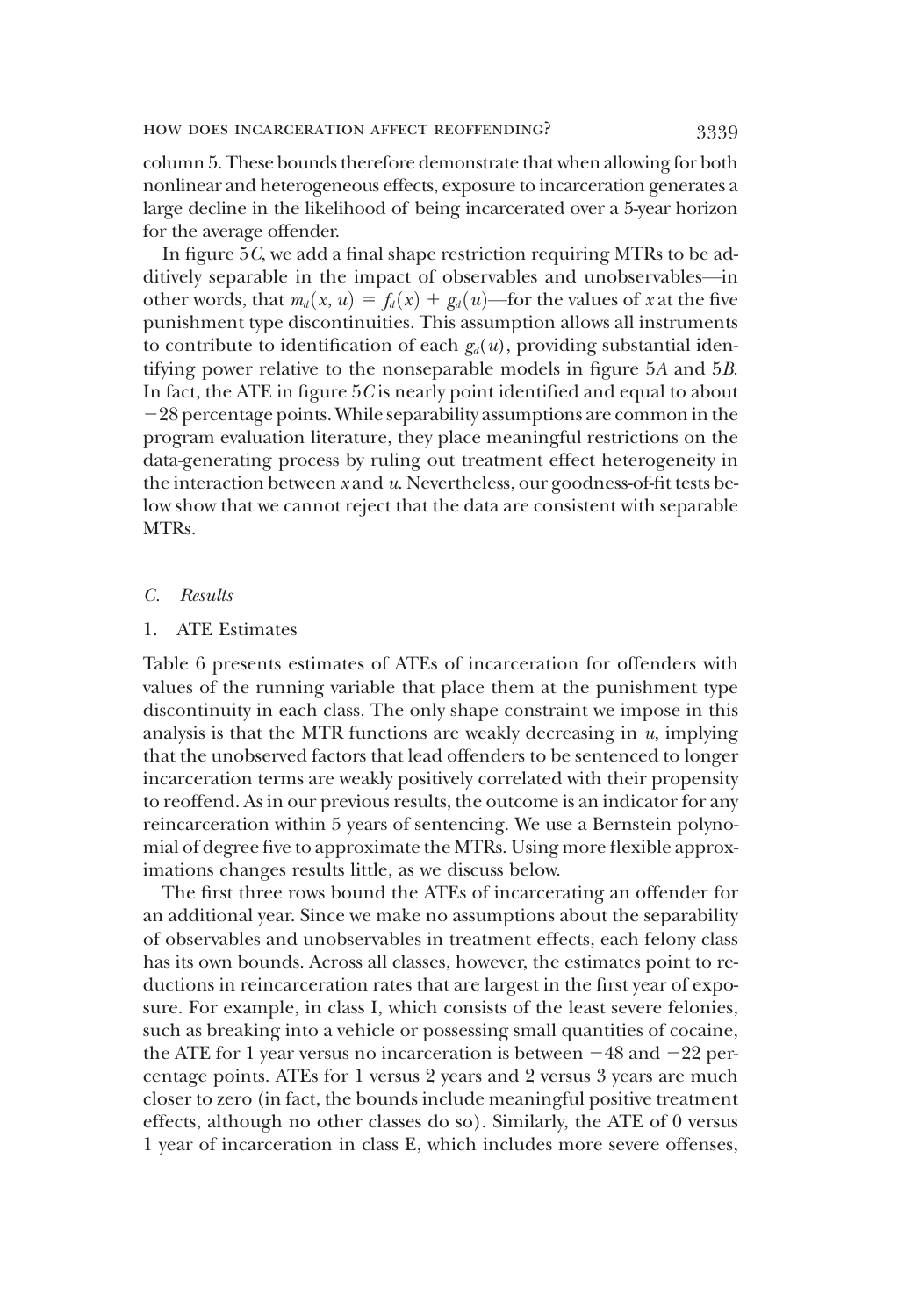|                         | Class I<br>(1) | Class H<br>(2) | Class G<br>(3)                               | Class F<br>(4)                                                                            | Class E<br>(5)                | Average<br>(6)                | Average and<br>Separate MTRs<br>(7) | Average and<br>Same MTEs<br>(8) |
|-------------------------|----------------|----------------|----------------------------------------------|-------------------------------------------------------------------------------------------|-------------------------------|-------------------------------|-------------------------------------|---------------------------------|
| Marginal effects:       |                |                |                                              |                                                                                           |                               |                               |                                     |                                 |
| 0 to 1 year             | $[-.48, -.22]$ |                | $[-.34, -.26]$ $[-.35, -.14]$ $[-.31, -.12]$ |                                                                                           | $[-.30, -.04]$ $[-.40, -.18]$ |                               | $[-.23, -.23]$                      | $[-.22, -.22]$                  |
| 1 to 2 years            | $[-.18, .17]$  |                | $[-.13, -.13]$ $[-.33, -.09]$                | $[-.28, -.13]$                                                                            | $[-.18, -.09]$                | $[-.20, .02]$                 | $[-.09, -.09]$                      | $[-.11, -.11]$                  |
| 2 to 3 years            | $[-.22, .08]$  | $[-.22, -.11]$ | $[-.26, -.04]$                               | $[-.12, -.00]$                                                                            | $[-.08, -.07]$                | $[-.19, .01]$                 | $[-.09, -.07]$                      | $[-.13, -.13]$                  |
| 3 to 4 years            | 1-.24. .041    |                | $[-.26, -.16]$ $[-.23, -.12]$                | $[-.14, -.06]$                                                                            |                               | $[-.23, -.14]$ $[-.22, -.05]$ | $[-.20, -.18]$                      | $[-.16, -.16]$                  |
| Total effects:          |                |                |                                              |                                                                                           |                               |                               |                                     |                                 |
| $0$ to 2 years          | $[-.44, -.27]$ |                |                                              | $[-.47, -.39]$ $[-.55, -.36]$ $[-.52, -.31]$                                              | $[-.40, -.22]$ $[-.46, -.30]$ |                               | $[-.32, -.32]$                      | $[-.33, -.33]$                  |
| $0$ to $3$ years        |                |                |                                              | $[-.53, -.33]$ $[-.69, -.50]$ $[-.70, -.50]$ $[-.56, -.39]$ $[-.48, -.30]$ $[-.56, -.38]$ |                               |                               | $[-.40, -.38]$                      | $[-.46, -.46]$                  |
| Goodness-of-fit p-value |                |                |                                              |                                                                                           |                               | .938                          | .528                                | .236                            |

TABLE 6Bounds on ATEs of Incarceration

Note.—This table presents bounds on the ATE of various doses of incarceration. The outcome is an indicator for any reincarceration within 5 years of sentencing. Each bound is the minimum or maximum value of the ATE associated with all possible MTR functions that (a) rationalize the quasi-experimental moments generated by our instruments and (b) satisfy certain shape constraints. MTRs are approximated using Bernstein polynomials of degree five and are constrained to be decreasing in u, the unobserved resistance to treatment. Each bound corresponds to the marginal or total effect listed in the row. MTRs take the form  $m_d(x,\,u)$ , where x includes prior points and felony class only. We consider the five distinct values of x that would place an offender exactly at the punishment type discontinuity in each class. In cols. 1–6, we impose no restriction on the relationship between unobserved and observed heterogeneity by fitting separate MTR functions for each value of <sup>x</sup>, yielding five different sets of bounds. Column 6 bounds the average of effects across each discontinuity, weighted by the sample frequency of offenders in adjacent grid cells. Column 7 adds the constraint that  $m_d(x, u) = f_d(x) + g_d(u)$ , allowing for heterogeneity in observed and unobserved treatment effects but not their interaction. Column 8 strengthens this assumption by requiring  $m_d(x, u) = f(x) + g_d(u)$ , implying the same MTEs at each  $u$  for each value of x. Note that bounds on marginal effects do not sum to bounds on total effects because the MTR functions overlap between marginal effects (e.g., 0 to 1 year and 1 to 2 years both depend on the MTR for 1 year of incarceration), implying that the lower bounds across marginal effects are not necessarily consistent. See sec. IV for additional details on the approach. The final row of the table reports  $p$ -values from goodness-of-fit tests analogous to <sup>a</sup> J-test in an overidentified GMM. The null hypothesis is that the data-generating process both satisfies the imposed shape constraints and fits the reduced-form moments. The p-value in col. 7, e.g., tests whether MTRs that are bounded between zero and one, decreasing in u, and satisfy separability in x and u are consistent with the data. To conduct inference, we use the procedure proposed by Chernozhukov, Newey, and Santos (2020) for shape constraint GMM settings (for details, see app. F).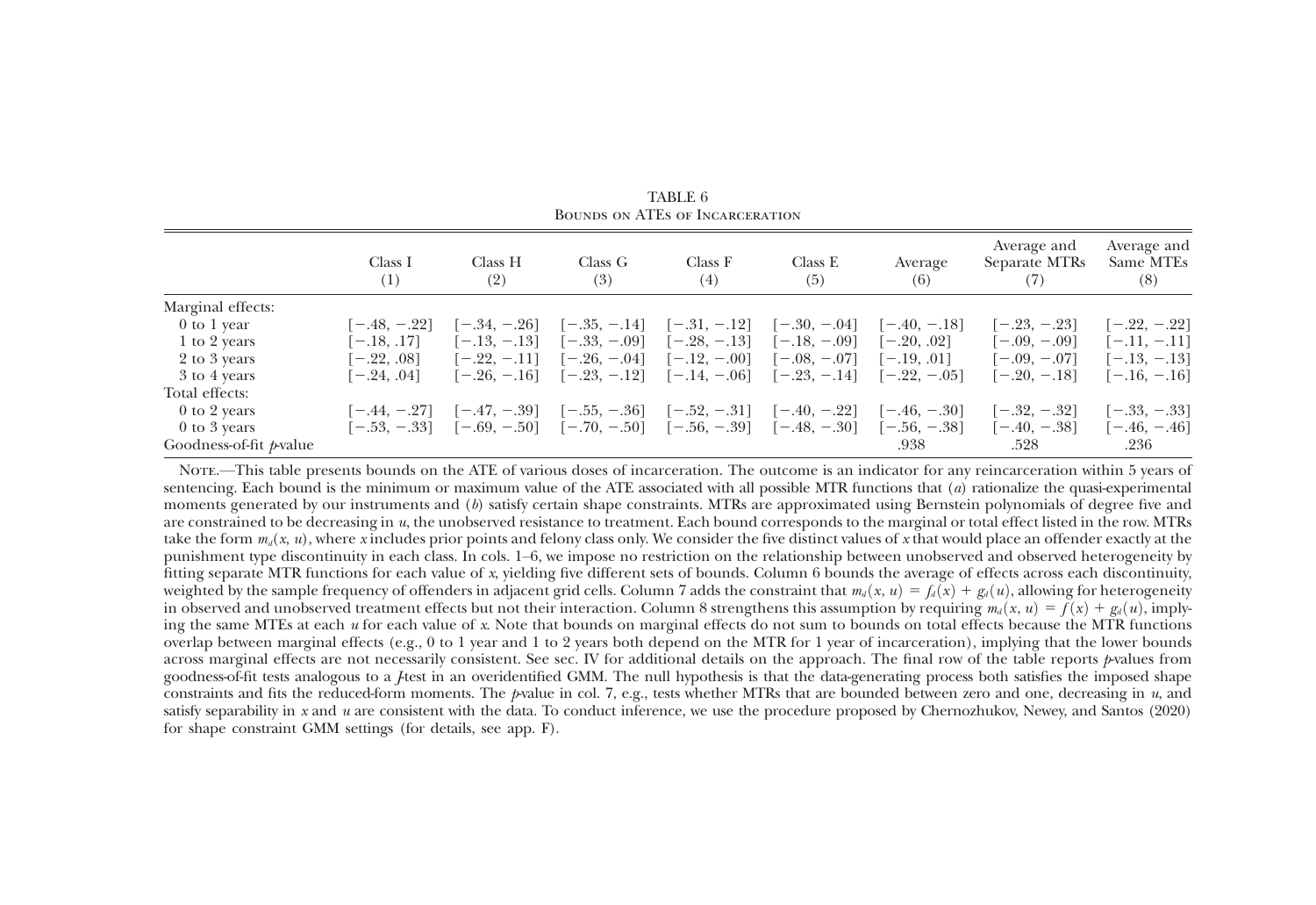such as second-degree kidnapping, is a reduction between 4 and 30 percentage points. Exposure to additional years of incarceration generates potentially smaller but still economically meaningful decreases in the likelihood of reincarceration.

The final two rows estimate bounds on ATEs for the total effects of shifting an offender from no prison time to 2 or 3 years of incarceration. These bounds are informative and include large and negative (i.e., crimereducing) treatment effects.<sup>44</sup> They are also remarkably consistent across felony classes (especially the effects for 2 years), suggesting that observable factors such as prior points and felony class may not play a large role in treatment effect heterogeneity for certain total effects. Column 6 reports bounds on the average of treatment effects across the five discontinuities. These bounds show a pattern similar to class-specific estimates, with crime-reducing treatment effects that are largest in the first year.

The final two columns of table 6 impose shape restrictions on MTRs across felony classes. Column 7 imposes separability, so that  $m_d(x, u) =$  $f_d(x) + g_d(u)$ . Column 8 strengthens this assumption by requiring  $m_d(x)$ ,  $u = f(x) + g_d(u)$ , which implies that MTEs for any dose of incarceration are the same for each value of x. Both assumptions imply that the same  $g_d(u)$  functions must rationalize more quasi-experimental moments, providing substantial identifying variation. The bound on the ATE of 1 versus 0 years of incarceration in columns 7 and 8 is now point identified and equal to roughly  $-23$  percentage points. As in the felony class-specific estimates, reductions are largest for the first year of incarceration in both separable models.45

The final row of table 6 reports  $\psi$ -values from goodness-of-fit tests for some models. These tests are analogous to a *J*-test in an overidentified generalized method of moments (GMM) problem. The null hypothesis is that the data are generated by MTRs that satisfy the imposed shape constraints (e.g., additive separability) and fit the reduced-form moments in equation (6). To conduct inference, we use Chernozhukov, Newey, and Santos's (2020) goodness-of-fit test for shape-constrained GMM (for full details, see app. F). The goodness-of-fit tests show that we cannot reject that MTRs are decreasing in  $u$  or additive separability between the observed and unobserved factors in the MTR function (col. 7). We also cannot reject the stronger restriction that the MTEs are the same across the five felony classes (col. 8).

<sup>44</sup> Because each marginal effect bound is calculated in isolation, they do not sum to bounds on total effects. The ATE for 2 vs. 1 years is  $\mathbb{E}[Y_i(2) - Y_i(1)|X_i = x]$ , while the ATE for 1 vs. 0 years is  $\mathbb{E}[Y_i(1) - Y_i(0)|X_i = x]$ . Hence if  $\mathbb{E}[Y_i(1)]$  is more negative as in ATE for 1 vs. 0 years is  $\mathbb{E}[Y_i(1) - Y_i(0)|X_i = x]$ . Hence, if  $\mathbb{E}[Y_i(1)]$  is more negative, as in the lower bound for the effect of 1 vs. 0 years the ATE for 9 vs. 1 years must be more positive the lower bound for the effect of 1 vs. 0 years, the ATE for 2 vs. 1 years must be more positive.

<sup>45</sup> Table A.13 reports bound estimates when treating probation revocations as random censoring by dropping individuals who had a probation revocation before committing any new offense. These estimates show patterns similar to the ones in table 6, although nonlinearities are less pronounced when imposing separability assumptions.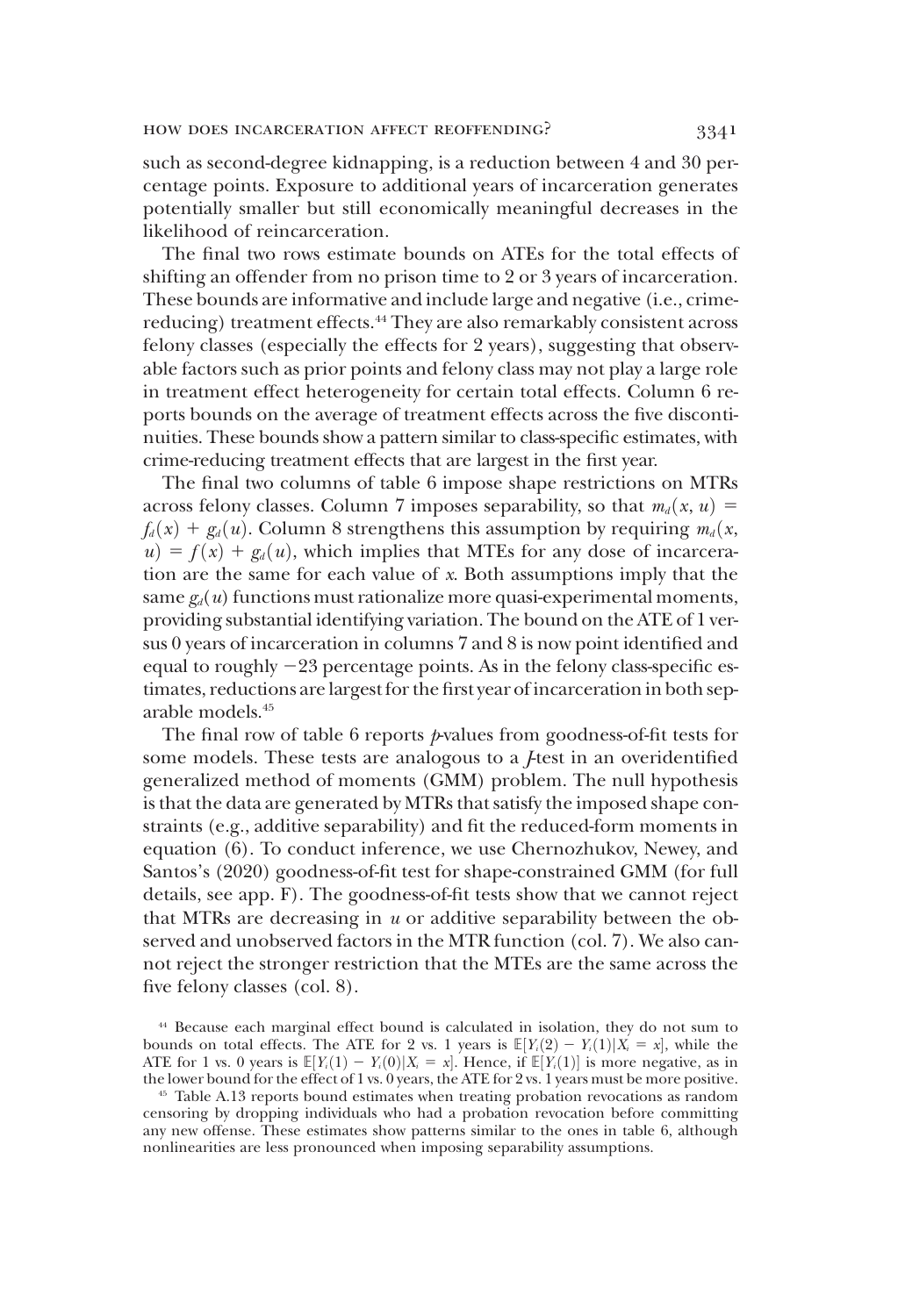Estimates from column 8 allow us to use the model to predict treatment effects out of sample, since the effect of observables  $f(x)$  are differenced off in any MTE. We use this restricted model to construct bounds on the 2SLS estimated obtained using each of the 15 intensive-margin discontinuities one at a time. These discontinuities were not used to construct our primary 2SLS estimates or to construct moments targeted in our bounding procedure. Figure A.10 shows that, compared with multiple endogenous variable 2SLS estimates, the model provides a meaningfully tighter fit to the observed 2SLS estimates for these discontinuities.

Approximating MTRs using Bernstein polynomials of degree five provides a large amount of flexibility relative to standard control function estimators. For example, a classic Heckit approach would allow mean outcomes to depend on unobservables with one parameter for each discrete dose of incarceration. Using Bernstein polynomials of degree five allows outcomes to depend on unobservables with six separate parameters for each discrete dose. Estimates of the average ATE across discontinuities using higher-degree approximations are presented in table A.12. These estimates are very similar even when using a Bernstein polynomial of degree 15 or 20. Thus, we view these ATE estimates as embedding meaningfully fewer assumptions than alternative approaches.

To asses the uncertainty associated with our estimates, table A.11 uses the numerical bootstrap procedure proposed by Hong and Li (2020) to estimate pointwise valid 90% confidence intervals for the treatment effects in table 6.46 As expected, intervals are wider than our point estimates but show similar patterns. The total effect of 2, 3, and 4 years of incarceration remains unambiguously crime reducing. The estimates also still point to larger reductions in reincarceration due to the first year of exposure than from further exposure.

# 2. Effects of Incarceration on Cumulative Reoffending Measures

Next, we examine the effects of incarceration on cumulative measures of reoffending. To understand what types of crimes are averted by prison, we also estimate bounds on the effects on different types of offenses (e.g., violent, drug, property). Table 7 reports bounds on the average effects (ATEs) across the five discontinuities for several margins. All bounds are estimated assuming only that MTR functions are weakly decreasing in  $u$  and using a Bernstein polynomial of degree five. Cumulative days reincarcerated have a natural upper bound of 5 years minus the initial sentence (e.g., 4 years

<sup>46</sup> For additional details on the implementation of the numerical bootstrap, see app. F. Confidence intervals that are uniformly consistent (in the data-generating process) are more challenging to construct in this setting (Shea and Torgovitsky 2020).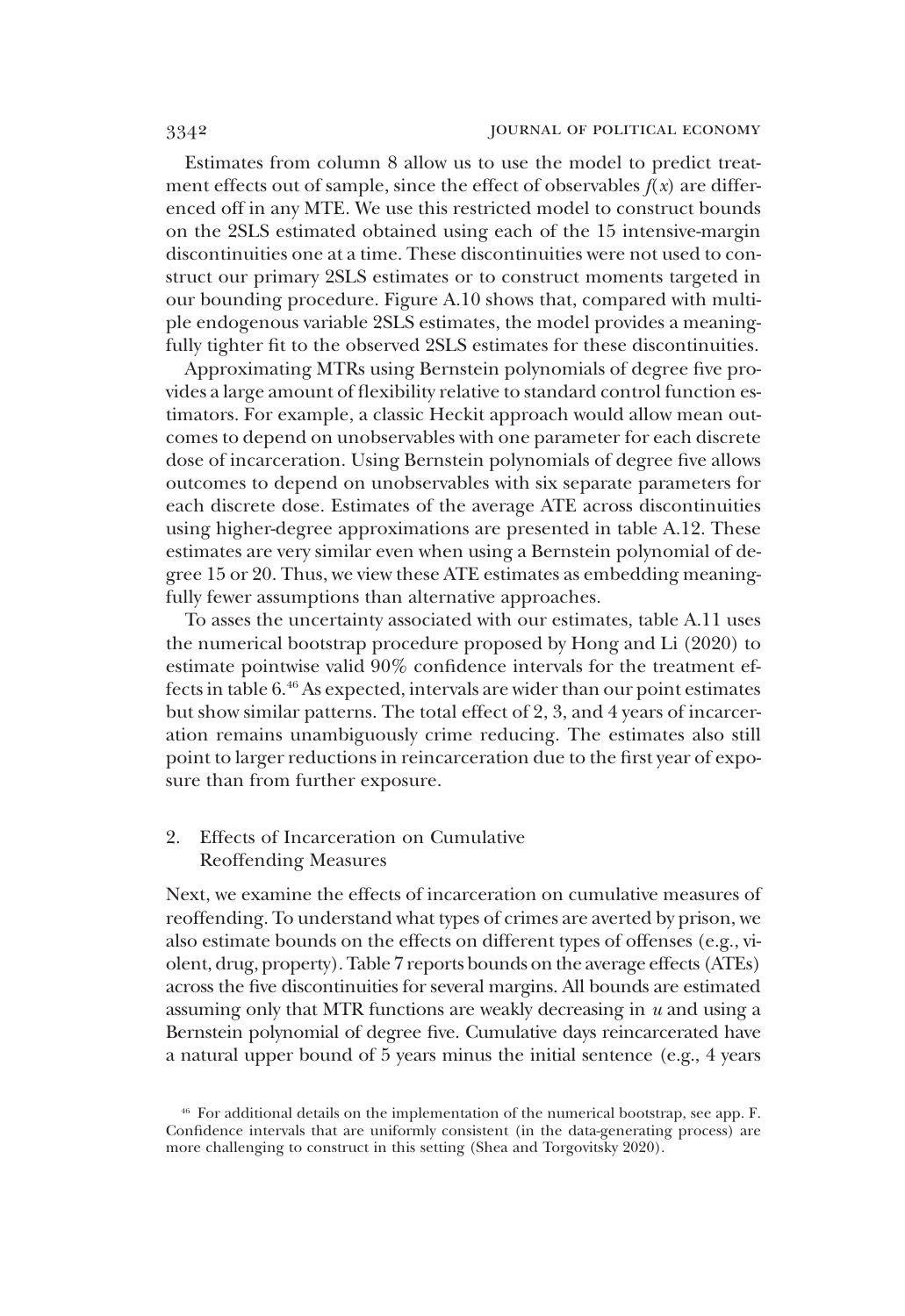|                   | Days Reincarcerated<br>(1) | New Offenses or<br>Revocations<br>(2) | Violent<br>(3)   | Property<br>(4)  | Drugs<br>(5)     | Revocations<br>(6) | Other Offenses   |
|-------------------|----------------------------|---------------------------------------|------------------|------------------|------------------|--------------------|------------------|
| Marginal effects: |                            |                                       |                  |                  |                  |                    |                  |
| 0 to 1 year       | $[-503.98, -117.14]$       | $[-5.00, -0.42]$                      | $[-.84, .04]$    | $[-2.00, -0.02]$ | $[-.58, -.02]$   | $[-.86, -.55]$     | $[-.72, .13]$    |
| 1 to 2 years      | $[-119.67, -22.75]$        | $[-1.92, -0.73]$                      | $[-.19, .06]$    | $[-.52, -.13]$   | $[-.59, -.40]$   | $[-.16, -.08]$     | $[-.47, -.18]$   |
| 2 to 3 years      | $[-90.67, -70.34]$         | $[-.84, -.37]$                        | $[-.25, -.08]$   | $[-.16, -.13]$   | $[-.33, -.16]$   | [.03, .09]         | $[-.13, -.09]$   |
| 3 to 4 years      | $[-55.04, -37.77]$         | $[-1.08, -0.76]$                      | $[-.15, -.05]$   | $[-.46, -.39]$   | $[-.20, -.18]$   | $[-.10, -.03]$     | $[-.16, -.12]$   |
| Total effects:    |                            |                                       |                  |                  |                  |                    |                  |
| $0$ to 2 years    | $[-533.87, -229.67]$       | $[-6.04, -2.03]$                      | $[-.87, -.04]$   | $[-2.13, -0.54]$ | $[-1.16, -0.43]$ | $[-.94, -.71]$     | $[-.93, -.31]$   |
| $0$ to $3$ years  | $[-617.40, -307.15]$       | $[-6.55, -2.71]$                      | $[-1.02, -0.23]$ | $[-2.28, -0.67]$ | $[-1.31, -0.76]$ | $[-.90, -.62]$     | $[-1.03, -0.42]$ |

TABLE 7Bounds on ATEs for Cumulative Reoffending Measures

Note.—This table reports bounds on the ATE of varying doses of incarceration for different cumulative measures of reoffending within 5 years of sentencing. The outcome in col. 1 is cumulative days reincarcerated (i.e., excluding the initial sentence). The outcome in col. 2 is the cumulative new offenses (arrests recorded in the AOC data and convictions recorded in the DPS data) and probation revocations (recorded in the DPS data). The offenses considered in cols. <sup>3</sup>–7 are subsets of the outcomes included in col. 2. Each bound is the minimum or maximum value of the ATE associated with all possible MTR functions that (*a*) rationalize the quasi-experimental moments generated by our instruments and (*b*) satisfy certain shape constraints. MTRs are approximated using Bernstein polynomials of degree five and are constrained to be decreasing in  $u$ , the unobserved resistance to treatment. Each bound corresponds to the marginal or total effect listed in the row. MTRs take the form  $m_d(x, u)$ , where x includes prior points and felony class only. We consider the five distinct values of x that would place an offender exactly at the punishment type discontinuity in each class. Reported bounds reflect bounds on the average over <sup>x</sup> with weights proportional to the same frequency of offenders in adjacent prior record levels. In col. 1, MTRs are bounded above by 5 years minus the initial sentence (e.g., <sup>4</sup> years for <sup>a</sup> 1-year sentence MTR), the natural upper bound for days reincarcerated at <sup>a</sup> 5-year horizon. In cols. 2–7, MTRs are bounded above by the 95th percentile of each outcome. Note that bounds on marginal effects do not sum to bounds on total effects because the MTR functions overlap between marginal effects (e.g., 0 to 1 year and 1 to 2 years both depend on the MTR for 1 year of incarceration), implying that the lower bounds across marginal effects are not necessarily consistent. See sec. IV for additional details on the approach.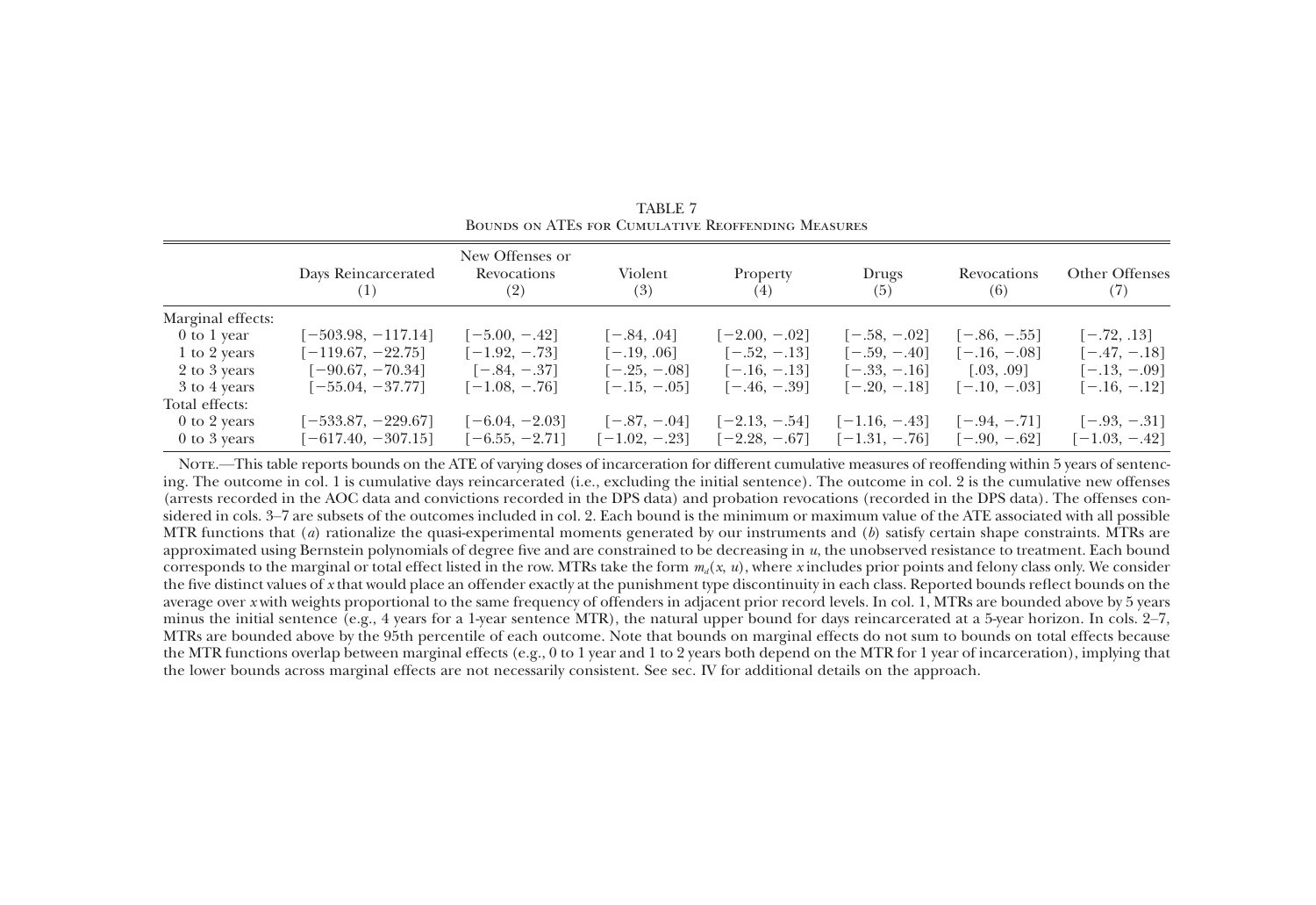for an offender who served a 1-year sentence). Since the other cumulative reoffending measures are in principle unbounded, we impose an upper bound on MTR functions corresponding to the 95th percentile of each outcome.

Column 1 shows that a year of incarceration causes economically meaningful reductions in incarceration in the future. For example, the first year of incarceration causes an average reduction of between 117 and 504 days spent in prison (excluding the initial sentence) within 5 years of sentencing. This implies that the net cost of a year in prison is less than one-third the nominal price. A transition from 2 to 3 years causes smaller but still meaningful reductions of between 70 and 91 days.

Incarceration also causes a reduction in reoffending across the different crime categories, as is clearly seen in the total effects of 2 or 3 years of incarceration reported at the bottom of the table. Nonlinear effects are also evident across the different crime categories. For example, the first year of incarceration reduces between 0 and 0.84 violent crime arrests in the 5-year period after sentencing. Lengthening a 2-year sentence by an additional year reduces the number of violent crime arrests by between 0.08 and 0.25. The effects on probation revocations are especially concentrated in the first year of prison. This happens because only offenders not sentenced to prison—and hence placed on probation—are at risk for revocation.

### 3. Selection Patterns

Next, we examine how incarceration sentences relate to individuals' unobserved propensities to reoffend and their potential responses to time in prison. These selection patterns provide important evidence on the allocative efficiency of the justice system with respect to public safety, as well as insight into how reoffending risk impacts judges' sentencing decisions.

We begin by examining how expected reoffending rates under no incarceration,  $\mathbb{E}[Y_i(0)|D_i = d]$ , vary with assigned sentences or selection<br>on levels If  $\mathbb{E}[Y_i(0)|D_i = d]$  is increasing in d then individuals who are on levels. If  $\mathbb{E}[Y_i(0)|D_i = d]$  is increasing in d, then individuals who are<br>more likely to reoffend are sentenced to longer incarceration spells and more likely to reoffend are sentenced to longer incarceration spells and thus  $\partial m_0(x, u)/\partial u \leq 0$ . Figure 6A shows that this is indeed the case: the unobserved factors that lead judges to mete out a longer prison sentence are strongly related to individuals' likelihood of reoffending. Figure 6A makes no assumptions about how MTRs vary with respect to  $u$  but does impose additive separability of x and  $u$  in the MTR function as in column 7 of table 6. The increasing pattern in figure 6A clearly supports the assumption that MTR functions are weakly decreasing in  $u$  maintained elsewhere.

Figure 6A shows that those most likely to reoffend are given the longest prison sentences. But are these individuals also the most likely to benefit (in terms of reduced recidivism) from time in prison? Figure  $6B$  examines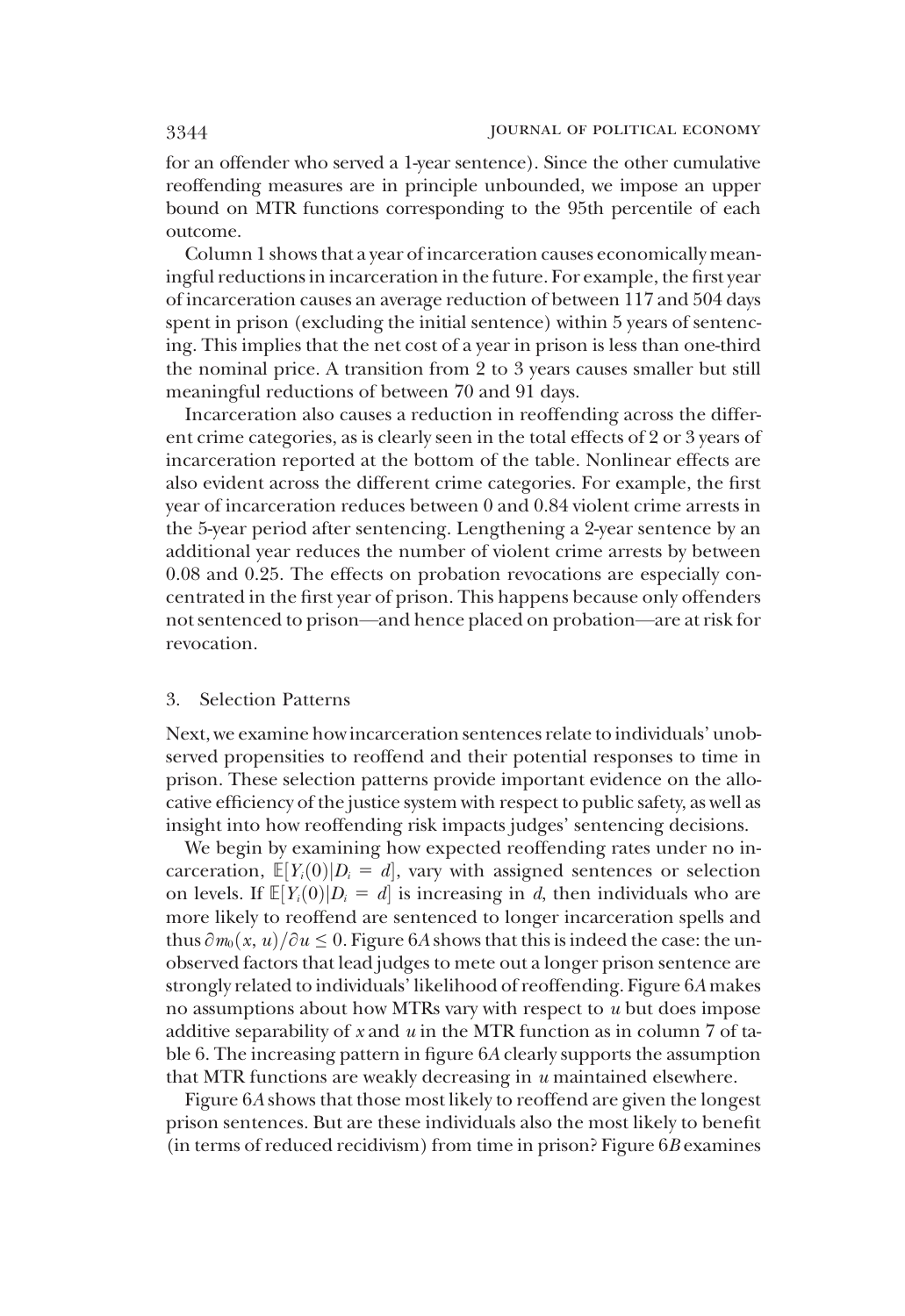

FIG. 6. —This figure plots estimates of bounds on the selection patterns in assignment to incarceration. Panel A plots bounds on selection into incarceration on levels (i.e.,  $\mathbb{E}[Y_i(0)|D_i = d]$ ) for different values of incarceration lengths  $d$ . This measures how much individuals who are sentenced to longer incarceration terms are also more likely to reoffend. Panel B plots bounds on selection into incarceration based on gains,  $\mathbb{E}[Y_i(d) - Y_i(0)|D_i = d].$  This estimand reflects the degree to which individuals sentenced to longer incarceration spells experience larger/smaller changes in reoffending rates due to prison. For example, if  $\mathbb{E}[Y_i(d) - Y_i(0)|D_i = 0] \leq \mathbb{E}[Y_i(d) - Y_i(0)|D_i > 0]$ , this implies that incarcerated offenders have a larger treatment effect from incarceration. MTRs are approximated using Bernstein polynomials of degree five. Both panels constrain the MTRs to take the form  $m_d(x, u) = f_d(x) + g_d(u)$ —in other words, that MTRs are additively separable in observables x and unobserved heterogeneity  $u.$  In  $A$ , there are no other constraints. In  $B$ , MTRs are constrained to also be monotonically decreasing in u. This restriction implies that individuals whom judges would otherwise sentence to more prison time are more likely to be reincarcerated conditional on receiving <sup>a</sup> given sentence d. This assumption is supported by the results in panel A. A color version of this figure is available online.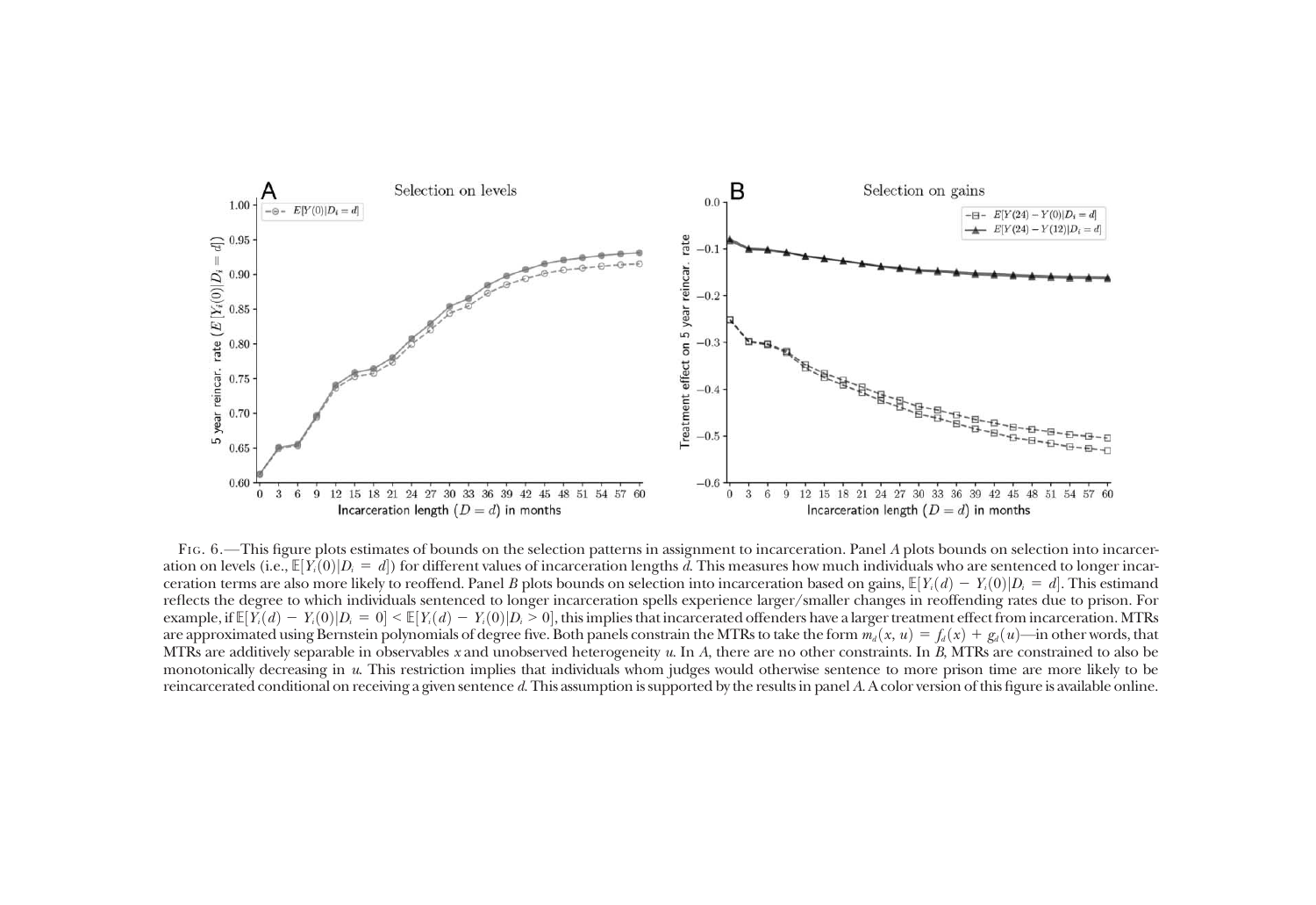this question by bounding selection on gains,  $\mathbb{E}[Y_i(\mathbf{d}'') - Y(\mathbf{d}')|D_i = d]$ .<br>This object is the treatment effect of increasing incarceration exposure This object is the treatment effect of increasing incarceration exposure from  $d'$  to  $d''$  for individuals currently sentenced to d months of prison. We examine two types of selection on gains in figure 6B: (i) a transition from no prison to 2 years of incarceration (i.e.,  $\mathbb{E}[Y_i(24) - Y(0)|D_i = d]$ )<br>and (ii) a purely intensive margin shift from 1 to 2 years of prison (i.e. and (ii) a purely intensive margin shift from 1 to 2 years of prison (i.e.,  $\mathbb{E}[Y_i(24) - Y(12)|D_i = d]$ ). A decreasing pattern is consistent with judges<br>sentencing offenders for whom incarceration will reduce reoffending the sentencing offenders for whom incarceration will reduce reoffending the most to longer prison terms.

Figure 6B shows clear evidence of selection on gains. The treatment effects become more negative for higher values of d, with effects that are meaningfully larger in magnitude for incarcerated versus nonincarcerated (i.e.,  $d = 0$ ) offenders. While the treatment effect slope is negative for both  $\mathbb{E}[Y_i(24) - Y(0)|D_i = d]$  and  $\mathbb{E}[Y_i(24) - Y(12)|D_i = d]$ , it is much steeper for  $\mathbb{E}[Y_i(24) - Y(0)|D_i = d]$  indicating that there is stronger sesteeper for  $\mathbb{E}[Y_i(24) - Y(0)|D_i = d]$ , indicating that there is stronger se-<br>lection on gains along the extensive margin. Thus, individuals assigned lection on gains along the extensive margin. Thus, individuals assigned to prison experience larger reductions in reoffending from their exposure. This finding holds for individuals shifted along both the extensive and the intensive margin.

The findings in figure 6 indicate that treatment effects on individuals sent to prison under current policy should be larger than on the average offender. Table A.14 reports estimates of the average treatment effects on the treated (TOTs) of incarceration rather than ATEs—that is,  $\mathbb{E}[Y_i(d'') Y_i(d')|D_i = d'$  versus  $\mathbb{E}[Y_i(d'') - Y_i(d')]$ . Indeed, the TOTeffects are larger<br>for all doses of incarceration. Moreover, the nonlinearity that was docu- $\sum_{i=1}^{\infty}$  of  $\sum_{i=1}^{\infty}$  for all doses of incarceration. Moreover, the nonlinearity that was documented for ATEs is also present for TOTs. Table A.15 reports TOT estimates for cumulative reoffending of different types. These TOTs also show larger reductions in reoffending than corresponding ATEs and exhibit a similar pattern of nonlinearity.

# V. Policy Implications

In this section, we investigate some of the policy implications of the previous results. We begin by using the selection model and bounding framework developed in section IV to conduct several policy counterfactuals. Specifically, we bound the effects of a series of feasible and budgetneutral changes in sentencing that reduce the length of incarceration sentences overall in exchange for increasing the share of offenders given any prison sentence. Since we find that incarceration's impacts are largest for the initial exposure, such reallocations might reduce average reoffending rates. However, since we also find evidence of selection into incarceration based on gains, the full impact is ambiguous.

Figure 7 summarizes the results of this exercise, which we conduct separately for each discontinuity. The X-axis measures the share of offenders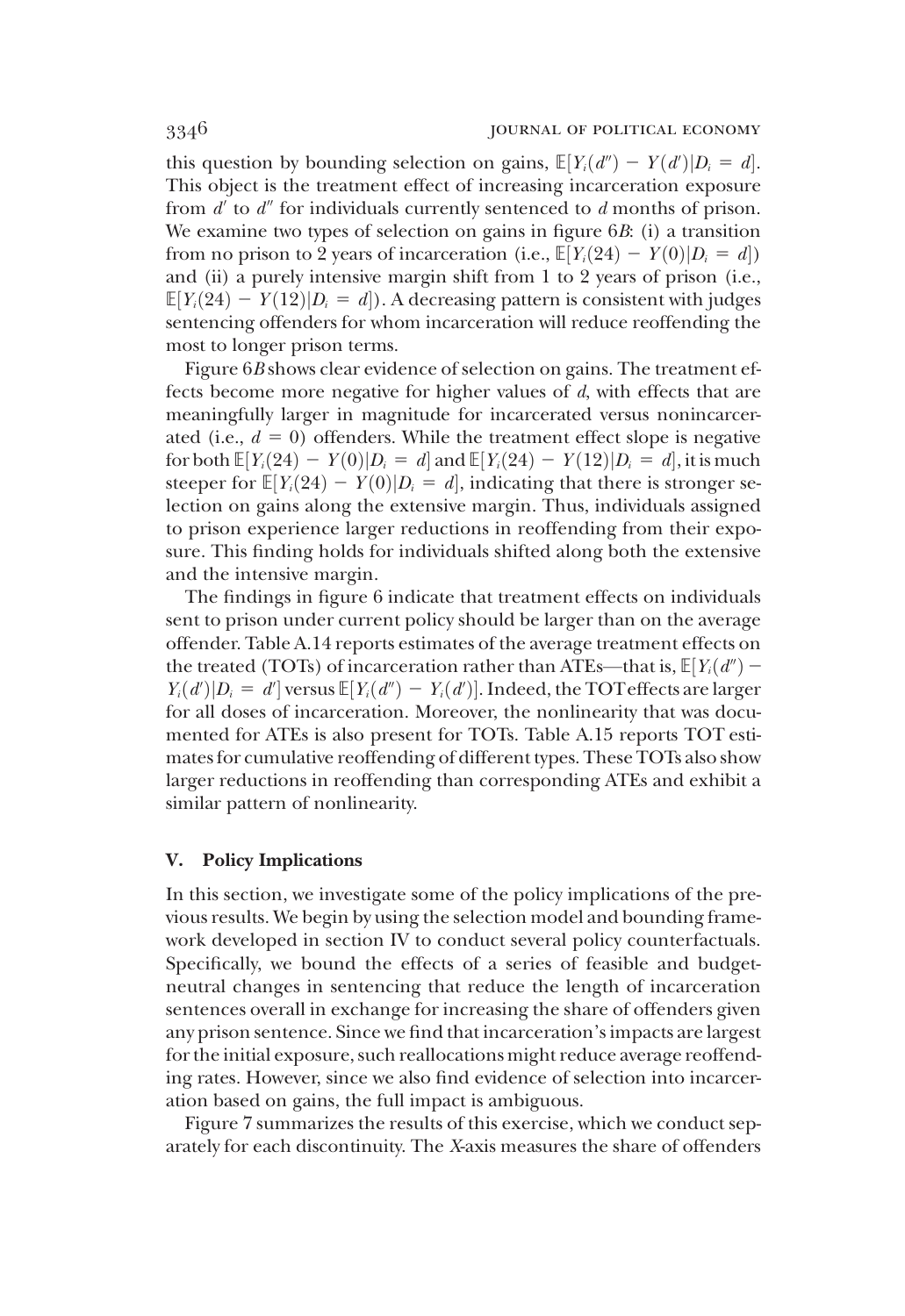

FIG. 7. —This figure reports the results of budget-neutral counterfactual exercises that reduce longer prison sentences and use the additional resources to incarcerate more offenders for short prison sentences. In each counterfactual, we reduce average sentence length among those sent to prison (dotted lines labeled "Mean sent.  $\vert$  > 0," measured on the right Y-axis) and increase the share of offenders sent to a short prison sentence (X-axis) in each offense class while holding total incarceration spending constant. Lines demarcated with symbols bound the impact on 5-year reincarceration. Leftmost points, where the estimated impact is zero, reflect current sentencing policy in each offense class. Bounds stop when it is no longer feasible to continue budget-neutral reallocations —for example, because 100% of offenders are imprisoned. In A, the outcome is any reincarceration event within 5 years of sentencing. In <sup>B</sup>, the outcome is the cumulative number of days spen<sup>t</sup> reincarcerated (not including the original sentence) within 5 years of sentencing. MTRs are approximated using Bernstein polynomials of degree five. The only shape constraint we impose is that MTRs are monotonically decreasing in u (i.e., offenders who are sentenced to longer incarceration spells have higher baseline recidivism rates). A color version of this figure is available online.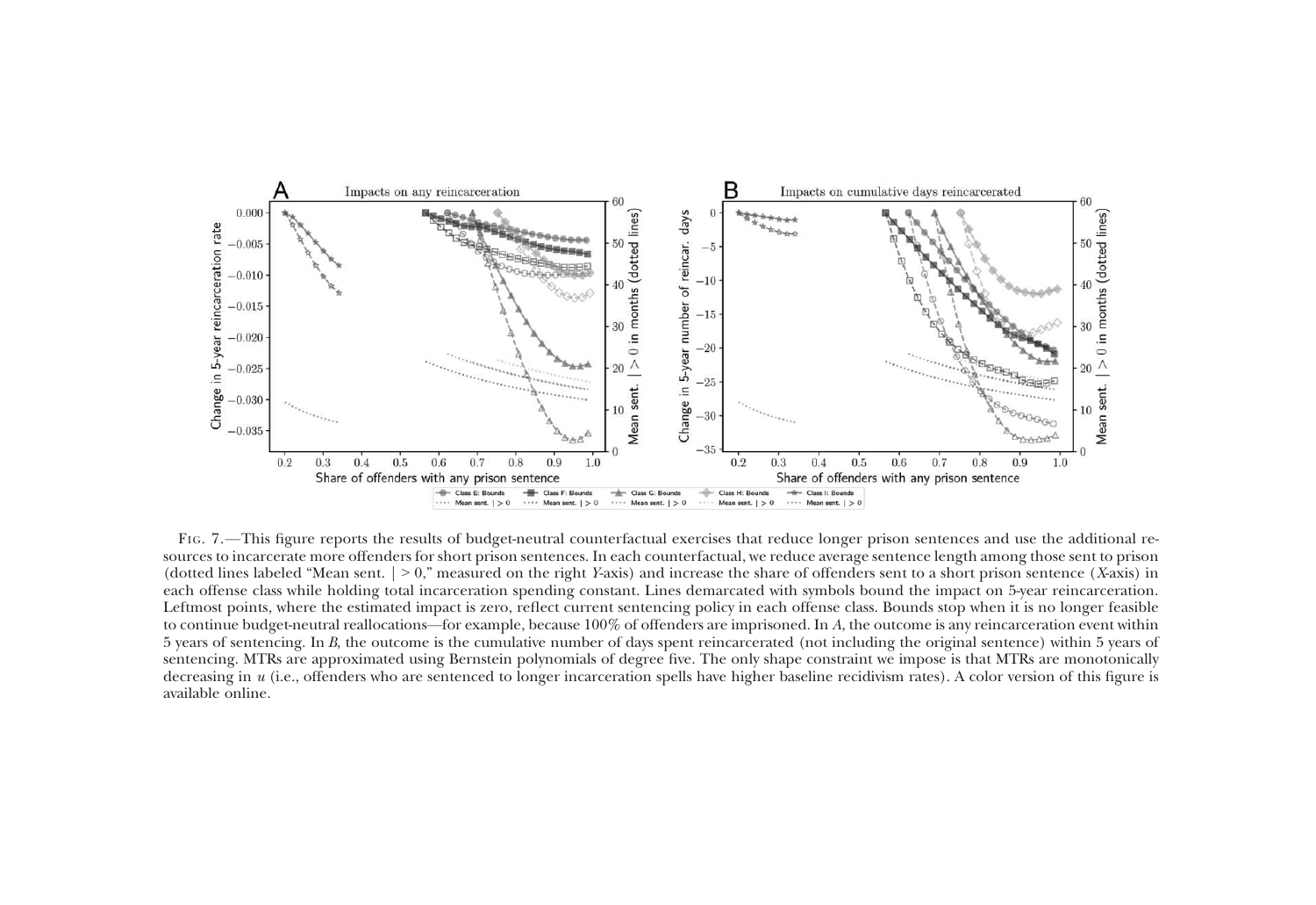given any prison sentence (i.e.,  $Pr(D_i > 0)$ ). The right *Y*-axis measures the mean sentence length among those sent to prison (i.e.,  $\mathbb{E}[D_i|D_i > 0]$ ). In<br>figure 7.4, the left Vaxis measures the reduction in 5-year reincarceration figure 7A, the left Y-axis measures the reduction in 5-year reincarceration rates as the mean sentence length is reduced and the share of offenders receiving any sentence increases. Figure 7B reports the reductions in the cumulative number of days an offender is reincarcerated within 5 years (i.e., not including the initial sentence). The bounds all begin at zero impact, reflecting the current sentencing regime. Because the sentencing guidelines differ at each discontinuity, the status quo involves different incarceration rates and average sentence lengths for each offense class. Moving to the right, we trace out bounds on the impact of trading off the intensive and extensive sentencing margin.

These estimates are produced by shifting estimates of the relevant  $\pi_d$ 's in each offense class (i.e.,  $X_i$ ) and for  $Z = 0.47$  Given our discretization,  $d = 0$  reflects no prison time,  $d = 1$  reflects 3 months, and so on. We do not change  $\pi_d$ 's for  $d \geq 20$ , since these thresholds affect offenders incarcerated for the full horizon over which we measure outcomes. To reduce mean sentence lengths, we shift  $\pi_{19}$  toward  $\pi_{20}$  incrementally. To increase the share serving any prison sentence, we shift  $\pi_1$  toward one. Shifting both by the same amount is always budget neutral. When  $\pi_{19} = \pi_{20}$ , we shift  $\pi_{18}$ , then  $\pi_{17}$ , and so on. We stop when we reach  $\pi_1$  or when  $\pi_1 = 1$ , implying that no more budget-neutral reallocations of this sort are possible. The end result is that all sentences are pulled toward the smallest unit—3 months.

Figure 7 shows that across all five discontinuities these shifts always reduce recidivism and in many cases can reduce it significantly. In classes E and G, for example, incarcerating nearly all offenders but cutting mean sentence lengths by 50% reduces cumulative days reincarcerated by as much as 1 month per offender. The rate of reincarceration also decreases because of such budget-neutral shifts in prison resources. The large variation in impacts across classes is at least partially due to differences in the initial distribution of sentences. For example, in class I only a small fraction of individuals face sentences of more than 2 years, providing limited scope for gains from reducing sentence length.<sup>48</sup>

Figure 7 imposes no restrictions on MTRs across classes. Figure A.9 reports the impacts when MTR functions are additively separable in  $x$  and  $u$ . This shape restriction tightens the bounds considerably. The increase in

<sup>&</sup>lt;sup>47</sup> One could also easily study effects relative to the regime with  $Z = 1$  or an average of the two. Reductions in reoffending are qualitatively similar but smaller at  $Z = 1$ , since there are fewer offenders currently receiving no prison sentence to be shifted along the extensive margin.

<sup>48</sup> Figure A.8 shows the distribution of offenders across incarceration sentences just below each of the discontinuities. There is large variation in the proportion of offenders who are not incarcerated. For example, in class H it is 25%, while in class  $\vec{E}$  it is 43%, and in class I it is 80%. There is also variation across the discontinuities in the prevalence of longer sentences.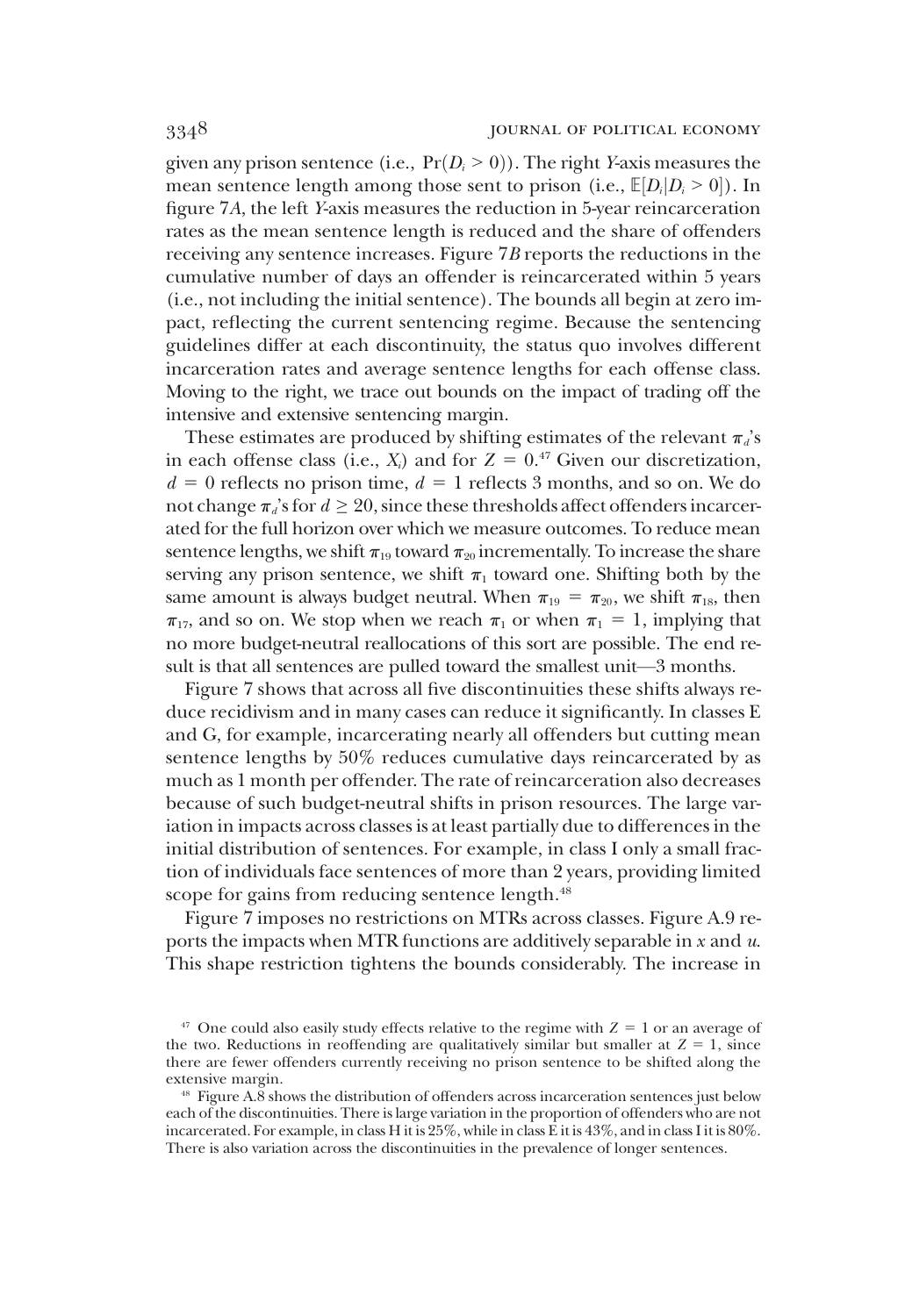precision allows us to compare the magnitude of the gains as the reallocations become more extreme. For example, in class F, the reductions in recidivism are decreasing and plateau when the share of incarcerated individuals approaches one. This pattern is consistent with the selection on levels and gains documented earlier. As the reallocation becomes more extreme, the marginal individual shifted from zero to some prison sentence has a smaller treatment effect. Interestingly, for cumulative days reincarcerated, all the felony classes exhibit no indication of plateauing.

Estimating the effects of similar counterfactuals with 2SLS estimates instead of the selection model would yield meaningfully different conclusions. The linear effects suggested by the simple single endogenous variable model, for example, imply no gains to reallocation. Any effects of reducing exposure to long sentences are exactly offset by the effects of increasing short sentences. 2SLS specifications that allow for nonlinearities (e.g., col. 5 of table 5) rule out any unobserved heterogeneity. These models substantially overstate the potential gains from reallocations since they do not take into account selection on gains.

Finally, we describe how the estimates in section IV.C.2 can inform a partial cost-benefit analysis. Broadly, the economic benefit of a term of incarceration can be summarized by the following effects:

net benefit =  $\Delta$ (new crimes)  $\cdot$  (average \$ cost of crime)

 $+$ [duration of sentence +  $\Delta$ (future incarceration)] (7)

 $\cdot$  (\$ cost of incarceration)

 $+$  general deterence effects  $+$  spillovers.

The estimates in table A.15 can be used to construct simple comparisons of the gains from reoffending reductions relative to the costs of incarceration. The first year of incarceration has an average net cost of between  $(365 - 254) \cdot $103 = $11,433$  and  $(365 - 188) \cdot $103 = $18,231.^{49}$  To justify these costs, the average value of an averted new offense or probation revocation needs to be between  $$11,433/1.23 = $9,295$  and  $$18,231/$  $0.78 = $23,373$ . This can be thought of as the break-even valuation of each criminal arrest needed to justify the costs of the first year of incarceration. Similar estimates can be derived for other margins. Generally, break-even valuations for the first year of prison are meaningfully lower than in later years. For example, lengthening a 2-year sentence by an additional year requires valuing the average averted offense by roughly \$36,000.

<sup>49</sup> The cost estimate comes from the North Carolina Department of Public Safety (https:// www.ncdps.gov/adult-corrections/cost-of-corrections) and provides cost estimates as of June 2019.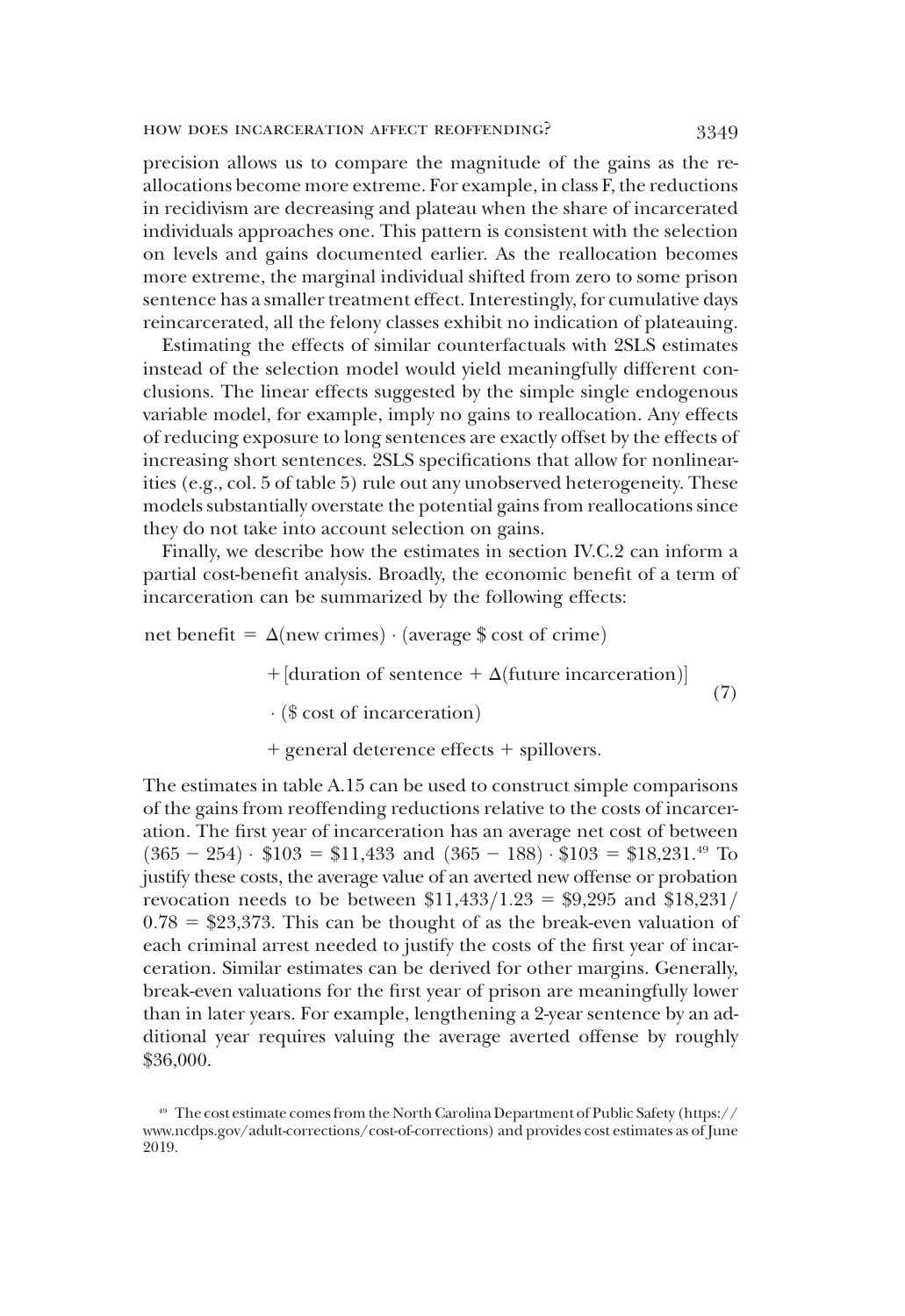As with counterfactuals, using 2SLS estimates (from table A.16) to perform cost-benefit analysis yields meaningfully different conclusions. The 2SLS estimates understate the effects of incarceration on cumulative reoffending. For example, according to the selection model bounds, the ATE of 2 years of incarceration on any reoffending (col. 2 of table 7) is a reduction of two to six new offenses (treatment effects on the treated, as shown in table A.15, are between one and 15). The 2SLS model, however, estimates a reduction of only 0.46 new offenses from a year of incarceration.

# VI. Concluding Remarks

Our analysis shows that incarceration substantially reduces reoffending in the years after sentencing. The effects are not concentrated among a specific type of criminal incident: we observe reductions in violent, property, and drug crimes, as well as reincarceration overall. We then use a Roy-style selection model to parse the heterogeneous dose response underlying these effects. We find that the ATEs of incarceration are diminishing in sentence length. In addition, we find that while the offenders given longest sentences have the highest recidivism risk, they also experience the largest reductions in reoffending due to exposure to prison.

Budget-neutral changes in sentencing that take advantage of these patterns by shortening sentences overall but sending a larger fraction of offenders to prison can generate meaningful reductions in recidivism. This exercise, however, speaks only to better allocations of sentences given current levels of incarceration spending; it does not imply that all offenders should be incarcerated for at least a brief period. Indeed, a broader cost-benefit analysis may find that it is optimal to reduce incarceration overall.

Our estimates are an important contribution to the ongoing debate over US criminal justice policy. After growing steadily since the 1970s, incarceration rates began to decline slightly in the mid-2000s. Recent policy changes, however, have the potential to at least check these recent reductions.50 While our estimates show that incarceration sentences do not increase reoffending, they also demonstrate that incarceration has room to rehabilitate inmates further, especially when compared with carceral regimes in other developed countries, such as Norway. Since incarceration is unlikely to be abolished in the near future, understanding what features of imprisonment itself can be rehabilitative or damaging to offenders is a useful area for future research.

<sup>&</sup>lt;sup>50</sup> See, e.g., Attorney General Jeff Sessions's reversal of the so-called Holder memo mitigating the impact of mandatory minimum sentences for drug crimes: http://www.politico .com/story/2017/05/12/mandatory-minimum-drug-sentences-jeff-sessions-238295.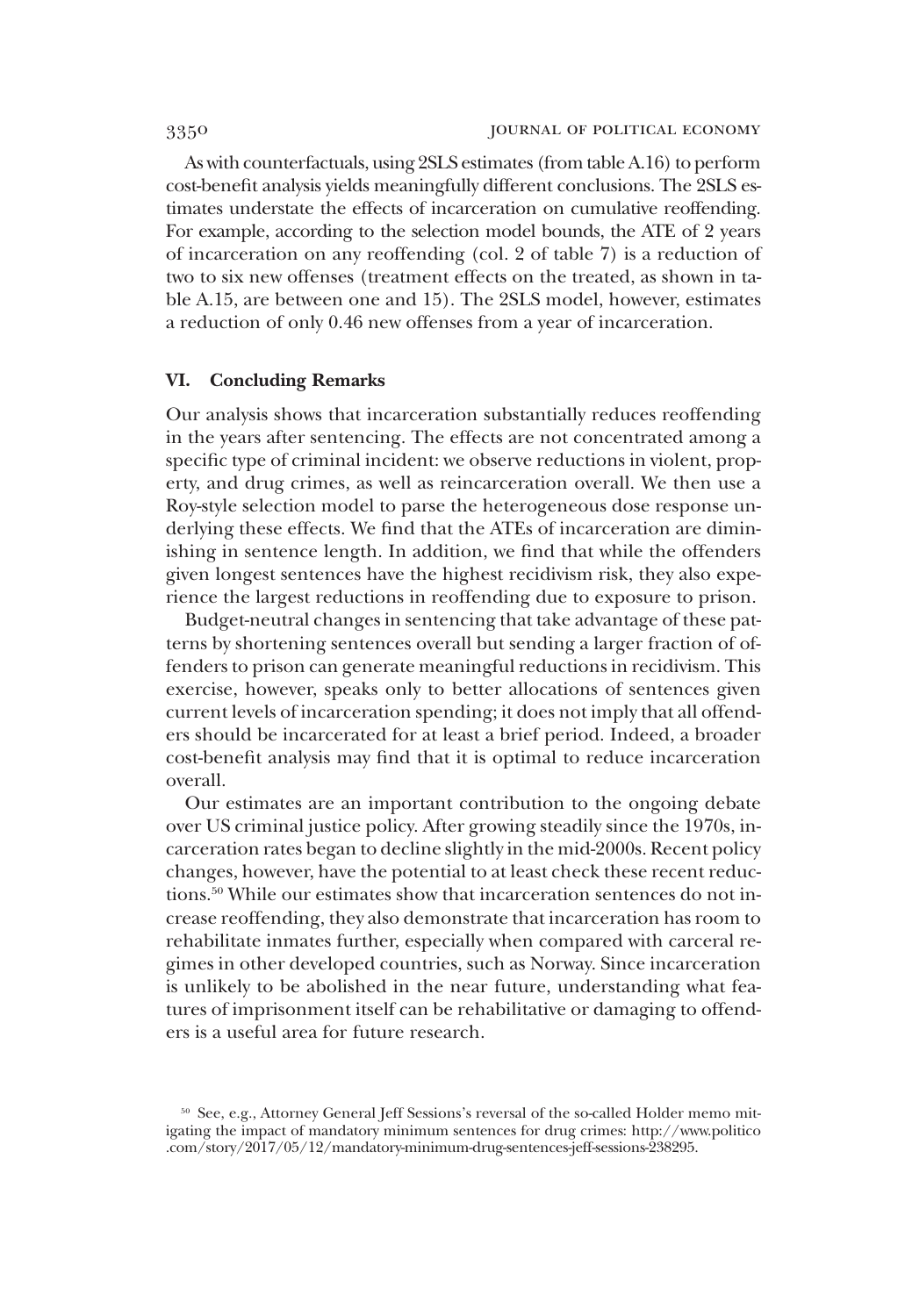### References

- Agan, Amanda, and Michael Makowsky. 2021. "The Minimum Wage, EITC, and Criminal Recidivism." J. Human Resources 56 (3): 1220–11398R1.
- Agan, Amanda, and Sonja Starr. 2018. "Ban the Box, Criminal Records, and Racial Discrimination: A Field Experiment." Q.J.E. 133 (1): 191–235.
- Aizer, Anna, and Joseph J. Doyle. 2015. "Juvenile Incarceration, Human Capital, and Future Crime: Evidence from Randomly Assigned Judges." Q.J.E. 130 (2): 759–803.
- Aneja, Abhay, and Carlos Fernando Avenancio-Leon. 2020. "No Credit for Time Served? Incarceration and Credit-Driven Crime Cycles."Unpublished manuscript.
- Angrist, Joshua D., and Guido W. Imbens. 1995. "Two-Stage Least Squares Estimation of Average Causal Effects in Models with Variable Treatment Intensity." J. American Statis. Assoc. 90 (430): 431–42.
- Angrist, Joshua D., and Jorn-Steffen Pischke. 2009. Mostly Harmless Econometrics: An Empiricist's Companion. Princeton, NJ: Princeton Univ. Press.
- Arnold, David, Will Dobbie, and Crystal S. Yang. 2018. "Racial Bias in Bail Decisions." Q.J.E. 133 (4): 1885–932.
- Arteaga, Carolina. 2020. "Parental Incarceration and Children's Educational Attainment." Working paper, Dept. Econ., Univ. Toronto.
- Austin, James, and Robert Lawson. 1998. "Assessment of California Parole Violations and Recommended Intermediate Programs and Policies." Tech. report, Nat. Council Crime and Delinquency, San Francisco.
- Balke, Alexander, and Judea Pearl. 1997. "Bounds on Treatment Effects from Studies with Imperfect Compliance."J. American Statis. Assoc. 92 (439): 1171–76.
- Barbarino, Alessandro, and Giovanni Mastrobuoni. 2014. "The Incapacitation Effect of Incarceration: Evidence from Several Italian Collective Pardons." American Econ. J.: Econ. Policy 6 (1): 1–37.
- Bayer, Patrick, Randi Hjalmarsson, and David Pozen. 2009. "Building Criminal Capital behind Bars: Peer Effects in Juvenile Corrections." Q. J.E. 124 (1): 105–47.
- Becker, Gary S. 1968. "Crime and Punishment: An Economic Approach." *J.P.E.* 76 (2): 169–217.
- Bhuller, Manudeep, Gordon B. Dahl, Katrine V. Løken, and Magne Mogstad. 2018. "Intergenerational Effects of Incarceration." AEA Papers and Proc. 108:234–40.

- Bitler, Marianne P., Jonah B. Gelbach, and Hilary W. Hoynes. 2006. "What Mean Impacts Miss: Distributional Effects of Welfare Reform Experiments." A.E.R. 96 (4): 988–1012.
- Blundell, Richard, Amanda Gosling, Hidehiko Ichimura, and Costas Meghir. 2007. "Changes in the Distribution of Male and Female Wages Accounting for Employment Composition Using Bounds." Econometrica 75 (2): 323-63.
- Bowers, Jake, and Ben B. Hansen. 2009. "Attributing Effects to a Cluster Randomized Get-Out-the-Vote Campaign." J. American Statis. Assoc. 104 (487): 873–85.
- Brinch, Christian N., Magne Mogstad, and Matthew Wiswall. 2017. "Beyond LATE with a Discrete Instrument." J.P.E. 125 (4): 985–1039.
- Buonanno, Paolo, and Steven Raphael. 2013. "Incarceration and Incapacitation: Evidence from the 2006 Italian Collective Pardon." A.E.R. 103 (6): 2437–65.
- Cameron, Stephen V., and James J. Heckman. 1998. "Life Cycle Schooling and Dynamic Selection Bias: Models and Evidence for Five Cohorts of American Males." *J.P.E.* 106 (2): 262–333.

<sup>———</sup>. 2020. "Incarceration, Recidivism, and Employment." J.P.E. 128 (4): 1269– 324.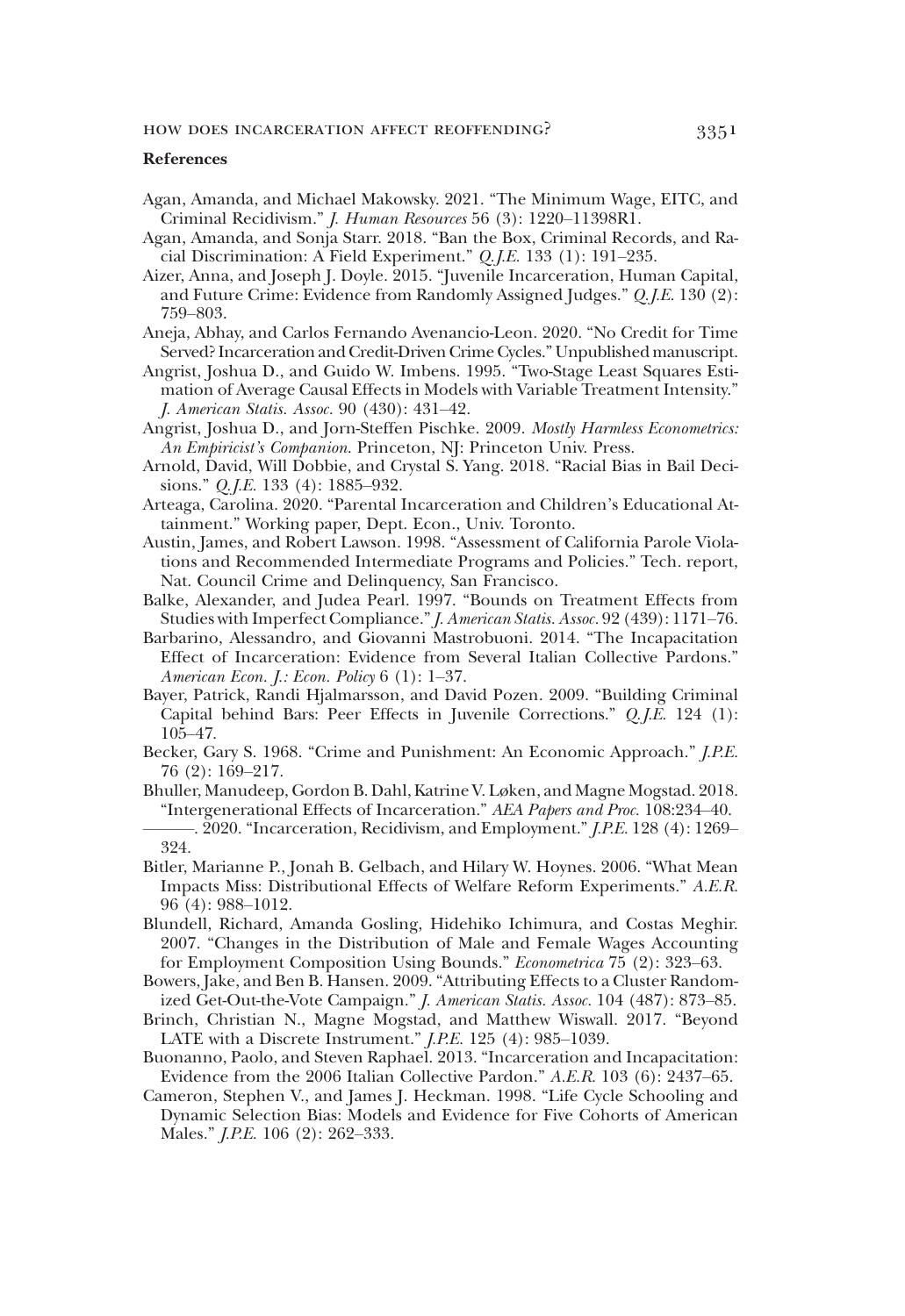- Card, David. 1999. "The Causal Effect of Education on Earnings." In Handbook of Labor Economics, vol. 3A, edited by Orley Ashenfelter and David Card, 1801–63. Amsterdam: North-Holland.
- Carneiro, Pedro, Karsten T. Hansen, and James J. Heckman. 2003. "2001 Lawrence R. Klein Lecture Estimating Distributions of Treatment Effects with an Application to the Returns to Schooling and Measurement of the Effects of Uncertainty on College Choice." Internat. Econ. Rev. 44 (2): 361–422.
- Carneiro, Pedro, James J. Heckman, and Edward J. Vytlacil. 2010. "Evaluating Marginal Policy Changes and the Average Effect of Treatment for Individuals at the Margin." Econometrica 78 (1): 377–94.
- ———. 2011. "Estimating Marginal Returns to Education." A.E.R. 101 (6): 2754– 81.
- Chen, M. Keith, and Jesse M. Shapiro. 2007. "Do Harsher Prison Conditions Reduce Recidivism? A Discontinuity-Based Approach." American Law and Econ.  $Rev. 9 (1): 1-29.$
- Chernozhukov, Victor, Whitney K. Newey, and Andres Santos. 2020. "Constrained Conditional Moment Restriction Models." Unpublished manuscript.
- Clark, Damon, and Emilia Del Bono. 2016. "The Long-Run Effects of Attending an Elite School: Evidence from the United Kingdom." American Econ. J.: Appl. *Econ.* 8 (1):  $150-76$ .
- Cunha, Flavio, James J. Heckman, and Salvador Navarro. 2007. "The Identification and Economic Content of Ordered Choice Models with Stochastic Thresholds." Internat. Econ. Rev. 48 (4): 1273–309.
- Dahl, Gordon B. 2002. "Mobility and the Return to Education: Testing a Roy Model with Multiple Markets." Econometrica 70 (6): 2367–420.
- Dobbie, Will, Jacob Goldin, and Crystal S. Yang. 2018. "The Effects of Pretrial Detention on Conviction, Future Crime, and Employment: Evidence from Randomly Assigned Judges." A.E.R. 108 (2): 201–40.
- Dobbie, Will, Hans Grönqvist, Susan Niknami, Mårten Palme, and Mikael Priks. 2018. "The Intergenerational Effects of Parental Incarceration." Working Paper no. 24186, NBER, Cambridge, MA.
- Drago, Francesco, Roberto Galbiati, and Pietro Vertova. 2009. "The Deterrent Effects of Prison: Evidence from a Natural Experiment." J.P.E. 117 (2): 257–80.
- Estelle, Sarah M., and David C. Phillips. 2018."Smart Sentencing Guidelines: The Effect of Marginal Policy Changes on Recidivism." J. Public Econ. 164:270–93.
- Franco, Catalina, David J. Harding, Jeffrey Morenoff, and Shawn D. Bushway. 2020. "Failing to Follow the Rules: Can Imprisonment Lead to More Imprisonment without More Actual Crime?" Unpublished manuscript.
- Ganong, Peter N. 2012. "Criminal Rehabilitation, Incapacitation, and Aging." American Law and Econ. Rev. 14 (2): 391–424.
- Garen, John. 1984. "The Returns to Schooling: A Selectivity Bias Approach with a Continuous Choice Variable." Econometrica 52 (5): 1199–218.
- Georgiou, Georgios. 2014. "Does Increased Post-release Supervision of Criminal Offenders Reduce Recidivism? Evidence from a Statewide Quasi-experiment." Internat. Rev. Law and Econ. 37:221–43.
- Green, Donald P., and Daniel Winik. 2010. "Using Random Judge Assignments to Estimate the Effects of Incarceration and Probation on Recidivism among Drug Offenders." Criminology 48 (2): 357–87.
- Greene, William, and David Hensher. 2010. Modeling Ordered Choices. Cambridge: Cambridge Univ. Press.
- Grogger, Jeffrey. 1995. "The Effect of Arrests on the Employment and Earnings of Young Men." Q.J.E. 110 (1): 51–71.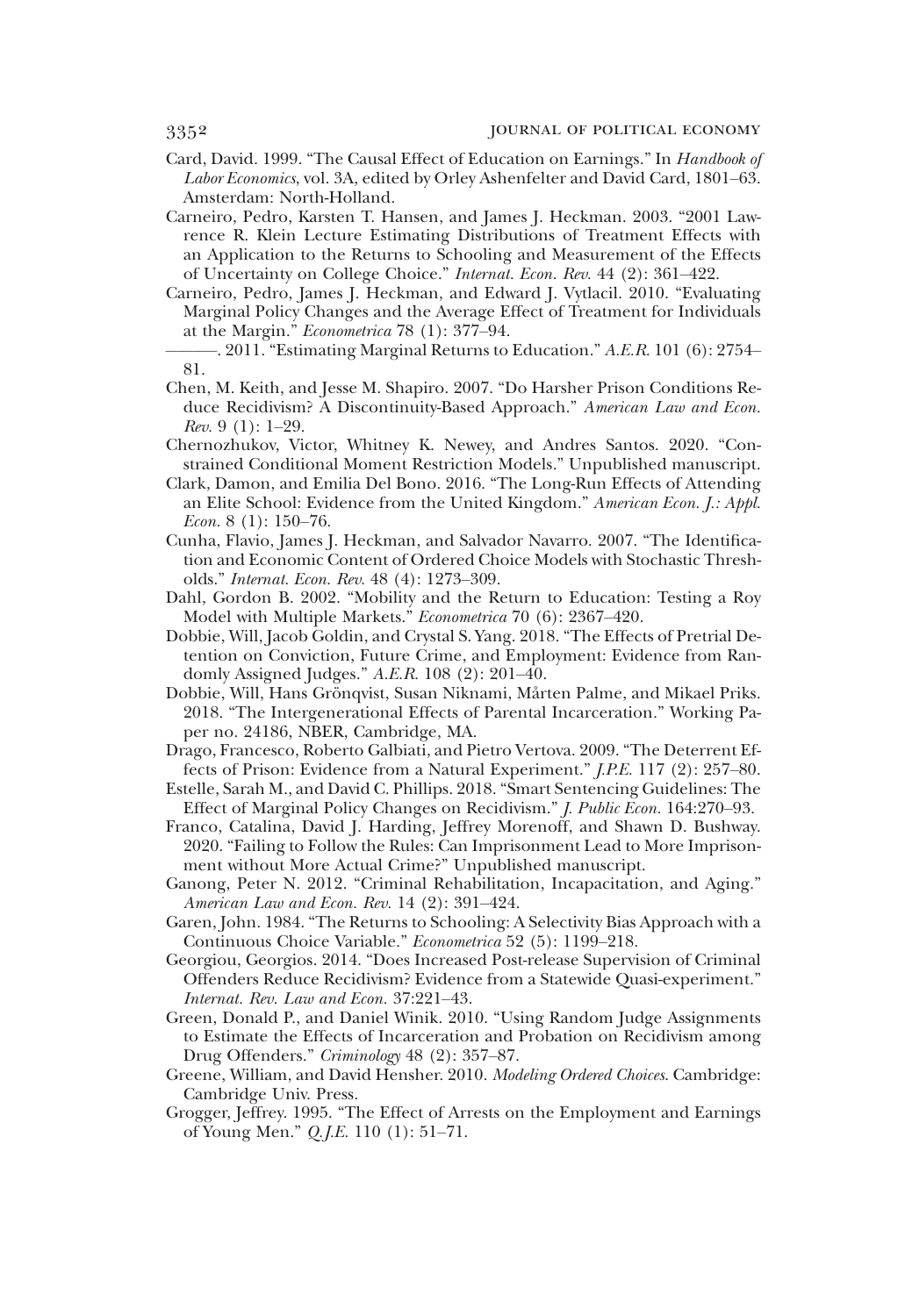Haile, Philip A., and Elie Tamer. 2003. "Inference with an Incomplete Model of English Auctions." J.P.E. 111 (1): 1–51.

Harding, David J., Jeffrey D. Morenoff, Anh P. Nguyen, and Shawn D. Bushway. 2017. "Short- and Long-Term Effects of Imprisonment on Future Felony Convictions and Prison Admissions." Proc. Nat. Acad. Sci. USA 114 (42): 11103–8. -. 2018. "Imprisonment and Labor Market Outcomes: Evidence from a

Natural Experiment." American J. Sociology 124 (1): 49–110.

- Heckman, James J. 1974. "Shadow Prices, Market Wages, and Labor Supply." Econometrica 42 (4): 679–94.
	- -. 1976. "The Common Structure of Statistical Models of Truncation, Sample Selection and Limited Dependent Variables and a Simple Estimator for Such Models." In Annals of Economic and Social Measurement, vol. 5, no. 4, edited by Sanford V. Berg, 475–92. Cambridge, MA: NBER.
- -. 1979. "Sample Selection Bias as a Specification Error." Econometrica 47 (1): 153–61.
- Heckman, James J., Sergio Urzua, and Edward J. Vytlacil. 2006. "Understanding Instrumental Variables in Models with Essential Heterogeneity." Rev. Econ. and Statis. 88 (3): 389-432.
- Heckman, James J., and Edward J. Vytlacil. 1999. "Local Instrumental Variables and Latent Variable Models for Identifying and Bounding Treatment Effects." Proc. Nat. Acad. Sci. USA 96 (8): 4730–34.
	- -. 2001a. "Local Instrumental Variables in Nonlinear Statistical Inferences." In Proceedings of the Thirteenth International Symposium in Economic Theory and Econometrics: Essays in Honor of Takeshi Amemiya, edited by Cheng Hsiao, Kimio Morimune, and James L. Powell, 1–46. New York: Cambridge Univ. Press.

 $-$ . 2001b. "Policy-Relevant Treatment Effects."  $A.E.R.$  91 (2): 107–11.

———. 2005. "Structural Equations, Treatment Effects, and Econometric Policy Evaluation." Econometrica 73 (3): 669–738.

-. 2007a. "Econometric Evaluation of Social Programs, Part I: Causal Models, Structural Models and Econometric Policy Evaluation." In Handbook of Econometrics, vol. 6B, edited by James J. Heckman and Edward E. Leamer, 4779–874. Amsterdam: North-Holland.

- -. 2007b. "Econometric Evaluation of Social Programs, Part II: Using the Marginal Treatment Effect to Organize Alternative Econometric Estimators to Evaluate Social Programs, and to Forecast Their Effects in New Environments." In Handbook of Econometrics, vol. 6B, edited by James J. Heckman and Edward E. Leamer, 4875–5143. Amsterdam: North-Holland.
- Hjalmarsson, Randi. 2009. "Juvenile Jails: A Path to the Straight and Narrow or to Hardened Criminality?" *J. Law and Econ.* 52 (4): 779-809.
- Hong, Han, and Jessie Li. 2020. "The Numerical Bootstrap." Ann. Statis. 48 (1): 397–412.
- Huttunen, Kristiina, Martti Kaila, Tuomas Kosonen, and Emily Nix. 2019. "Shared Punishment? The Impact of Incarcerating Fathers on Child Outcomes." Unpublished manuscript.
- Imbens, Guido W., and Joshua D. Angrist. 1994. "Identification and Estimation of Local Average Treatment Effects." Econometrica 62 (2): 467–75.
- Kessler, Daniel, and Steven D. Levitt. 1999. "Using Sentence Enhancements to Distinguish between Deterrence and Incapacitation." J. Law and Econ. 42 (S1): 343–64.
- Kline, Patrick, and Melissa Tartari. 2016. "Bounding the Labor Supply Responses to a Randomized Welfare Experiment: A Revealed Preference Approach." A.E.R. 106 (4): 972–1014.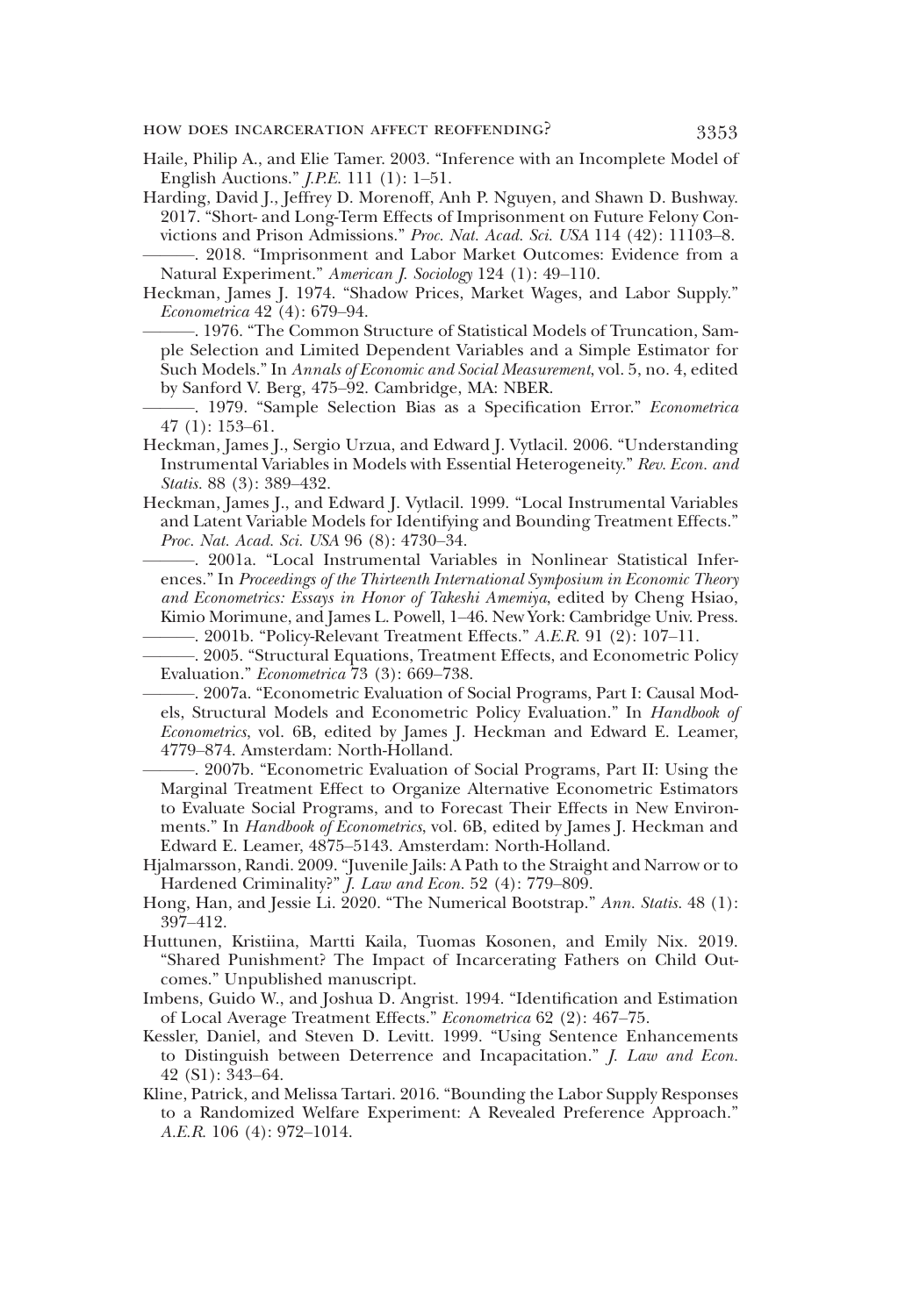Kline, Patrick, and Christopher R. Walters. 2016. "Evaluating Public Programs with Close Substitutes: The Case of Head Start." Q.J.E. 131 (4): 1795–848.

-. 2019. "On Heckits, LATE, and Numerical Equivalence." Econometrica 87 (2): 677–96.

Kling, Jeffrey R. 2006. "Incarceration Length, Employment, and Earnings." A.E.R. 96 (3): 863–76.

- Kuziemko, Ilyana. 2013. "How Should Inmates Be Released from Prison? An Assessment of Parole versus Fixed-Sentence Regimes." Q.J.E. 128 (1): 371–424.
- Kyckelhahn, Tracey. 2011. "Justice Expenditures and Employment, FY 1982– 2007 Statistical Tables." Report no. NCJ 236218, Bur. Justice Statis., US Dept. Justice, Washington, DC.
- Lee, David S. 2008. "Randomized Experiments from Non-random Selection in US House Elections." J. Econometrics 142 (2): 675–97.
- Levitt, Steven D. 1996. "The Effect of Prison Population Size on Crime Rates: Evidence from Prison Overcrowding Litigation." Q.J.E. 111 (2): 319–51.

-. 1998. "Juvenile Crime and Punishment."  $\widetilde{J.P.E.}$  106 (6): 1156–85.

- Loeffer, Charles E. 2013. "Does Imprisonment Alter Life Course? Evidence on Crime and Employment from a Natural Experiment." Criminology 51 (1): 137– 66.
- Lofstrom, Magnus, and Steven Raphael. 2016. "Crime, the Criminal Justice System, and Socioeconomic Inequality." J. Econ. Perspectives 30 (2): 103–26.
- Londoño-Vélez, Juliana, Catherine Rodríguez, and Fabio Sánchez. 2020. "Upstream and Downstream Impacts of College Merit-Based Financial Aid for Low-Income Students: Ser Pilo Paga in Colombia." American Econ. J.: Econ. Pol $icy$  12 (2): 193-227.
- Looney, Adam, and Nicholas Turner. 2018. "Work and Opportunity Before and After Incarceration." Report, Brookings Inst., Washington, DC.
- Manski, Charles F. 1989. "Anatomy of the Selection Problem." J. Human Resources 24 (3): 343–60.
- -. 1990. "Nonparametric Bounds on Treatment Effects." A.E.R. 80 (2): 319– 23.

-. 1997. "Monotone Treatment Response." Econometrica 65 (6): 1311-34.

- Manski, Charles F., and John V. Pepper. 2000. "Monotone Instrumental Variables: With an Application to the Returns to Schooling." Econometrica 68 (4): 997–1010.
- -. 2009. "More on Monotone Instrumental Variables." Econometrics J. 12 (S1): S200–S216.
- Marvell, Thomas B., and Carlisle E. Moody. 1994. "Prison Population Growth and Crime Reduction." J. Quantitative Criminology 10 (2): 109–40.
- Maurin, Eric, and Aurelie Ouss. 2009. "Sentence Reductions and Recidivism: Lessons from the Bastille Day Quasi Experiment." IZA Discussion Paper no. 3990, Inst. Labor Econ., Bonn.
- McCrary, Justin. 2008. "Manipulation of the Running Variable in the Regression Discontinuity Design: A Density Test." *J. Econometrics* 142 (2): 698-714.
- McCrary, Justin, and Sarath Sanga. 2012. "General Equilibrium Effects of Prison on Crime: Evidence from International Comparisons." In Cato Papers on Public Policy, vol. 2, edited by Jeffrey Miron, 165–93. Washington, DC: Cato Inst.
- Meghir, Costas, and Marten Palme. 1999. "Assessing the Effect of Schooling on Earnings Using a Social Experiment." IFS Working Paper no. W99/10, Inst. Fiscal Studies, London.
- Miles, Thomas J., and Jens Ludwig. 2007. "The Silence of the Lambdas: Deterring Incapacitation Research." J. Quantitative Criminology 23 (4): 287–301.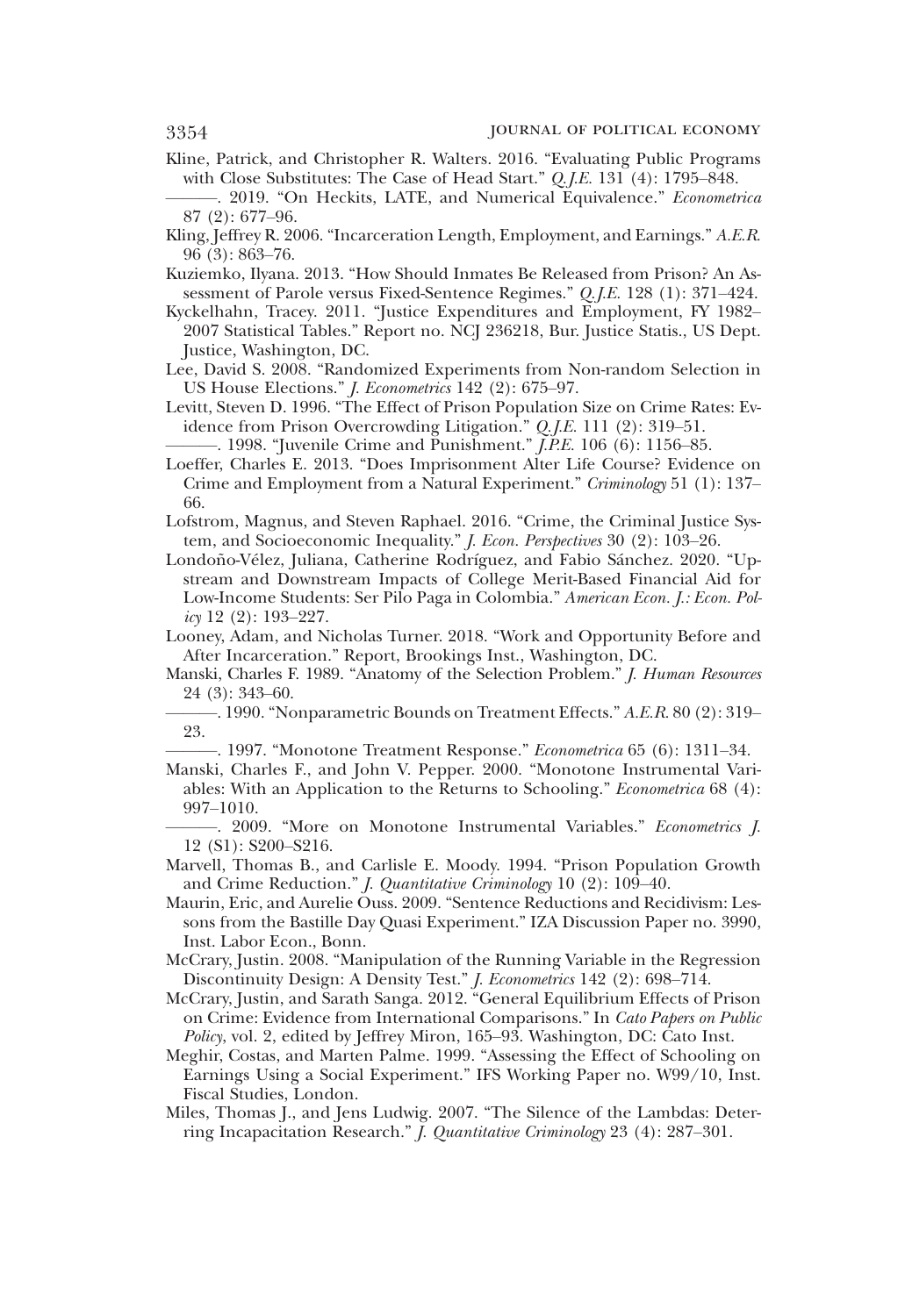- Moffitt, Robert. 2008. "Estimating Marginal Treatment Effects in Heterogeneous Populations." Ann. Econ. et Statis. 91:239–61.
- Mogstad, Magne, Andres Santos, and Alexander Torgovitsky. 2018. "Using Instrumental Variables for Inference about Policy Relevant Treatment Parameters." Econometrica 86 (5): 1589–619.
- Mogstad, Magne, Alexander Torgovitsky, and Christopher R. Walters. 2020. "The Causal Interpretation of Two-Stage Least Squares with Multiple Instrumental Variables." Working Paper no. 25691, NBER, Cambridge, MA.
- Mueller-Smith, Michael. 2015. "The Criminal and Labor Market Impacts of Incarceration." Working paper, Dept. Econ., Univ. Michigan, Ann Arbor.
- Nagin, Daniel S., and G. Matthew Snodgrass. 2013. "The Effect of Incarceration on Re-offending: Evidence from a Natural Experiment in Pennsylvania." J. Quantitative Criminology 29 (4): 601–42.
- National Center for State Courts. 2008. "State Sentencing Guidelines Profiles and Continuum." Tech. report, Nat. Center State Courts, Williamsburg, VA.
- Norris, Samuel. 2018. "Judicial Errors: Evidence from Refugee Appeals." Working Paper no. 2018-75, Becker Friedman Inst., Chicago.
- Norris, Samuel, Matthew Pecenco, and Jeffrey Weaver. 2020. "The Effects of Parental and Sibling Incarceration: Evidence from Ohio." Working paper.
- Owens, Emily G. 2009. "More Time, Less Crime? Estimating the Incapacitative Effects of Sentence Enhancements." J. Law and Econ. 52 (3): 551–79.
- Raphael, Steven. 2014. The New Scarlet Letter? Negotiating the U.S. Labor Market with a Criminal Record. Kalamazoo, MI: W.E. Upjohn Inst.
- Raphael, Steven, and Magnus Lofstrom. 2016. "Incarceration and Crime: Evidence from California's Realignment Sentencing Reform." Ann. American Acad. Polit. and Soc. Sci. 664 (1): 196–220.
- Rose, Evan K. 2021. "Who Gets a Second Chance? Effectiveness and Equity in Supervision of Criminal Offenders." Q.J.E. 136 (2): 1199-253.
- Roy, A. D. 1951. "Some Thoughts on the Distribution of Earnings." Oxford Econ. Papers 3 (2): 135–46.
- Shaikh, Azeem M., and Edward J. Vytlacil. 2011. "Partial Identification in Triangular Systems of Equations with Binary Dependent Variables." Econometrica 79 (3): 949–55.
- Shea, Joshua, and Alexander Torgovitsky. 2020. "ivmte: An R Package for Implementing Marginal Treatment Effect Methods." Working Paper no. 2020-01, Becker Friedman Inst., Chicago.
- Solis, Alex. 2017. "Credit Access and College Enrollment." J.P.E. 125 (2): 562– 622.
- Stevenson, Megan. 2016. "Distortion of Justice: How the Inability to Pay Bail Affects Case Outcomes." J. Law, Econ., and Org. 34 (4): 511–42.
- -. 2017. "Breaking Bad: Mechanisms of Social Influence and the Path to Criminality in Juvenile Jails." Rev. Econ. and Statis. 99 (5): 824–38.
- Stock, James H., Jonathan H. Wright, and Motohiro Yogo. 2002. "A Survey of Weak Instruments and Weak Identification in Generalized Method of Moments." J. Bus. and Econ. Statis. 20:518–29.
- US Department of Justice. 1996. "National Assessment of Structured Sentencing." Report, Bur. Justice Assistance, Washington, DC.
- Vytlacil, Edward J. 2002. "Independence, Monotonicity, and Latent Index Models: An Equivalence Result." Econometrica 70 (1): 331–41.
- ———. 2006a. "A Note on Additive Separability and Latent Index Models of Binary Choice: Representation Results." Oxford Bull. Econ. and Statis. 68 (4): 515-18.